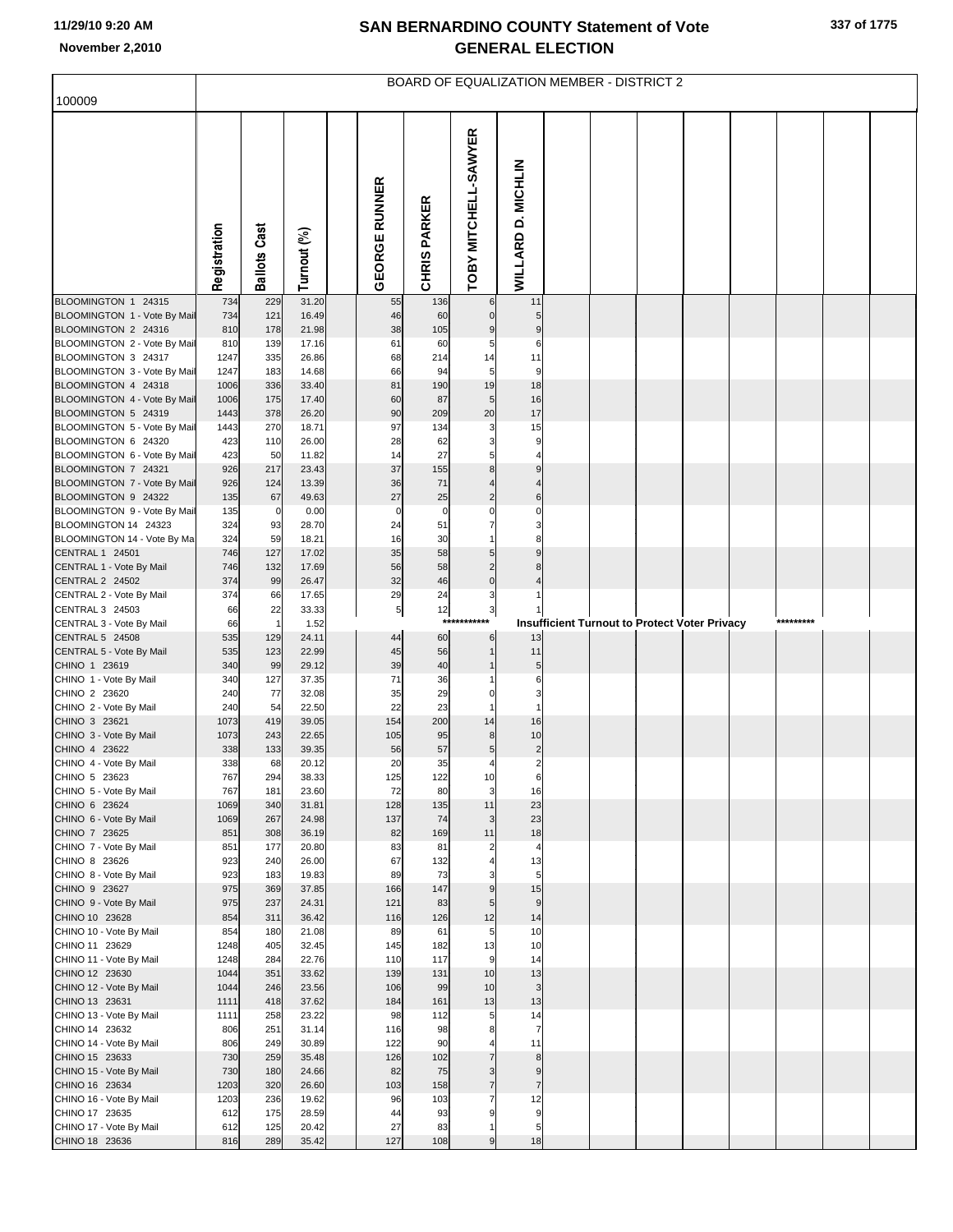| 100009                                              |                       |                     |                |                      |                            |                                  |                            |  | BOARD OF EQUALIZATION MEMBER - DISTRICT 2            |  |           |  |
|-----------------------------------------------------|-----------------------|---------------------|----------------|----------------------|----------------------------|----------------------------------|----------------------------|--|------------------------------------------------------|--|-----------|--|
|                                                     |                       |                     |                |                      |                            |                                  |                            |  |                                                      |  |           |  |
|                                                     | Registration          | <b>Ballots Cast</b> | Turnout (%)    | <b>GEORGE RUNNER</b> | <b>CHRIS PARKER</b>        | <b>OBY MITCHELL-SAWYER</b>       | WILLARD D. MICHLIN         |  |                                                      |  |           |  |
| CHINO 18 - Vote By Mail                             | 816                   | 154                 | 18.87          | 71                   | 63                         | $\overline{2}$                   | 9                          |  |                                                      |  |           |  |
| CHINO 19 23637<br>CHINO 19 - Vote By Mail           | 1491<br>1491          | 471<br>391          | 31.59<br>26.22 | 198<br>192           | 192<br>125                 | $9\,$<br>6                       | 17<br>14                   |  |                                                      |  |           |  |
| CHINO 20 23638                                      | 1192                  | 408                 | 34.23          | 207                  | 145                        | 9                                | 14                         |  |                                                      |  |           |  |
| CHINO 20 - Vote By Mail                             | 1192                  | 282                 | 23.66          | 157                  | 80                         | $\overline{7}$                   | 10                         |  |                                                      |  |           |  |
| CHINO 21 23639<br>CHINO 21 - Vote By Mail           | 1336<br>1336          | 415<br>301          | 31.06<br>22.53 | 187<br>166           | 149<br>83                  | 13<br>6                          | 15<br>16                   |  |                                                      |  |           |  |
| CHINO 22 23640                                      | 556                   | 142                 | 25.54          | 60                   | 55                         | 8                                | $\overline{2}$             |  |                                                      |  |           |  |
| CHINO 22 - Vote By Mail                             | 556                   | 115                 | 20.68          | 59                   | 40                         | $\overline{c}$                   | $\overline{2}$             |  |                                                      |  |           |  |
| CHINO 23 23641                                      | 1257                  | 441                 | 35.08          | 206                  | 161                        | 9                                | 16                         |  |                                                      |  |           |  |
| CHINO 23 - Vote By Mail<br>CHINO 24 23642           | 1257<br>829           | 342<br>334          | 27.21<br>40.29 | 184<br>151           | 104<br>121                 | 5<br>10                          | 17<br>$\overline{7}$       |  |                                                      |  |           |  |
| CHINO 24 - Vote By Mail                             | 829                   | 212                 | 25.57          | 101                  | 83                         | 3                                | 5                          |  |                                                      |  |           |  |
| CHINO 25 23643                                      | 763                   | 238                 | 31.19          | 107                  | 79                         | 9                                | 8                          |  |                                                      |  |           |  |
| CHINO 25 - Vote By Mail<br>CHINO 26 23644           | 763<br>850            | 240<br>282          | 31.45<br>33.18 | 129<br>140           | 74<br>106                  | 3<br>$\overline{\mathbf{c}}$     | 11<br>9                    |  |                                                      |  |           |  |
| CHINO 26 - Vote By Mail                             | 850                   | 201                 | 23.65          | 87                   | 79                         | 3                                | $\overline{4}$             |  |                                                      |  |           |  |
| CHINO 27 23645                                      | 1412                  | 487                 | 34.49          | 205                  | 183                        | 13                               | 21                         |  |                                                      |  |           |  |
| CHINO 27 - Vote By Mail                             | 1412                  | 380                 | 26.91          | 194                  | 136                        | 8                                | 12                         |  |                                                      |  |           |  |
| CHINO 28 23646<br>CHINO 28 - Vote By Mail           | 822<br>822            | 233<br>125          | 28.35<br>15.21 | 59<br>32             | 128<br>71                  | 11<br>8                          | $\sqrt{5}$<br>4            |  |                                                      |  |           |  |
| CHINO 29 23647                                      | 590                   | 142                 | 24.07          | 35                   | 83                         | ε                                | 4                          |  |                                                      |  |           |  |
| CHINO 29 - Vote By Mail                             | 590                   | 81                  | 13.73          | 23                   | 45                         | 3                                |                            |  |                                                      |  |           |  |
| CHINO 30 23648                                      | 539<br>539            | 162<br>177          | 30.06<br>32.84 | 74<br>83             | 64<br>70                   | 7<br>1                           | 4<br>$\overline{7}$        |  |                                                      |  |           |  |
| CHINO 30 - Vote By Mail<br>CHINO 31 23649           | 835                   | 280                 | 33.53          | 129                  | 99                         | 8                                | 11                         |  |                                                      |  |           |  |
| CHINO 31 - Vote By Mail                             | 835                   | 237                 | 28.38          | 132                  | 62                         | 3                                | 16                         |  |                                                      |  |           |  |
| CHINO 32 23650                                      |                       | C                   | 0.00           | 0                    | $\mathbf 0$                | C                                | $\mathbf 0$                |  |                                                      |  |           |  |
| CHINO 32 - Vote By Mail<br>CHINO 33 23651           | $\Omega$<br>0         | 0<br>C              | 0.00<br>0.00   | 0<br>0               | $\mathbf 0$<br>$\mathbf 0$ | $\mathbf 0$<br>$\mathbf 0$       | $\mathbf 0$<br>$\mathbf 0$ |  |                                                      |  |           |  |
| CHINO 33 - Vote By Mail                             | $\mathbf 0$           | $\mathbf 0$         | 0.00           | $\mathbf 0$          | $\mathbf 0$                | $\Omega$                         | $\mathbf 0$                |  |                                                      |  |           |  |
| CHINO 34 23652                                      | 475                   | 179                 | 37.68          | 77                   | 68                         | $\overline{4}$                   | $\overline{7}$             |  |                                                      |  |           |  |
| CHINO 34 - Vote By Mail<br>CHINO 35 23653           | 475<br>657            | 145<br>205          | 30.53<br>31.20 | 63<br>74             | 43<br>99                   | 6<br>4                           | 10<br>3                    |  |                                                      |  |           |  |
| CHINO 35 - Vote By Mail                             | 657                   | 149                 | 22.68          | 68                   | 56                         |                                  |                            |  |                                                      |  |           |  |
| CHINO 36 23654                                      | 138                   | 65                  | 47.10          | 34                   | 21                         | $\overline{2}$                   | З                          |  |                                                      |  |           |  |
| CHINO 36 - Vote By Mail                             | 138                   | $\overline{0}$      | 0.00           | $\mathbf 0$          | $\mathbf 0$                | $\mathbf 0$                      |                            |  |                                                      |  |           |  |
| CHINO 37 23655<br>CHINO 37 - Vote By Mail           | 56<br>56              | 35<br>$\mathbf{1}$  | 62.50<br>1.79  | 20                   | 8                          | $\mathbf 0$<br>*****<br>***      |                            |  | <b>Insufficient Turnout to Protect Voter Privacy</b> |  | ********* |  |
| CHINO 39 23656                                      | 60                    | 35                  | 58.33          | 25                   | $\overline{a}$             | -1                               |                            |  |                                                      |  |           |  |
| CHINO 39 - Vote By Mail                             | 60                    | $\mathbf 0$         | 0.00           | $\mathbf 0$          | $\mathbf 0$                | $\mathbf 0$                      | $\mathbf 0$                |  |                                                      |  |           |  |
| CHINO 42 23657<br>CHINO 42 - Vote By Mail           | 755<br>755            | 235<br>212          | 31.13<br>28.08 | 116<br>133           | 80<br>52                   | 6<br>$\overline{2}$              | 6<br>11                    |  |                                                      |  |           |  |
| CHINO 43 23658                                      | 5                     | $\mathbf 0$         | 0.00           | $\Omega$             | $\mathbf 0$                | $\Omega$                         | $\mathbf 0$                |  |                                                      |  |           |  |
| CHINO 43 - Vote By Mail                             | 5                     | $\mathbf 0$         | 0.00           | $\Omega$             | $\mathbf 0$                | $\mathbf 0$                      | $\mathbf 0$                |  |                                                      |  |           |  |
| CHINO 44 23659<br>CHINO 44 - Vote By Mail           | $\Omega$<br>$\Omega$  | C<br>O              | 0.00<br>0.00   |                      | $\Omega$<br>$\Omega$       | $\Omega$<br>$\Omega$             | 0<br>$\Omega$              |  |                                                      |  |           |  |
| CHINO 45 23660                                      | $\Omega$              | C                   | 0.00           |                      |                            | $\Omega$                         | $\Omega$                   |  |                                                      |  |           |  |
| CHINO 45 - Vote By Mail                             | $\Omega$              | $\Omega$            | 0.00           |                      | $\Omega$                   | $\Omega$                         | $\Omega$                   |  |                                                      |  |           |  |
| CHINO 46 23661                                      | $\Omega$              | $\Omega$            | 0.00           | $\Omega$             | $\Omega$                   | $\Omega$                         | $\Omega$                   |  |                                                      |  |           |  |
| CHINO 46 - Vote By Mail<br>CHINO 47 23662           | $\overline{0}$<br>460 | $\mathbf 0$<br>184  | 0.00<br>40.00  | $\mathbf 0$<br>61    | $\mathbf 0$<br>90          | $\mathbf 0$<br>7                 | $\mathbf 0$<br>8           |  |                                                      |  |           |  |
| CHINO 47 - Vote By Mail                             | 460                   | 124                 | 26.96          | 61                   | 48                         | 3                                | 6                          |  |                                                      |  |           |  |
| CHINO 48 23663                                      | 117                   | 47                  | 40.17          | 15                   | 23                         | $\mathcal{C}$                    | 3                          |  |                                                      |  |           |  |
| CHINO 48 - Vote By Mail                             | 117                   | $\overline{0}$      | 0.00           | $\mathbf{0}$         | $\mathbf 0$                | $\Omega$                         | $\Omega$                   |  |                                                      |  |           |  |
| CHINO HILLS 1 23673<br>CHINO HILLS 1 - Vote By Mail | 673<br>673            | 184<br>227          | 27.34<br>33.73 | 75<br>130            | 77<br>69                   | $\overline{7}$<br>$\overline{2}$ | 8<br>11                    |  |                                                      |  |           |  |
| CHINO HILLS 2 23674                                 | 659                   | 195                 | 29.59          | 85                   | 75                         | 4                                | 6                          |  |                                                      |  |           |  |
| CHINO HILLS 2 - Vote By Mail                        | 659                   | 180                 | 27.31          | 79                   | 70                         | Э                                | 13                         |  |                                                      |  |           |  |
| CHINO HILLS 3 23675                                 | 921                   | 283                 | 30.73          | 105                  | 129                        |                                  | 11                         |  |                                                      |  |           |  |
| CHINO HILLS 3 - Vote By Mail                        | 921                   | 218                 | 23.67          | 108                  | 80                         |                                  | $\overline{7}$             |  |                                                      |  |           |  |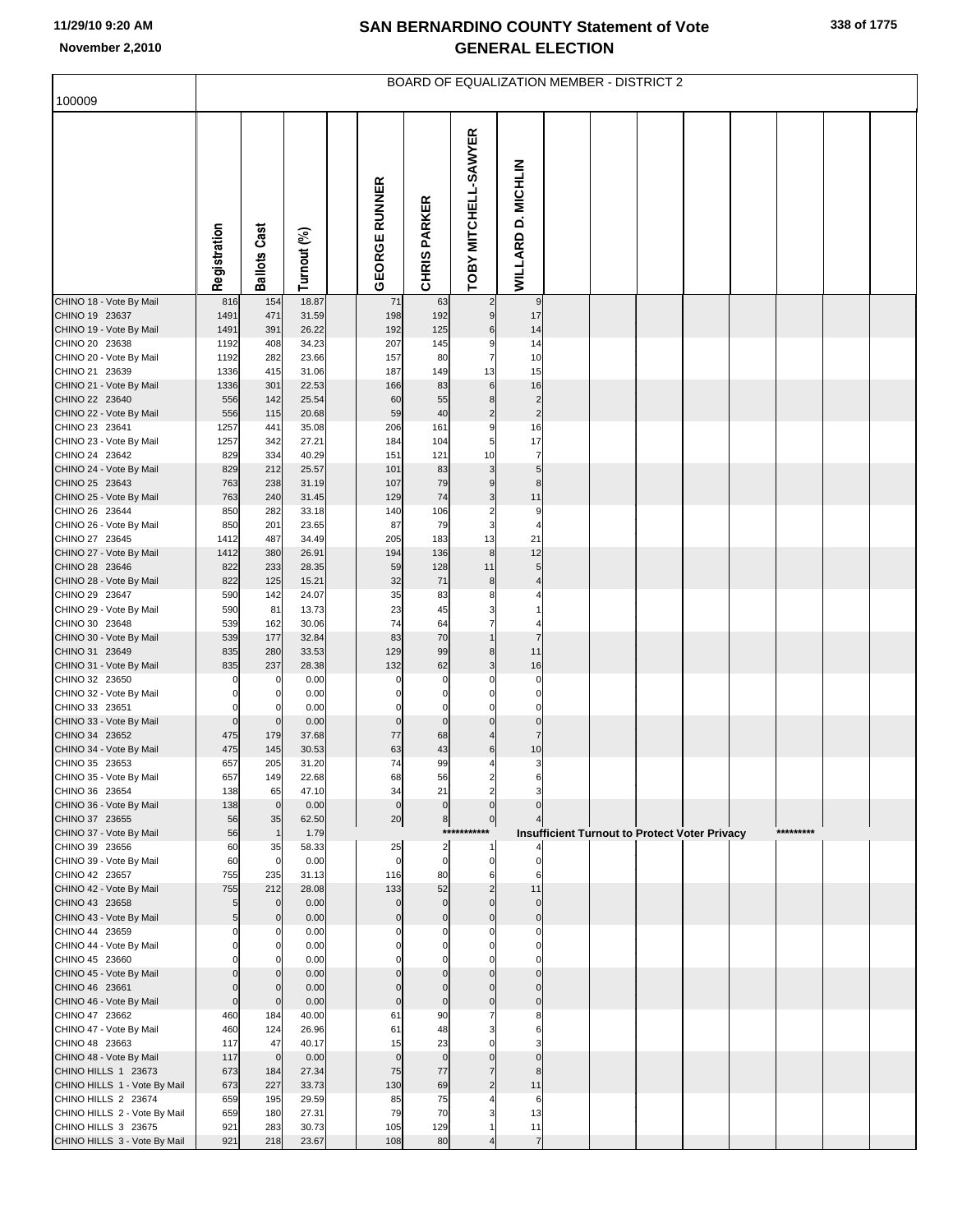| 100009                                                |              |                     |                |                      |                     |                                  |                        |  | <b>BOARD OF EQUALIZATION MEMBER - DISTRICT 2</b> |  |  |  |
|-------------------------------------------------------|--------------|---------------------|----------------|----------------------|---------------------|----------------------------------|------------------------|--|--------------------------------------------------|--|--|--|
|                                                       |              |                     |                |                      |                     |                                  |                        |  |                                                  |  |  |  |
|                                                       | Registration | <b>Ballots Cast</b> | Turnout (%)    | <b>GEORGE RUNNER</b> | <b>CHRIS PARKER</b> | TOBY MITCHELL-SAWYER             | WILLARD D. MICHLIN     |  |                                                  |  |  |  |
| CHINO HILLS 4 23676                                   | 832<br>832   | 278<br>208          | 33.41<br>25.00 | 109                  | 120                 |                                  | 19<br>$\overline{7}$   |  |                                                  |  |  |  |
| CHINO HILLS 4 - Vote By Mail<br>CHINO HILLS 5 23677   | 812          | 305                 | 37.56          | 103<br>119           | 76<br>129           | 3<br>$\overline{7}$              | 14                     |  |                                                  |  |  |  |
| CHINO HILLS 5 - Vote By Mail                          | 812          | 199                 | 24.51          | 106                  | 70                  | 5                                | 5                      |  |                                                  |  |  |  |
| CHINO HILLS 6 23678                                   | 953          | 312                 | 32.74          | 120                  | 143                 | $\overline{2}$                   |                        |  |                                                  |  |  |  |
| CHINO HILLS 6 - Vote By Mail<br>CHINO HILLS 7 23679   | 953<br>750   | 289<br>233          | 30.33<br>31.07 | 142<br>106           | 106<br>88           | $\mathbf 0$<br>8                 | 9<br>8                 |  |                                                  |  |  |  |
| CHINO HILLS 7 - Vote By Mail                          | 750          | 223                 | 29.73          | 105                  | 75                  | 0                                | $\overline{7}$         |  |                                                  |  |  |  |
| CHINO HILLS 8 23680                                   | 790          | 203                 | 25.70          | 96                   | 66                  | $\overline{c}$                   | 10                     |  |                                                  |  |  |  |
| CHINO HILLS 8 - Vote By Mail                          | 790          | 259                 | 32.78          | 158                  | 55                  | 1                                | 9                      |  |                                                  |  |  |  |
| CHINO HILLS 9 23681                                   | 589          | 199                 | 33.79          | 97                   | 64                  | 3                                | 9                      |  |                                                  |  |  |  |
| CHINO HILLS 9 - Vote By Mail<br>CHINO HILLS 10 23682  | 589<br>851   | 195<br>248          | 33.11<br>29.14 | 105<br>126           | 60<br>70            | $\overline{2}$<br>$\overline{c}$ | 15<br>9                |  |                                                  |  |  |  |
| CHINO HILLS 10 - Vote By Mail                         | 851          | 313                 | 36.78          | 185                  | 77                  | $\overline{c}$                   | 6                      |  |                                                  |  |  |  |
| CHINO HILLS 11 23683                                  | 865          | 266                 | 30.75          | 111                  | 108                 | 3                                | 12                     |  |                                                  |  |  |  |
| CHINO HILLS 11 - Vote By Mail                         | 865          | 233                 | 26.94          | 108                  | 87                  | 3                                | 12                     |  |                                                  |  |  |  |
| CHINO HILLS 12 23684<br>CHINO HILLS 12 - Vote By Mail | 910<br>910   | 301<br>217          | 33.08<br>23.85 | 127<br>112           | 124<br>73           | 6<br>4                           | 15<br>$\,6$            |  |                                                  |  |  |  |
| CHINO HILLS 13 23685                                  | 725          | 253                 | 34.90          | 101                  | 107                 | $\mathbf 0$                      | 10                     |  |                                                  |  |  |  |
| CHINO HILLS 13 - Vote By Mail                         | 725          | 202                 | 27.86          | 100                  | 77                  | 3                                | 5                      |  |                                                  |  |  |  |
| CHINO HILLS 14 23686                                  | 864          | 295                 | 34.14          | 153                  | 94                  | 6                                | 15                     |  |                                                  |  |  |  |
| CHINO HILLS 14 - Vote By Mail<br>CHINO HILLS 15 23687 | 864<br>734   | 247<br>251          | 28.59<br>34.20 | 126<br>124           | 86<br>82            | 6                                | $\,6$<br>14            |  |                                                  |  |  |  |
| CHINO HILLS 15 - Vote By Mail                         | 734          | 206                 | 28.07          | 104                  | 61                  | 6                                | 16                     |  |                                                  |  |  |  |
| CHINO HILLS 16 23688                                  | 917          | 219                 | 23.88          | 98                   | 87                  | 3                                | 12                     |  |                                                  |  |  |  |
| CHINO HILLS 16 - Vote By Mail                         | 917          | 314                 | 34.24          | 157                  | 97                  | 8                                | 12                     |  |                                                  |  |  |  |
| CHINO HILLS 17 23689                                  | 836          | 230<br>220          | 27.51          | 84<br>110            | 102                 | 5<br>4                           | 10<br>$\overline{4}$   |  |                                                  |  |  |  |
| CHINO HILLS 17 - Vote By Mail<br>CHINO HILLS 18 23690 | 836<br>853   | 315                 | 26.32<br>36.93 | 190                  | 75<br>69            | $\overline{2}$                   | 11                     |  |                                                  |  |  |  |
| CHINO HILLS 18 - Vote By Mail                         | 853          | 281                 | 32.94          | 162                  | 61                  | 5                                | 13                     |  |                                                  |  |  |  |
| CHINO HILLS 19 23691                                  | 843          | 286                 | 33.93          | 156                  | 85                  | 3                                | $9$                    |  |                                                  |  |  |  |
| CHINO HILLS 19 - Vote By Mail<br>CHINO HILLS 20 23692 | 843<br>695   | 327<br>295          | 38.79          | 195<br>129           | 95                  | $\overline{2}$                   | 15<br>$\boldsymbol{9}$ |  |                                                  |  |  |  |
| CHINO HILLS 20 - Vote By Mail                         | 695          | 184                 | 42.45<br>26.47 | 109                  | 99<br>53            |                                  | 6                      |  |                                                  |  |  |  |
| CHINO HILLS 21 23693                                  | 645          | 224                 | 34.73          | 111                  | 74                  |                                  | 15                     |  |                                                  |  |  |  |
| CHINO HILLS 21 - Vote By Mail                         | 645          | 186                 | 28.84          | 117                  | 45                  | 3                                | 5                      |  |                                                  |  |  |  |
| CHINO HILLS 22 23694<br>CHINO HILLS 22 - Vote By Mail | 950          | 330                 | 34.74          | 171                  | 78<br>72            | 8                                | 19<br>10               |  |                                                  |  |  |  |
| CHINO HILLS 23 23695                                  | 950<br>600   | 305<br>223          | 32.11<br>37.17 | 181<br>120           | 60                  | $\overline{c}$<br>$\overline{4}$ | 11                     |  |                                                  |  |  |  |
| CHINO HILLS 23 - Vote By Mail                         | 600          | 144                 | 24.00          | 63                   | 54                  | $\overline{2}$                   | $\,6$                  |  |                                                  |  |  |  |
| CHINO HILLS 24 23696                                  | 949          | 291                 | 30.66          | 103                  | 142                 | 11                               | 11                     |  |                                                  |  |  |  |
| CHINO HILLS 24 - Vote By Mail                         | 949          | 177                 | 18.65          | 82                   | 69                  |                                  | 6                      |  |                                                  |  |  |  |
| CHINO HILLS 25 23697<br>CHINO HILLS 25 - Vote By Mail | 840<br>840   | 233<br>231          | 27.74<br>27.50 | 96<br>130            | 107<br>73           | 3<br>6                           | 8<br>9                 |  |                                                  |  |  |  |
| CHINO HILLS 26 23698                                  | 943          | 329                 | 34.89          | 163                  | 118                 | $\overline{c}$                   | 12                     |  |                                                  |  |  |  |
| CHINO HILLS 26 - Vote By Mail                         | 943          | 312                 | 33.09          | 168                  | 90                  | 5                                | 13                     |  |                                                  |  |  |  |
| CHINO HILLS 27 23699                                  | 855          | 265                 | 30.99          | 99                   | 125                 | 3                                | 12                     |  |                                                  |  |  |  |
| CHINO HILLS 27 - Vote By Mail<br>CHINO HILLS 28 23700 | 855<br>899   | 256<br>286          | 29.94<br>31.81 | 136<br>127           | 84<br>107           | 3<br>5                           | 8<br>11                |  |                                                  |  |  |  |
| CHINO HILLS 28 - Vote By Mail                         | 899          | 234                 | 26.03          | 132                  | 77                  | 5                                | $6\phantom{1}6$        |  |                                                  |  |  |  |
| CHINO HILLS 29 23701                                  | 834          | 400                 | 47.96          | 179                  | 153                 | $\bf8$                           | 15                     |  |                                                  |  |  |  |
| CHINO HILLS 29 - Vote By Mail                         | 834          | 250                 | 29.98          | 151                  | 70                  |                                  | 6                      |  |                                                  |  |  |  |
| CHINO HILLS 30 23702<br>CHINO HILLS 30 - Vote By Mail | 653<br>653   | 243<br>158          | 37.21<br>24.20 | 97<br>75             | 88<br>59            | 7<br>$\overline{2}$              | 14<br>5                |  |                                                  |  |  |  |
| CHINO HILLS 31 23703                                  | 611          | 233                 | 38.13          | 113                  | 81                  | $\overline{2}$                   | $9$                    |  |                                                  |  |  |  |
| CHINO HILLS 31 - Vote By Mail                         | 611          | 149                 | 24.39          | 78                   | 41                  | $\Omega$                         | 12                     |  |                                                  |  |  |  |
| CHINO HILLS 32 23704                                  | 856          | 229                 | 26.75          | 96                   | 99                  | 4                                | 7 <sup>1</sup>         |  |                                                  |  |  |  |
| CHINO HILLS 32 - Vote By Mail                         | 856          | 243<br>269          | 28.39<br>29.66 | 128<br>151           | 79<br>75            | 3                                | 10                     |  |                                                  |  |  |  |
| CHINO HILLS 33 23705<br>CHINO HILLS 33 - Vote By Mail | 907<br>907   | 255                 | 28.11          | 136                  | 72                  | 3                                | 8<br>8                 |  |                                                  |  |  |  |
| CHINO HILLS 34 23706                                  | 1036         | 312                 | 30.12          | 145                  | 95                  |                                  | 18                     |  |                                                  |  |  |  |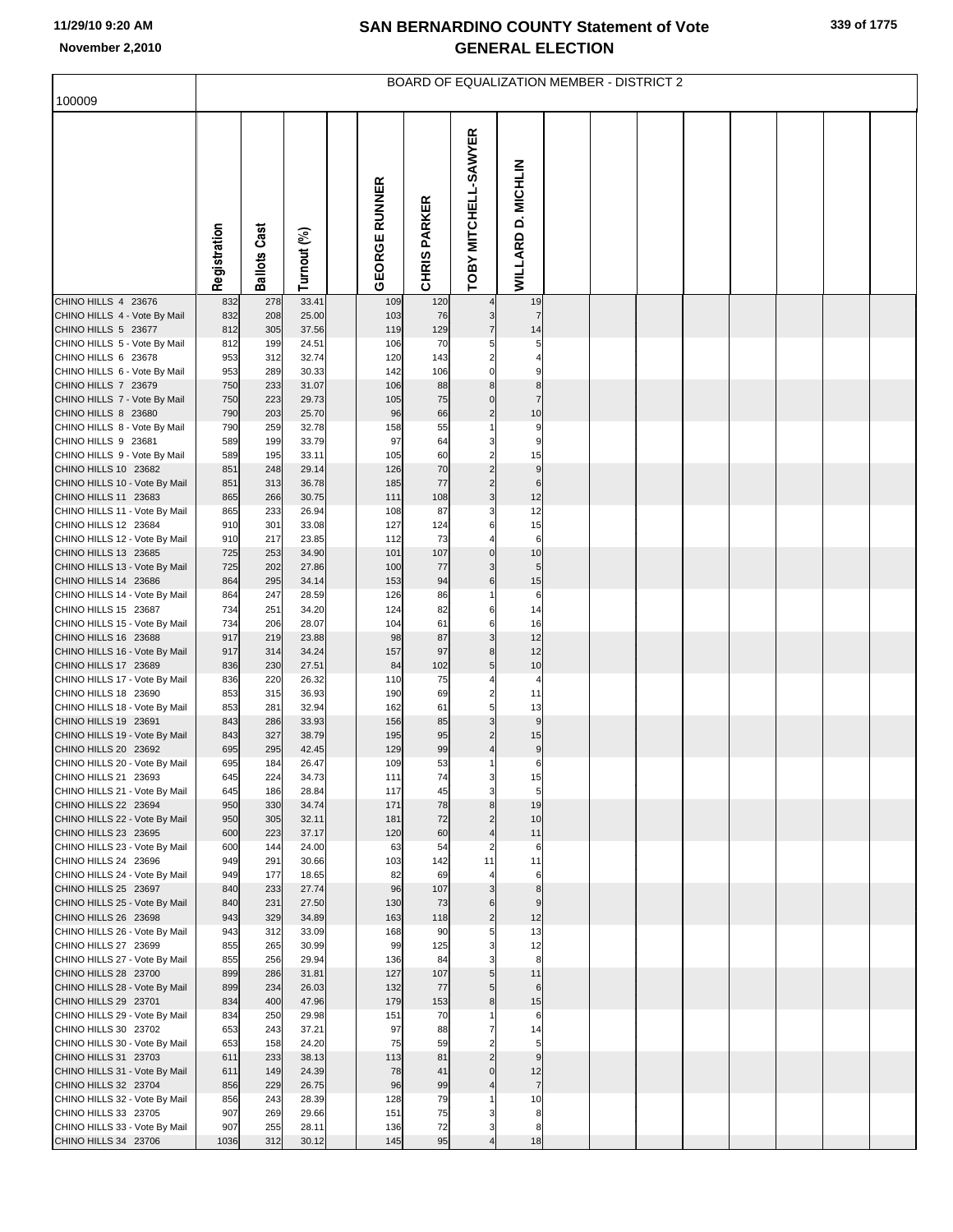|                                                       |                                  |                      |                |                      |                            | <b>BOARD OF EQUALIZATION MEMBER - DISTRICT 2</b> |                               |  |                                                      |  |           |  |
|-------------------------------------------------------|----------------------------------|----------------------|----------------|----------------------|----------------------------|--------------------------------------------------|-------------------------------|--|------------------------------------------------------|--|-----------|--|
| 100009                                                |                                  |                      |                |                      |                            |                                                  |                               |  |                                                      |  |           |  |
|                                                       | Registration                     | <b>Ballots Cast</b>  | Turnout (%)    | <b>GEORGE RUNNER</b> | <b>CHRIS PARKER</b>        | TOBY MITCHELL-SAWYER                             | WILLARD D. MICHLIN            |  |                                                      |  |           |  |
| CHINO HILLS 34 - Vote By Mail                         | 1036                             | 316                  | 30.50          | 155                  | 112                        |                                                  | 14                            |  |                                                      |  |           |  |
| CHINO HILLS 35 23707<br>CHINO HILLS 35 - Vote By Mail | 851<br>851                       | 321<br>225           | 37.72<br>26.44 | 158<br>122           | 91<br>63                   | 9<br>3                                           | 23<br>$6\phantom{1}6$         |  |                                                      |  |           |  |
| CHINO HILLS 36 23708                                  | 914                              | 239                  | 26.15          | 81                   | 117                        |                                                  | 6                             |  |                                                      |  |           |  |
| CHINO HILLS 36 - Vote By Mail                         | 914                              | 192                  | 21.01          | 71                   | 85                         | 8                                                | 12                            |  |                                                      |  |           |  |
| CHINO HILLS 37 23709                                  | 894                              | 280<br>239           | 31.32<br>26.73 | 117<br>121           | 102<br>76                  | 3                                                | 18<br>10                      |  |                                                      |  |           |  |
| CHINO HILLS 37 - Vote By Mail<br>CHINO HILLS 38 23710 | 894<br>655                       | 206                  | 31.45          | 81                   | 83                         | 3                                                | $\overline{7}$                |  |                                                      |  |           |  |
| CHINO HILLS 38 - Vote By Mail                         | 655                              | 160                  | 24.43          | 64                   | 71                         | $\overline{1}$                                   | 9                             |  |                                                      |  |           |  |
| CHINO HILLS 42 23711                                  |                                  | 0                    | 0.00           | $\mathbf 0$          | 0                          | $\Omega$                                         | $\mathbf 0$                   |  |                                                      |  |           |  |
| CHINO HILLS 42 - Vote By Mail                         | 0                                | 0                    | 0.00           | $\Omega$             | $\mathbf 0$                | $\Omega$                                         | $\mathbf 0$                   |  |                                                      |  |           |  |
| CHINO HILLS 43 23712<br>CHINO HILLS 43 - Vote By Mail | 0<br>$\mathbf 0$                 | $\mathbf 0$          | 0.00<br>0.00   | $\mathbf 0$          | 0<br>$\mathbf 0$           | $\Omega$<br>$\Omega$                             | $\mathbf 0$<br>$\Omega$       |  |                                                      |  |           |  |
| CHINO HILLS 44 23713                                  | 672                              | 211                  | 31.40          | 84                   | 87                         |                                                  | $\overline{7}$                |  |                                                      |  |           |  |
| CHINO HILLS 44 - Vote By Mail                         | 672                              | 189                  | 28.13          | 103                  | 65                         | $\overline{1}$                                   | $\overline{4}$                |  |                                                      |  |           |  |
| CHINO HILLS 45 23714                                  | 817                              | 255                  | 31.21          | 125                  | 91                         | 3                                                | 6                             |  |                                                      |  |           |  |
| CHINO HILLS 45 - Vote By Mail<br>CHINO HILLS 46 23715 | 817<br>926                       | 235<br>338           | 28.76<br>36.50 | 112<br>144           | 86<br>129                  | 6                                                | 3<br>12                       |  |                                                      |  |           |  |
| CHINO HILLS 46 - Vote By Mail                         | 926                              | 256                  | 27.65          | 116                  | 97                         | $\overline{2}$                                   | 11                            |  |                                                      |  |           |  |
| CHINO HILLS 47 23716                                  | 889                              | 254                  | 28.57          | 124                  | 92                         | 5                                                | 6                             |  |                                                      |  |           |  |
| CHINO HILLS 47 - Vote By Mail                         | 889                              | 289                  | 32.51          | 172                  | 71                         | 6                                                | 8                             |  |                                                      |  |           |  |
| CHINO HILLS 48 23717                                  | 265                              | 88                   | 33.21          | 62<br>59             | 17<br>12                   | $\Omega$                                         | $\overline{c}$<br>5           |  |                                                      |  |           |  |
| CHINO HILLS 48 - Vote By Mail<br>CHINO HILLS 49 23718 | 265<br>775                       | 79<br>278            | 29.81<br>35.87 | 117                  | 115                        | 6                                                | 4                             |  |                                                      |  |           |  |
| CHINO HILLS 49 - Vote By Mail                         | 775                              | 181                  | 23.35          | 84                   | 67                         | 5                                                | $\overline{7}$                |  |                                                      |  |           |  |
| CHINO HILLS 50 23719                                  | 959                              | 271                  | 28.26          | 123                  | 107                        | 3                                                | 11                            |  |                                                      |  |           |  |
| CHINO HILLS 50 - Vote By Mail<br>CHINO HILLS 51 23720 | 959                              | 248                  | 25.86          | 132                  | 72                         | $\overline{1}$                                   | 13                            |  |                                                      |  |           |  |
| CHINO HILLS 51 - Vote By Mail                         | 869<br>869                       | 254<br>228           | 29.23<br>26.24 | 130<br>117           | 83<br>75                   | 3<br>6                                           | 6<br>8                        |  |                                                      |  |           |  |
| CHINO NORTH 1 23664                                   | 569                              | 173                  | 30.40          | 38                   | 109                        |                                                  |                               |  |                                                      |  |           |  |
| CHINO NORTH 1 - Vote By Mail                          | 569                              | 67                   | 11.78          | 22                   | 31                         | 3                                                | 6                             |  |                                                      |  |           |  |
| CHINO NORTH 2 23665<br>CHINO NORTH 2 - Vote By Mail   | 522<br>522                       | 176                  | 33.72          | 79<br>62             | 73<br>39                   | 5                                                | 4<br>3                        |  |                                                      |  |           |  |
| CHINO NORTH 3 23667                                   | 122                              | 116<br>67            | 22.22<br>54.92 | 43                   | 15                         | 3                                                |                               |  |                                                      |  |           |  |
| CHINO NORTH 3 - Vote By Mail                          | 122                              | $\overline{0}$       | 0.00           | $\pmb{0}$            | $\pmb{0}$                  | $\mathbf 0$                                      |                               |  |                                                      |  |           |  |
| CHINO NORTH 4 23668                                   | 229                              | 116                  | 50.66          | 55                   | 44                         | $\overline{4}$                                   | 3                             |  |                                                      |  |           |  |
| CHINO NORTH 4 - Vote By Mail                          | 229                              | $\Omega$             | 0.00           | $\pmb{0}$            | $\pmb{0}$<br>***           | $\overline{0}$                                   |                               |  |                                                      |  | ********* |  |
| CHINO NORTH 6 23669<br>CHINO NORTH 6 - Vote By Mail   | $\overline{7}$<br>$\overline{7}$ | $\mathbf 0$          | 57.14<br>0.00  | $\pmb{0}$            | $\pmb{0}$                  | $\pmb{0}$                                        |                               |  | <b>Insufficient Turnout to Protect Voter Privacy</b> |  |           |  |
| CHINO NORTH 8 23670                                   | 139                              | 87                   | 62.59          | 31                   | 37                         |                                                  |                               |  |                                                      |  |           |  |
| CHINO NORTH 8 - Vote By Mail                          | 139                              | $\Omega$             | 0.00           | $\mathbf 0$          | $\mathbf 0$                | $\mathbf 0$                                      | $\Omega$                      |  |                                                      |  |           |  |
| CHINO NORTH 10 23671<br>CHINO NORTH 10 - Vote By Mail | 79<br>79                         | 30<br>$\mathbf 0$    | 37.97<br>0.00  | 6<br>$\Omega$        | 23<br>$\mathbf 0$          | $\Omega$<br>$\mathbf 0$                          | $\Omega$<br>$\Omega$          |  |                                                      |  |           |  |
| CHINO NORTH 11 23672                                  | 745                              | 255                  | 34.23          | 137                  | 80                         | 5                                                | 14                            |  |                                                      |  |           |  |
| CHINO NORTH 11 - Vote By Mail                         | 745                              | 191                  | 25.64          | 102                  | 64                         | 8                                                | 9                             |  |                                                      |  |           |  |
| CHINO WEST 1 23666                                    | 841                              | 264                  | 31.39          | 126                  | 98                         |                                                  | 8                             |  |                                                      |  |           |  |
| CHINO WEST 1 - Vote By Mail<br>COLTON 1 23731         | 841<br>1232                      | 202<br>328           | 24.02<br>26.62 | 110<br>55            | 66<br>225                  |                                                  | 11<br>10                      |  |                                                      |  |           |  |
| COLTON 1 - Vote By Mail                               | 1232                             | 186                  | 15.10          | 56                   | 98                         |                                                  | 12                            |  |                                                      |  |           |  |
| COLTON 2 23732                                        | 611                              | 244                  | 39.93          | 47                   | 146                        |                                                  | 13                            |  |                                                      |  |           |  |
| COLTON 2 - Vote By Mail                               | 611                              | 112                  | 18.33          | 30                   | 63                         |                                                  | $\overline{c}$                |  |                                                      |  |           |  |
| COLTON 3 23733<br>COLTON 3 - Vote By Mail             | 10<br>10                         | -7<br>$\overline{0}$ | 70.00<br>0.00  | 3<br>$\mathbf 0$     | $\overline{2}$<br>$\Omega$ |                                                  | $\overline{2}$<br>$\mathbf 0$ |  |                                                      |  |           |  |
| COLTON 4 23734                                        | 897                              | 271                  | 30.21          | 56                   | 167                        |                                                  | 10                            |  |                                                      |  |           |  |
| COLTON 4 - Vote By Mail                               | 897                              | 159                  | 17.73          | 31                   | 96                         | 5                                                | 11                            |  |                                                      |  |           |  |
| COLTON 5 23735                                        | 679                              | 221                  | 32.55          | 28                   | 140                        | 6                                                | 18                            |  |                                                      |  |           |  |
| COLTON 5 - Vote By Mail                               | 679                              | 127                  | 18.70          | 15                   | 95                         | 9                                                | $\overline{2}$                |  |                                                      |  |           |  |
| COLTON 6 23736<br>COLTON 6 - Vote By Mail             | 955<br>955                       | 313<br>195           | 32.77<br>20.42 | 53<br>36             | 217<br>128                 | 10<br>5                                          | 8<br>11                       |  |                                                      |  |           |  |
| COLTON 7 23737                                        | 1153                             | 333                  | 28.88          | 58                   | 228                        | 8                                                | 9                             |  |                                                      |  |           |  |
| COLTON 7 - Vote By Mail                               | 1153                             | 215                  | 18.65          | 54                   | 131                        | 11                                               | $\overline{2}$                |  |                                                      |  |           |  |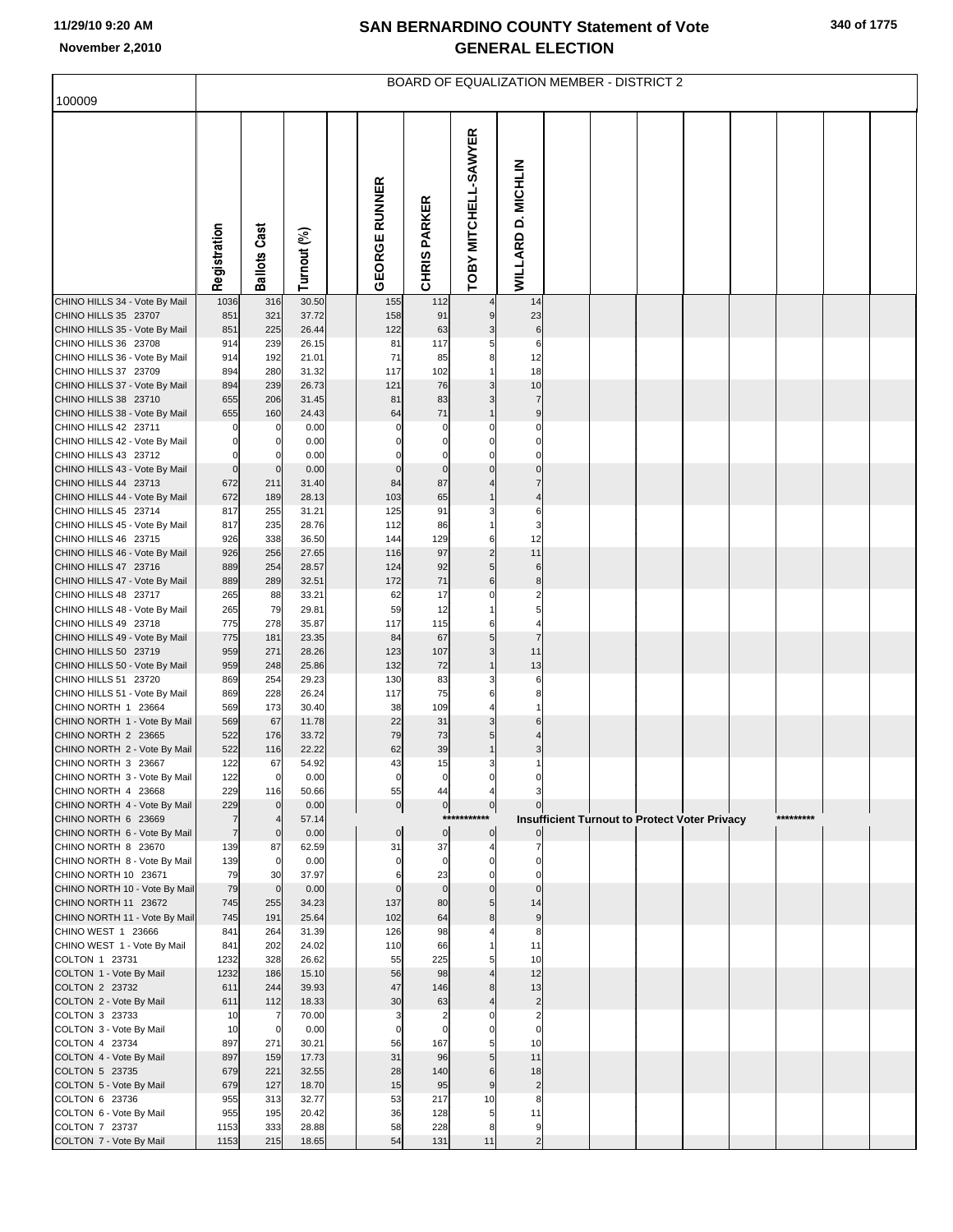|                                             |                    |                       |                |                            |                            | BOARD OF EQUALIZATION MEMBER - DISTRICT 2 |                            |  |                                                      |  |           |  |
|---------------------------------------------|--------------------|-----------------------|----------------|----------------------------|----------------------------|-------------------------------------------|----------------------------|--|------------------------------------------------------|--|-----------|--|
| 100009                                      |                    |                       |                |                            |                            |                                           |                            |  |                                                      |  |           |  |
|                                             | Registration       | <b>Ballots Cast</b>   | Turnout (%)    | <b>GEORGE RUNNER</b>       | <b>CHRIS PARKER</b>        | TOBY MITCHELL-SAWYER                      | WILLARD D. MICHLIN         |  |                                                      |  |           |  |
| COLTON 8 23738                              | 1021               | 285                   | 27.91          | 54                         | 184                        | 12                                        | 11                         |  |                                                      |  |           |  |
| COLTON 8 - Vote By Mail<br>COLTON 9 23739   | 1021<br>983        | 128<br>81             | 12.54<br>8.24  | 30<br>15                   | 89<br>47                   | 6<br>$\overline{7}$                       | $\overline{7}$             |  |                                                      |  |           |  |
| COLTON 9 - Vote By Mail                     | 983                | 180                   | 18.31          | 52                         | 103                        | 3                                         | 8                          |  |                                                      |  |           |  |
| COLTON 10 23740                             | 856                | 472                   | 55.14          | 97                         | 269                        | 22                                        | 27                         |  |                                                      |  |           |  |
| COLTON 10 - Vote By Mail                    | 856                | 140                   | 16.36          | 24                         | 91                         | $\overline{4}$                            | 12                         |  |                                                      |  |           |  |
| COLTON 11 23741                             | 1046               | 333                   | 31.84          | 44<br>15                   | 206<br>103                 | 24<br>$6\phantom{1}$                      | 13<br>$\overline{9}$       |  |                                                      |  |           |  |
| COLTON 11 - Vote By Mail<br>COLTON 12 23742 | 1046<br>1302       | 146<br>305            | 13.96<br>23.43 | 86                         | 160                        | 12                                        | 20                         |  |                                                      |  |           |  |
| COLTON 12 - Vote By Mail                    | 1302               | 172                   | 13.21          | 57                         | 79                         | 8                                         | $\overline{7}$             |  |                                                      |  |           |  |
| COLTON 13 23743                             | 808                | 267                   | 33.04          | 97                         | 117                        | 9                                         | 15                         |  |                                                      |  |           |  |
| COLTON 13 - Vote By Mail                    | 808                | 156                   | 19.31          | 72                         | 54                         | $\overline{7}$                            | 9                          |  |                                                      |  |           |  |
| COLTON 14 23744<br>COLTON 14 - Vote By Mail | 58<br>58           | 37<br>$\overline{0}$  | 63.79<br>0.00  | 14<br>$\mathbf 0$          | 17<br>$\mathbf 0$          | $\Omega$<br>$\Omega$                      | $\mathfrak{p}$             |  |                                                      |  |           |  |
| COLTON 15 23745                             | 31                 | 13                    | 41.94          | $\bf8$                     | $\overline{\mathbf{c}}$    | $\mathbf 0$                               |                            |  |                                                      |  |           |  |
| COLTON 15 - Vote By Mail                    | 31                 | $\mathbf 0$           | 0.00           | $\overline{0}$             | $\pmb{0}$                  | $\pmb{0}$                                 |                            |  |                                                      |  |           |  |
| COLTON 16 23721                             |                    |                       | 100.00         |                            | $***$                      |                                           |                            |  | <b>Insufficient Turnout to Protect Voter Privacy</b> |  | ********* |  |
| COLTON 16 - Vote By Mail<br>COLTON 17 23722 |                    |                       | 0.00           | $\overline{0}$<br>$\Omega$ | $\mathbf 0$<br>$\mathbf 0$ | $\mathbf 0$<br>$\mathbf 0$                |                            |  |                                                      |  |           |  |
| COLTON 17 - Vote By Mail                    | $\Omega$           |                       | 0.00<br>0.00   | $\Omega$                   | $\Omega$                   | $\mathbf 0$                               |                            |  |                                                      |  |           |  |
| COLTON 18 23746                             | $\mathbf 0$        | 0                     | 0.00           | $\mathbf 0$                | $\mathbf 0$                | $\mathbf 0$                               |                            |  |                                                      |  |           |  |
| COLTON 18 - Vote By Mail                    | $\mathbf 0$        | $\mathbf 0$           | 0.00           | $\mathbf 0$                | $\mathsf{C}$               | $\Omega$                                  | $\Omega$                   |  |                                                      |  |           |  |
| COLTON 19 23723                             | 366<br>366         | 172<br>62             | 46.99<br>16.94 | 64<br>25                   | 68<br>24                   | $\overline{7}$<br>$\overline{a}$          | 9<br>$\overline{2}$        |  |                                                      |  |           |  |
| COLTON 19 - Vote By Mail<br>COLTON 20 23724 | 1074               | 397                   | 36.96          | 128                        | 190                        | 10                                        | 16                         |  |                                                      |  |           |  |
| COLTON 20 - Vote By Mail                    | 1074               | 197                   | 18.34          | 81                         | 85                         | $\mathbf{1}$                              | 15                         |  |                                                      |  |           |  |
| COLTON 21 23725                             | 514                | 122                   | 23.74          | 23                         | 81                         | $\overline{2}$                            | $\overline{1}$             |  |                                                      |  |           |  |
| COLTON 21 - Vote By Mail                    | 514                | 56                    | 10.89          | 8                          | 38                         | $\overline{c}$                            | 3                          |  |                                                      |  |           |  |
| COLTON 22 23726<br>COLTON 22 - Vote By Mail | 963<br>963         | 297<br>198            | 30.84<br>20.56 | 110<br>86                  | 141<br>83                  |                                           | 14<br>12                   |  |                                                      |  |           |  |
| COLTON 23 23727                             | 790                | 256                   | 32.41          | 106                        | 105                        |                                           | 14                         |  |                                                      |  |           |  |
| COLTON 23 - Vote By Mail                    | 790                | 199                   | 25.19          | 108                        | 58                         |                                           | $\overline{4}$             |  |                                                      |  |           |  |
| COLTON 24 23728                             | 69                 | 42                    | 60.87          | 26                         | $\bf8$                     | 6                                         | $\overline{2}$             |  |                                                      |  |           |  |
| COLTON 24 - Vote By Mail<br>COLTON 25 23747 | 69<br>551          | $\overline{0}$<br>152 | 0.00<br>27.59  | $\overline{0}$<br>26       | $\mathbf 0$<br>101         | $\Omega$                                  | $\mathbf 0$                |  |                                                      |  |           |  |
| COLTON 25 - Vote By Mail                    | 551                | 82                    | 14.88          | 8                          | 62                         |                                           |                            |  |                                                      |  |           |  |
| COLTON 27 23748                             | 31                 | 19                    | 61.29          | 10                         | 9                          |                                           |                            |  |                                                      |  |           |  |
| COLTON 27 - Vote By Mail                    | 31                 | $\overline{0}$        | 0.00           | $\mathbf 0$                | $\mathbf 0$                | $\Omega$                                  |                            |  |                                                      |  |           |  |
| COLTON 30 23749<br>COLTON 30 - Vote By Mail | 573<br>573         | 171<br>86             | 29.84<br>15.01 | 29<br>21                   | 117<br>56                  | 5<br>$\mathbf{1}$                         |                            |  |                                                      |  |           |  |
| COLTON 31 23750                             |                    |                       | 33.33          |                            | ***                        |                                           |                            |  | <b>Insufficient Turnout to Protect Voter Privacy</b> |  |           |  |
| COLTON 31 - Vote By Mail                    |                    | 0                     | 0.00           | $\mathbf 0$                | $\mathbf 0$                | $\mathbf 0$                               |                            |  |                                                      |  |           |  |
| COLTON 32 23751                             |                    |                       | 0.00           | $\Omega$                   | $\Omega$                   | $\mathbf 0$                               |                            |  |                                                      |  |           |  |
| COLTON 32 - Vote By Mail<br>COLTON 33 23752 | $\mathbf 0$<br>763 | $\mathbf{0}$<br>162   | 0.00<br>21.23  | $\mathbf 0$<br>25          | $\mathbf 0$<br>103         | $\Omega$<br>6                             |                            |  |                                                      |  |           |  |
| COLTON 33 - Vote By Mail                    | 763                | 142                   | 18.61          | 49                         | 80                         |                                           |                            |  |                                                      |  |           |  |
| COLTON 34 23753                             | 7                  | 6                     | 85.71          |                            | З                          |                                           |                            |  |                                                      |  |           |  |
| COLTON 34 - Vote By Mail                    | $\overline{7}$     | $\overline{0}$        | 0.00           |                            |                            |                                           |                            |  |                                                      |  |           |  |
| COLTON 35 23754<br>COLTON 35 - Vote By Mail | 65<br>65           | 10<br>$\overline{0}$  | 15.38<br>0.00  |                            |                            |                                           |                            |  |                                                      |  |           |  |
| COLTON 36 23755                             | $\mathbf 0$        | $\mathbf{0}$          | 0.00           |                            | $\mathcal{C}$              | $\Omega$                                  | $\Omega$                   |  |                                                      |  |           |  |
| COLTON 36 - Vote By Mail                    | $\mathbf 0$        | $\mathbf 0$           | 0.00           | $\mathbf 0$                | $\mathsf{C}$               | $\Omega$                                  | $\Omega$                   |  |                                                      |  |           |  |
| COLTON 37 23756                             | 769                | 254                   | 33.03          | 49                         | 159                        | 16                                        | 10                         |  |                                                      |  |           |  |
| COLTON 37 - Vote By Mail<br>COLTON 38 23757 | 769                | 122<br>$\mathbf{0}$   | 15.86<br>0.00  | 22<br>$\Omega$             | 82<br>$\Omega$             | $\overline{2}$<br>$\Omega$                | $\overline{2}$<br>$\Omega$ |  |                                                      |  |           |  |
| COLTON 38 - Vote By Mail                    | $\Omega$           | $\mathbf{0}$          | 0.00           |                            | $\sqrt{ }$                 |                                           |                            |  |                                                      |  |           |  |
| COLTON 40 23758                             | $\mathbf 0$        |                       | 0.00           |                            | $\mathbf 0$                | $\Omega$                                  | $\Omega$                   |  |                                                      |  |           |  |
| COLTON 40 - Vote By Mail                    | $\Omega$           | $\mathbf 0$           | 0.00           | $\mathbf 0$                | $\mathbf 0$                | $\Omega$                                  | $\Omega$                   |  |                                                      |  |           |  |
| COLTON 47 23729<br>COLTON 47 - Vote By Mail | 469<br>469         | 162<br>108            | 34.54<br>23.03 | 67<br>65                   | 70<br>27                   | 5<br>$\overline{2}$                       | 10<br>4                    |  |                                                      |  |           |  |
| COLTON 53 23730                             | $\mathbf 0$        | $\Omega$              | 0.00           | $\mathbf 0$                | $\mathbf 0$                | $\Omega$                                  | $\Omega$                   |  |                                                      |  |           |  |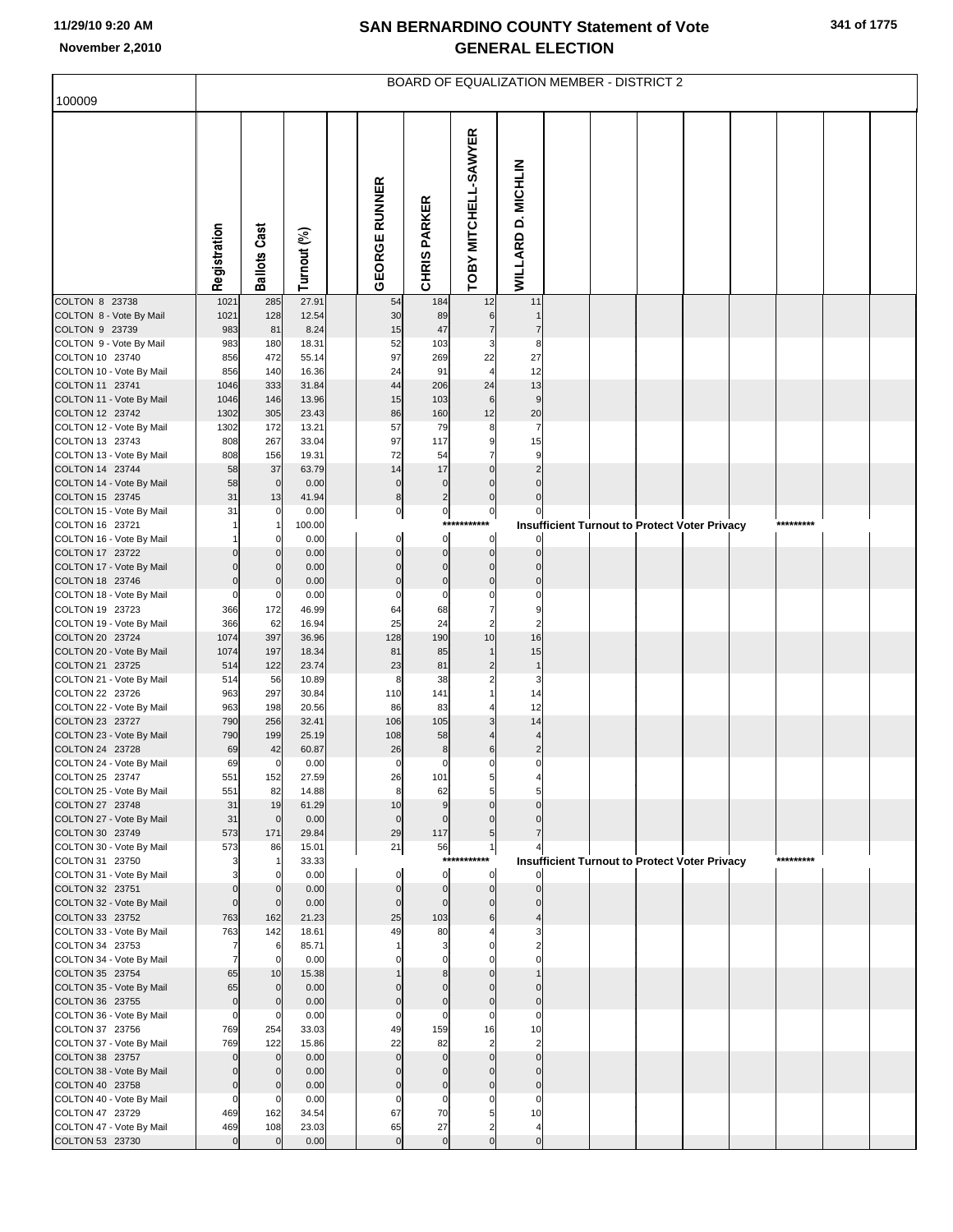|                                                     |              |                      |                |                      |                     |                      | BOARD OF EQUALIZATION MEMBER - DISTRICT 2 |  |                                                      |           |  |
|-----------------------------------------------------|--------------|----------------------|----------------|----------------------|---------------------|----------------------|-------------------------------------------|--|------------------------------------------------------|-----------|--|
| 100009                                              |              |                      |                |                      |                     |                      |                                           |  |                                                      |           |  |
|                                                     | Registration | <b>Ballots Cast</b>  | Turnout (%)    | <b>GEORGE RUNNER</b> | <b>CHRIS PARKER</b> | TOBY MITCHELL-SAWYER | WILLARD D. MICHLIN                        |  |                                                      |           |  |
| COLTON 53 - Vote By Mail                            | $\mathbf{0}$ | $\mathbf 0$          | 0.00           | $\overline{0}$       | $\mathbf 0$         | $\overline{0}$       | $\mathbf 0$                               |  |                                                      |           |  |
| COLTON WEST 1 23759<br>COLTON WEST 1 - Vote By Mail | 842<br>842   | 268<br>169           | 31.83<br>20.07 | 60<br>43             | 159<br>99           | 13<br>6              | 11<br>13                                  |  |                                                      |           |  |
| COLTON WEST 2 23760                                 | 0            | $\overline{2}$       | 0.00           |                      |                     | ***********          |                                           |  | Insufficient Turnout to Protect Voter Privacy        | ********* |  |
| COLTON WEST 2 - Vote By Mail                        | $\mathbf 0$  | -1                   | 0.00           |                      |                     | ***********          |                                           |  | <b>Insufficient Turnout to Protect Voter Privacy</b> | ********* |  |
| DEL ROSA 3 24481<br>DEL ROSA 3 - Vote By Mail       | 736<br>736   | 250<br>201           | 33.97<br>27.31 | 83<br>97             | 119<br>76           | 12<br>8 <sup>1</sup> |                                           |  |                                                      |           |  |
| DEL ROSA 4 24482                                    | 250          | 140                  | 56.00          | 62                   | 60                  |                      |                                           |  |                                                      |           |  |
| DEL ROSA 4 - Vote By Mail                           | 250          | $\mathbf 0$          | 0.00           | $\pmb{0}$            | $\pmb{0}$           | $\Omega$             |                                           |  |                                                      |           |  |
| DEL ROSA 6 24484                                    | 179          | 92                   | 51.40          | 39                   | 41                  |                      |                                           |  |                                                      |           |  |
| DEL ROSA 6 - Vote By Mail<br>DEL ROSA 7 24485       | 179<br>74    | $\overline{0}$<br>33 | 0.00<br>44.59  | $\Omega$<br>6        | $\mathbf 0$<br>20   |                      |                                           |  |                                                      |           |  |
| DEL ROSA 7 - Vote By Mail                           | 74           | $\mathbf 0$          | 0.00           | $\mathbf 0$          | $\mathbf 0$         |                      |                                           |  |                                                      |           |  |
| DEL ROSA 9 24487                                    | 433          | 120                  | 27.71          | 28                   | 68                  |                      |                                           |  |                                                      |           |  |
| DEL ROSA 9 - Vote By Mail<br>DEL ROSA 10 24488      | 433<br>62    | 102<br>32            | 23.56<br>51.61 | 40<br>12             | 55<br>14            | $\Omega$             |                                           |  |                                                      |           |  |
| DEL ROSA 10 - Vote By Mail                          | 62           | $\overline{0}$       | 0.00           |                      | C                   |                      |                                           |  |                                                      |           |  |
| DEL ROSA 11 24489                                   | 22           | 6                    | 27.27          |                      | $\Omega$            |                      |                                           |  |                                                      |           |  |
| DEL ROSA 11 - Vote By Mail                          | 22           | $\mathbf 0$          | 0.00           | $\Omega$             | $\Omega$            |                      |                                           |  |                                                      |           |  |
| DEL ROSA 14 24492<br>DEL ROSA 14 - Vote By Mail     | 757<br>757   | 262<br>186           | 34.61<br>24.57 | 103<br>84            | 114<br>79           | 9                    |                                           |  |                                                      |           |  |
| DEL ROSA 15 24493                                   | 243          | 54                   | 22.22          | 16                   | 24                  |                      |                                           |  |                                                      |           |  |
| DEL ROSA 15 - Vote By Mail                          | 243          | 53                   | 21.81          | 18                   | 23                  |                      |                                           |  |                                                      |           |  |
| DEL ROSA 17 24495                                   | 46           | 27                   | 58.70          | 12                   | 15                  |                      |                                           |  |                                                      |           |  |
| DEL ROSA 17 - Vote By Mail<br>DEL ROSA 18 24496     | 46<br>226    | $\mathbf 0$<br>108   | 0.00<br>47.79  | $\mathbf 0$<br>49    | $\pmb{0}$<br>42     |                      |                                           |  |                                                      |           |  |
| DEL ROSA 18 - Vote By Mail                          | 226          |                      | 1.77           |                      | $***$               |                      |                                           |  | Insufficient Turnout to Protect Voter Privacy        | ********* |  |
| DEL ROSA 20 24498                                   | 157          | 94                   | 59.87          | 33                   | 49                  | 2                    |                                           |  |                                                      |           |  |
| DEL ROSA 20 - Vote By Mail<br>DEL ROSA 21 24499     | 157<br>39    | $\overline{0}$<br>22 | 0.00<br>56.41  | $\mathbf 0$<br>5     | $\bf 0$<br>10       | $\mathbf 0$          |                                           |  |                                                      |           |  |
| DEL ROSA 21 - Vote By Mail                          | 39           | $\mathbf 0$          | 0.00           | $\Omega$             | $\mathbf 0$         |                      |                                           |  |                                                      |           |  |
| DEL ROSA 22 24500                                   | 280          | 73                   | 26.07          | 29                   | 34                  |                      |                                           |  |                                                      |           |  |
| DEL ROSA 22 - Vote By Mail                          | 280          | 53                   | 18.93          | 25                   | 17                  |                      |                                           |  |                                                      |           |  |
| FONTANA 1 23763<br>FONTANA 1 - Vote By Mail         | 1238<br>1238 | 376<br>311           | 30.37<br>25.12 | 136<br>138           | 169<br>137          | 8<br>$5 \mid$        | 14<br>11                                  |  |                                                      |           |  |
| FONTANA 4 23766                                     | 843          | 250                  | 29.66          | 68                   | 146                 | 5                    | 9                                         |  |                                                      |           |  |
| FONTANA 4 - Vote By Mail                            | 843          | 148                  | 17.56          | 52                   | 74                  | 5 <sub>1</sub>       | 10                                        |  |                                                      |           |  |
| FONTANA 5 23767<br>FONTANA 5 - Vote By Mail         | 836<br>836   | 216<br>223           | 25.84<br>26.67 | 89<br>90             | 104<br>98           | 3<br>$\Omega$        | 5 <sub>5</sub><br>8                       |  |                                                      |           |  |
| FONTANA 6 23768                                     | 753          | 235                  | 31.21          | 85                   | 114                 |                      | 10                                        |  |                                                      |           |  |
| FONTANA 6 - Vote By Mail                            | 753          | 198                  | 26.29          | 102                  | 71                  | $\overline{c}$       | 3                                         |  |                                                      |           |  |
| FONTANA 7 23769                                     | 1260         | 421                  | 33.41          | 145                  | 214                 | 10                   | 9                                         |  |                                                      |           |  |
| FONTANA 7 - Vote By Mail<br>FONTANA 8 23770         | 1260<br>1335 | 244<br>481           | 19.37<br>36.03 | 96<br>161            | 107<br>231          | $\overline{7}$<br>11 | 10<br>19                                  |  |                                                      |           |  |
| FONTANA 8 - Vote By Mail                            | 1335         | 252                  | 18.88          | 103                  | 112                 | $\mathbf{3}$         | 16                                        |  |                                                      |           |  |
| FONTANA 9 23771                                     | 1305         | 395                  | 30.27          | 119                  | 219                 | 11                   | 14                                        |  |                                                      |           |  |
| FONTANA 9 - Vote By Mail                            | 1305         | 305                  | 23.37          | 126                  | 140                 |                      | 16                                        |  |                                                      |           |  |
| FONTANA 10 23772<br>FONTANA 10 - Vote By Mail       | 926<br>926   | 355<br>168           | 38.34<br>18.14 | 85<br>47             | 210<br>95           | 5                    | 19<br>$6 \mid$                            |  |                                                      |           |  |
| FONTANA 11 23773                                    | 896          | 289                  | 32.25          | 109                  | 128                 | $\overline{7}$       | 8                                         |  |                                                      |           |  |
| FONTANA 11 - Vote By Mail                           | 896          | 175                  | 19.53          | 69                   | 86                  | $\mathbf{1}$         | 5                                         |  |                                                      |           |  |
| FONTANA 12 23774                                    | 1211         | 361                  | 29.81          | 111                  | 194                 | 9                    | 6                                         |  |                                                      |           |  |
| FONTANA 12 - Vote By Mail<br>FONTANA 13 23775       | 1211<br>1152 | 239<br>362           | 19.74<br>31.42 | 79<br>124            | 131<br>193          | 3<br>7               | 7                                         |  |                                                      |           |  |
| FONTANA 13 - Vote By Mail                           | 1152         | 251                  | 21.79          | 84                   | 130                 | $\overline{7}$       | 8                                         |  |                                                      |           |  |
| FONTANA 14 23776                                    | 1175         | 387                  | 32.94          | 101                  | 214                 | 8 <sup>1</sup>       | 15                                        |  |                                                      |           |  |
| FONTANA 14 - Vote By Mail                           | 1175         | 261                  | 22.21          | 93                   | 126                 | $\overline{7}$       | 18                                        |  |                                                      |           |  |
| FONTANA 15 23777<br>FONTANA 15 - Vote By Mail       | 717<br>717   | 183<br>149           | 25.52<br>20.78 | 48<br>63             | 102<br>69           | 3                    | 5<br>8                                    |  |                                                      |           |  |
| FONTANA 16 23778                                    | 783          | 184                  | 23.50          | 40                   | 110                 | 6                    | 10                                        |  |                                                      |           |  |
| FONTANA 16 - Vote By Mail                           | 783          | 120                  | 15.33          | 34                   | 66                  | 5 <sub>l</sub>       | 6                                         |  |                                                      |           |  |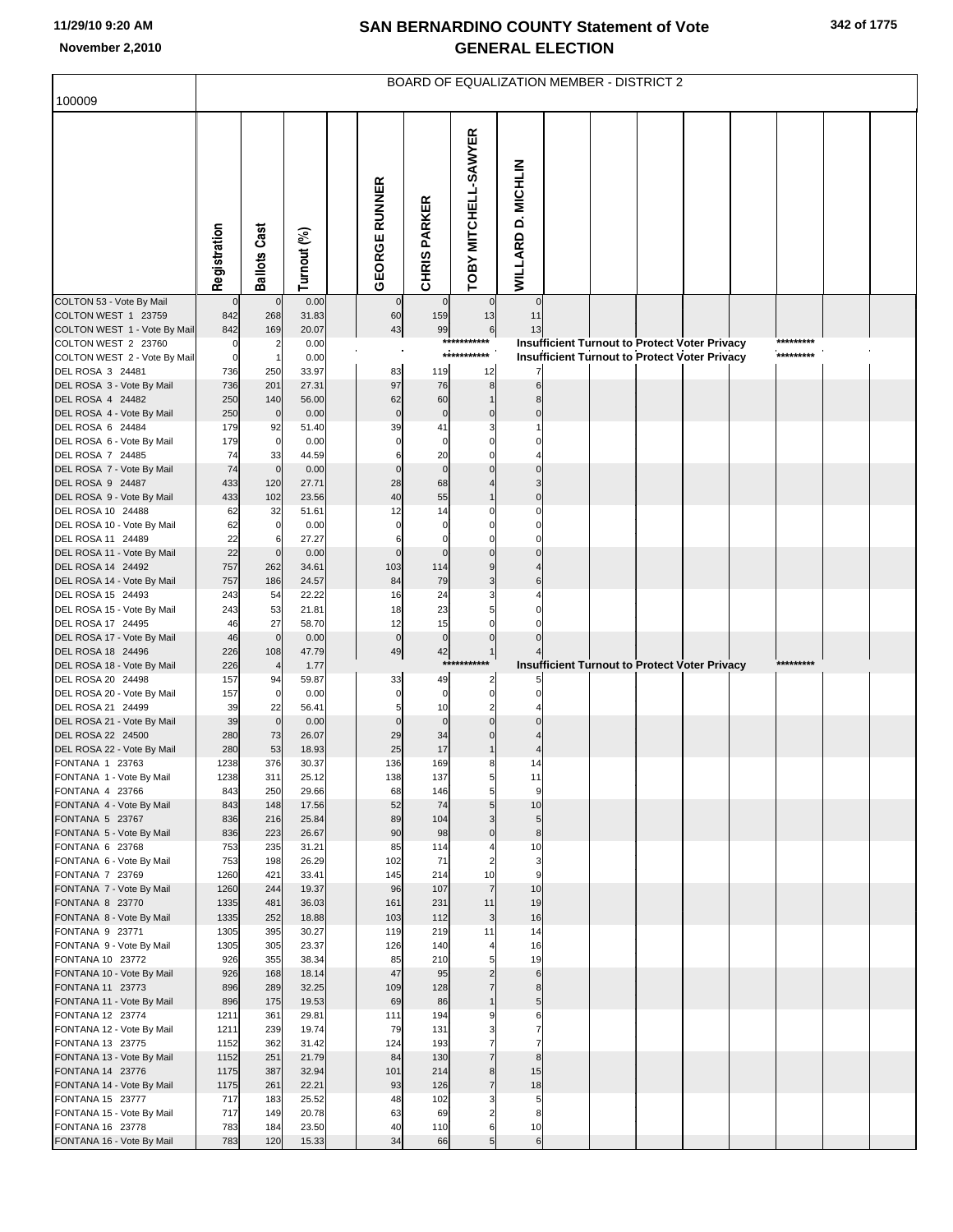| 100009                                        |              |                     |                |                      |                     |                      |                          |  | <b>BOARD OF EQUALIZATION MEMBER - DISTRICT 2</b> |  |  |  |
|-----------------------------------------------|--------------|---------------------|----------------|----------------------|---------------------|----------------------|--------------------------|--|--------------------------------------------------|--|--|--|
|                                               |              |                     |                |                      |                     |                      |                          |  |                                                  |  |  |  |
|                                               | Registration | <b>Ballots Cast</b> | Turnout (%)    | <b>GEORGE RUNNER</b> | <b>CHRIS PARKER</b> | TOBY MITCHELL-SAWYER | WILLARD D. MICHLIN       |  |                                                  |  |  |  |
| FONTANA 17 23779                              | 900          | 193                 | 21.44<br>14.00 | 35                   | 131<br>70           | 5 <sub>5</sub>       | 7                        |  |                                                  |  |  |  |
| FONTANA 17 - Vote By Mail<br>FONTANA 18 23780 | 900<br>891   | 126<br>224          | 25.14          | 35<br>60             | 138                 | 5 <sub>5</sub><br>6  | 8<br>8                   |  |                                                  |  |  |  |
| FONTANA 18 - Vote By Mail                     | 891          | 128                 | 14.37          | 34                   | 73                  |                      | 8                        |  |                                                  |  |  |  |
| FONTANA 19 23781                              | 1356         | 339                 | 25.00          | 80                   | 199                 | 16                   | 14                       |  |                                                  |  |  |  |
| FONTANA 19 - Vote By Mail<br>FONTANA 20 23782 | 1356<br>1327 | 158<br>342          | 11.65<br>25.77 | 37<br>76             | 94<br>194           | $\overline{7}$<br>17 | 12<br>20                 |  |                                                  |  |  |  |
| FONTANA 20 - Vote By Mail                     | 1327         | 285                 | 21.48          | 77                   | 167                 | $\boldsymbol{9}$     | 15                       |  |                                                  |  |  |  |
| FONTANA 21 23783                              | 773          | 214                 | 27.68          | 45                   | 135                 | 6                    | 10                       |  |                                                  |  |  |  |
| FONTANA 21 - Vote By Mail                     | 773          | 99                  | 12.81          | 25                   | 58                  | 8                    | $\overline{\phantom{a}}$ |  |                                                  |  |  |  |
| FONTANA 22 23784                              | 1314         | 325                 | 24.73          | 85                   | 186                 | 12                   | 11                       |  |                                                  |  |  |  |
| FONTANA 22 - Vote By Mail<br>FONTANA 23 23785 | 1314<br>1033 | 195<br>324          | 14.84<br>31.36 | 62<br>49             | 99<br>214           | $6\phantom{1}$<br>12 | 11<br>14                 |  |                                                  |  |  |  |
| FONTANA 23 - Vote By Mail                     | 1033         | 186                 | 18.01          | 46                   | 106                 | 10                   | 11                       |  |                                                  |  |  |  |
| FONTANA 24 23786                              | 485          | 151                 | 31.13          | 27                   | 104                 | $\overline{c}$       | $\overline{7}$           |  |                                                  |  |  |  |
| FONTANA 24 - Vote By Mail                     | 485          | 86                  | 17.73          | 24                   | 46                  | $\mathbf 0$          | 5                        |  |                                                  |  |  |  |
| FONTANA 25 23787<br>FONTANA 25 - Vote By Mail | 494<br>494   | 164<br>71           | 33.20<br>14.37 | 30<br>15             | 104<br>49           | 5<br>$\overline{c}$  | 6<br>1                   |  |                                                  |  |  |  |
| FONTANA 26 23788                              | 663          | 246                 | 37.10          | 37                   | 153                 | 13                   | 13                       |  |                                                  |  |  |  |
| FONTANA 26 - Vote By Mail                     | 663          | 92                  | 13.88          | 24                   | 51                  | 5                    | 8                        |  |                                                  |  |  |  |
| FONTANA 27 23789                              | 890          | 274                 | 30.79          | 57                   | 173                 | 5                    | $\overline{7}$           |  |                                                  |  |  |  |
| FONTANA 27 - Vote By Mail                     | 890<br>1025  | 142<br>324          | 15.96<br>31.61 | 37<br>88             | 88<br>178           |                      | 7<br>7                   |  |                                                  |  |  |  |
| FONTANA 28 23790<br>FONTANA 28 - Vote By Mail | 1025         | 181                 | 17.66          | 53                   | 104                 | 14<br>10             | 6                        |  |                                                  |  |  |  |
| FONTANA 29 23791                              | 1371         | 497                 | 36.25          | 137                  | 317                 | 10                   | 13                       |  |                                                  |  |  |  |
| FONTANA 29 - Vote By Mail                     | 1371         | 200                 | 14.59          | 54                   | 107                 | $\boldsymbol{9}$     | 14                       |  |                                                  |  |  |  |
| FONTANA 30 23792                              | 1458         | 517                 | 35.46          | 113                  | 319                 | 16                   | 26                       |  |                                                  |  |  |  |
| FONTANA 30 - Vote By Mail<br>FONTANA 31 23793 | 1458<br>875  | 241<br>352          | 16.53<br>40.23 | 82<br>77             | 131<br>226          | 3<br>13              | 8                        |  |                                                  |  |  |  |
| FONTANA 31 - Vote By Mail                     | 875          | 136                 | 15.54          | 45                   | 71                  | 3                    |                          |  |                                                  |  |  |  |
| FONTANA 32 23794                              | 603          | 203                 | 33.67          | 45                   | 128                 | 5 <sub>l</sub>       | 8                        |  |                                                  |  |  |  |
| FONTANA 32 - Vote By Mail                     | 603          | 98                  | 16.25          | 38<br>67             | 53                  |                      | 11                       |  |                                                  |  |  |  |
| FONTANA 33 23825<br>FONTANA 33 - Vote By Mail | 989<br>989   | 312<br>146          | 31.55<br>14.76 | 42                   | 200<br>73           | 8<br>5               | 9                        |  |                                                  |  |  |  |
| FONTANA 35 23826                              | 718          | 212                 | 29.53          | 44                   | 141                 | 5                    | 6                        |  |                                                  |  |  |  |
| FONTANA 35 - Vote By Mail                     | 718          | 98                  | 13.65          | 22                   | 53                  | $\overline{4}$       | 12                       |  |                                                  |  |  |  |
| FONTANA 36 23827                              | 872          | 238                 | 27.29          | 54                   | 154                 | 8 <sup>1</sup>       | 6                        |  |                                                  |  |  |  |
| FONTANA 36 - Vote By Mail<br>FONTANA 37 23828 | 872<br>1040  | 160<br>316          | 18.35<br>30.38 | 53<br>59             | 80<br>199           | 3<br>13              | $\overline{7}$<br>14     |  |                                                  |  |  |  |
| FONTANA 37 - Vote By Mail                     | 1040         | 226                 | 21.73          | 68                   | 124                 | $\overline{7}$       | $\overline{7}$           |  |                                                  |  |  |  |
| FONTANA 38 23829                              | 957          | 272                 | 28.42          | 62                   | 158                 | 12                   | 14                       |  |                                                  |  |  |  |
| FONTANA 38 - Vote By Mail                     | 957          | 152<br>394          | 15.88          | 56<br>93             | 78<br>221           | 5 <sub>l</sub><br>15 | 8<br>19                  |  |                                                  |  |  |  |
| FONTANA 39 23830<br>FONTANA 39 - Vote By Mail | 1255<br>1255 | 282                 | 31.39<br>22.47 | 118                  | 127                 | 5 <sub>5</sub>       | 9                        |  |                                                  |  |  |  |
| FONTANA 40 23831                              | 1072         | 248                 | 23.13          | 68                   | 132                 | $\overline{7}$       | 17                       |  |                                                  |  |  |  |
| FONTANA 40 - Vote By Mail                     | 1072         | 219                 | 20.43          | 82                   | 93                  | 3                    | 17                       |  |                                                  |  |  |  |
| FONTANA 41 23832                              | 1262         | 288                 | 22.82          | 77<br>89             | 155                 | 6                    | 17                       |  |                                                  |  |  |  |
| FONTANA 41 - Vote By Mail<br>FONTANA 42 23833 | 1262<br>375  | 249<br>183          | 19.73<br>48.80 | 41                   | 116<br>104          | 7<br>8               | 12<br>8                  |  |                                                  |  |  |  |
| FONTANA 42 - Vote By Mail                     | 375          | 87                  | 23.20          | 28                   | 45                  |                      | 4                        |  |                                                  |  |  |  |
| FONTANA 43 23834                              | 1109         | 369                 | 33.27          | 89                   | 222                 | 10                   | 12                       |  |                                                  |  |  |  |
| FONTANA 43 - Vote By Mail                     | 1109         | 226                 | 20.38          | 85                   | 116                 | 3                    | 10                       |  |                                                  |  |  |  |
| FONTANA 44 23795<br>FONTANA 44 - Vote By Mail | 818<br>818   | 288<br>181          | 35.21<br>22.13 | 101<br>90            | 134<br>67           | 5                    | 8<br>6                   |  |                                                  |  |  |  |
| FONTANA 45 23796                              | 924          | 325                 | 35.17          | 68                   | 204                 | 12                   | 10                       |  |                                                  |  |  |  |
| FONTANA 45 - Vote By Mail                     | 924          | 190                 | 20.56          | 66                   | 104                 |                      | 8                        |  |                                                  |  |  |  |
| FONTANA 46 23797                              | 698          | 212                 | 30.37          | 75                   | 111                 | $\overline{2}$       | 8                        |  |                                                  |  |  |  |
| FONTANA 46 - Vote By Mail<br>FONTANA 47 23798 | 698<br>929   | 156<br>286          | 22.35<br>30.79 | 67<br>56             | 63<br>191           | 8                    | 5<br>14                  |  |                                                  |  |  |  |
| FONTANA 47 - Vote By Mail                     | 929          | 175                 | 18.84          | 40                   | 116                 | 7                    | 6                        |  |                                                  |  |  |  |
| FONTANA 48 23799                              | 616          | 191                 | 31.01          | 63                   | 93                  |                      | 9                        |  |                                                  |  |  |  |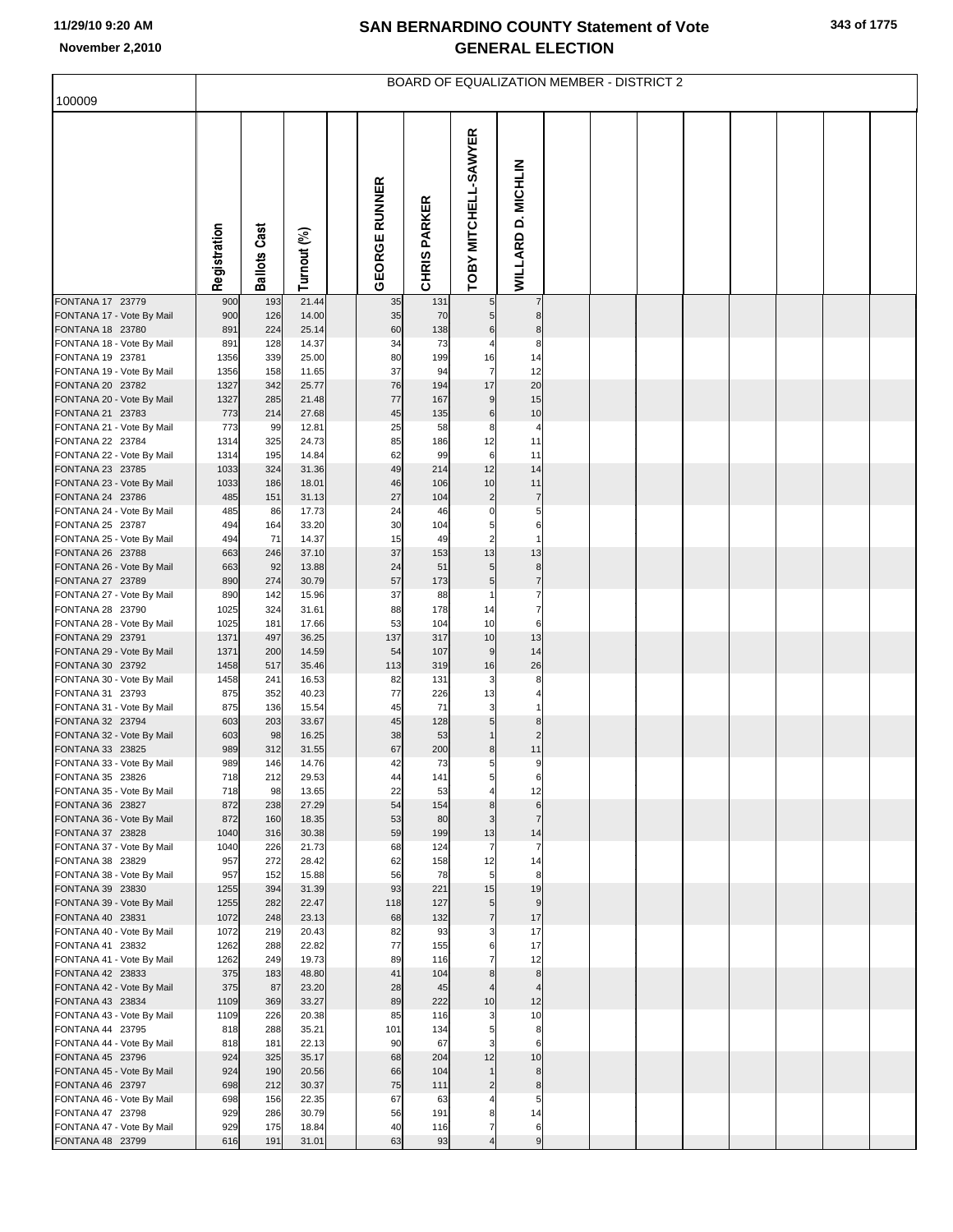|                                                                                                                                                                                                                                                                                                                                                                                                                                                                                                                 |                                                                                                                                   |                                                                                                                                  |                                                                                                                                                              |                                                                                                                                              |                                                                                                                                                                 | BOARD OF EQUALIZATION MEMBER - DISTRICT 2                                                                                                    |                                                                                        |  |                                                                                                              |  |                        |  |
|-----------------------------------------------------------------------------------------------------------------------------------------------------------------------------------------------------------------------------------------------------------------------------------------------------------------------------------------------------------------------------------------------------------------------------------------------------------------------------------------------------------------|-----------------------------------------------------------------------------------------------------------------------------------|----------------------------------------------------------------------------------------------------------------------------------|--------------------------------------------------------------------------------------------------------------------------------------------------------------|----------------------------------------------------------------------------------------------------------------------------------------------|-----------------------------------------------------------------------------------------------------------------------------------------------------------------|----------------------------------------------------------------------------------------------------------------------------------------------|----------------------------------------------------------------------------------------|--|--------------------------------------------------------------------------------------------------------------|--|------------------------|--|
| 100009                                                                                                                                                                                                                                                                                                                                                                                                                                                                                                          |                                                                                                                                   |                                                                                                                                  |                                                                                                                                                              |                                                                                                                                              |                                                                                                                                                                 |                                                                                                                                              |                                                                                        |  |                                                                                                              |  |                        |  |
|                                                                                                                                                                                                                                                                                                                                                                                                                                                                                                                 | Registration                                                                                                                      | <b>Ballots Cast</b>                                                                                                              | Turnout (%)                                                                                                                                                  | <b>GEORGE RUNNER</b>                                                                                                                         | <b>CHRIS PARKER</b>                                                                                                                                             | TOBY MITCHELL-SAWYER                                                                                                                         | WILLARD D. MICHLIN                                                                     |  |                                                                                                              |  |                        |  |
| FONTANA 48 - Vote By Mail                                                                                                                                                                                                                                                                                                                                                                                                                                                                                       | 616                                                                                                                               | 140                                                                                                                              | 22.73                                                                                                                                                        | 64                                                                                                                                           | 56                                                                                                                                                              | $\overline{c}$                                                                                                                               |                                                                                        |  |                                                                                                              |  |                        |  |
| FONTANA 49 23800<br>FONTANA 49 - Vote By Mail                                                                                                                                                                                                                                                                                                                                                                                                                                                                   | 187<br>187                                                                                                                        | 65<br>$\mathbf 0$                                                                                                                | 34.76<br>0.00                                                                                                                                                | 18<br>$\mathbf 0$                                                                                                                            | 42<br>$\pmb{0}$                                                                                                                                                 | 3<br>$\Omega$                                                                                                                                | 2<br>$\Omega$                                                                          |  |                                                                                                              |  |                        |  |
| FONTANA 50 23801                                                                                                                                                                                                                                                                                                                                                                                                                                                                                                | 958                                                                                                                               | 278                                                                                                                              | 29.02                                                                                                                                                        | 113                                                                                                                                          | 119                                                                                                                                                             |                                                                                                                                              |                                                                                        |  |                                                                                                              |  |                        |  |
| FONTANA 50 - Vote By Mail                                                                                                                                                                                                                                                                                                                                                                                                                                                                                       | 958                                                                                                                               | 224                                                                                                                              | 23.38                                                                                                                                                        | 118                                                                                                                                          | 81                                                                                                                                                              |                                                                                                                                              |                                                                                        |  |                                                                                                              |  |                        |  |
| FONTANA 51 23802<br>FONTANA 51 - Vote By Mail                                                                                                                                                                                                                                                                                                                                                                                                                                                                   | 853<br>853                                                                                                                        | 242<br>214                                                                                                                       | 28.37<br>25.09                                                                                                                                               | 71<br>84                                                                                                                                     | 122<br>99                                                                                                                                                       | $\overline{\mathbf{c}}$<br>3                                                                                                                 | 7<br>$\overline{4}$                                                                    |  |                                                                                                              |  |                        |  |
| FONTANA 53 23803                                                                                                                                                                                                                                                                                                                                                                                                                                                                                                | 988                                                                                                                               | 244                                                                                                                              | 24.70                                                                                                                                                        | 60                                                                                                                                           | 140                                                                                                                                                             |                                                                                                                                              | 14                                                                                     |  |                                                                                                              |  |                        |  |
| FONTANA 53 - Vote By Mail                                                                                                                                                                                                                                                                                                                                                                                                                                                                                       | 988                                                                                                                               | 190                                                                                                                              | 19.23                                                                                                                                                        | 68                                                                                                                                           | 85                                                                                                                                                              | 3                                                                                                                                            | 13                                                                                     |  |                                                                                                              |  |                        |  |
| FONTANA 54 23804                                                                                                                                                                                                                                                                                                                                                                                                                                                                                                | 835                                                                                                                               | 229                                                                                                                              | 27.43<br>21.08                                                                                                                                               | 77<br>66                                                                                                                                     | 120                                                                                                                                                             | $\overline{a}$                                                                                                                               | $\overline{1}$<br>5                                                                    |  |                                                                                                              |  |                        |  |
| FONTANA 54 - Vote By Mail<br>FONTANA 55 23805                                                                                                                                                                                                                                                                                                                                                                                                                                                                   | 835<br>757                                                                                                                        | 176<br>246                                                                                                                       | 32.50                                                                                                                                                        | 102                                                                                                                                          | 81<br>110                                                                                                                                                       | 3<br>3                                                                                                                                       | 12                                                                                     |  |                                                                                                              |  |                        |  |
| FONTANA 55 - Vote By Mail                                                                                                                                                                                                                                                                                                                                                                                                                                                                                       | 757                                                                                                                               | 189                                                                                                                              | 24.97                                                                                                                                                        | 74                                                                                                                                           | 86                                                                                                                                                              | $\mathbf 0$                                                                                                                                  | 18                                                                                     |  |                                                                                                              |  |                        |  |
| FONTANA 56 23806                                                                                                                                                                                                                                                                                                                                                                                                                                                                                                | 769                                                                                                                               | 225                                                                                                                              | 29.26                                                                                                                                                        | 48                                                                                                                                           | 141                                                                                                                                                             | 6                                                                                                                                            | $\overline{7}$                                                                         |  |                                                                                                              |  |                        |  |
| FONTANA 56 - Vote By Mail<br>FONTANA 57 23807                                                                                                                                                                                                                                                                                                                                                                                                                                                                   | 769<br>896                                                                                                                        | 125<br>272                                                                                                                       | 16.25<br>30.36                                                                                                                                               | 51<br>51                                                                                                                                     | 63<br>167                                                                                                                                                       | $\mathbf 0$<br>9                                                                                                                             | 5<br>15                                                                                |  |                                                                                                              |  |                        |  |
| FONTANA 57 - Vote By Mail                                                                                                                                                                                                                                                                                                                                                                                                                                                                                       | 896                                                                                                                               | 162                                                                                                                              | 18.08                                                                                                                                                        | 50                                                                                                                                           | 88                                                                                                                                                              | $\overline{7}$                                                                                                                               | 10                                                                                     |  |                                                                                                              |  |                        |  |
| FONTANA 58 23808                                                                                                                                                                                                                                                                                                                                                                                                                                                                                                | 941                                                                                                                               | 351                                                                                                                              | 37.30                                                                                                                                                        | 96                                                                                                                                           | 193                                                                                                                                                             | 9                                                                                                                                            | 17                                                                                     |  |                                                                                                              |  |                        |  |
| FONTANA 58 - Vote By Mail                                                                                                                                                                                                                                                                                                                                                                                                                                                                                       | 941                                                                                                                               | 120                                                                                                                              | 12.75                                                                                                                                                        | 37                                                                                                                                           | 56                                                                                                                                                              | 8                                                                                                                                            | 8                                                                                      |  |                                                                                                              |  |                        |  |
| FONTANA 59 23809<br>FONTANA 59 - Vote By Mail                                                                                                                                                                                                                                                                                                                                                                                                                                                                   | 441<br>441                                                                                                                        | 99<br>97                                                                                                                         | 22.45<br>22.00                                                                                                                                               | 20<br>28                                                                                                                                     | 61<br>58                                                                                                                                                        | 5<br>3                                                                                                                                       | 5<br>5                                                                                 |  |                                                                                                              |  |                        |  |
| FONTANA 60 23810                                                                                                                                                                                                                                                                                                                                                                                                                                                                                                | 522                                                                                                                               | 117                                                                                                                              | 22.41                                                                                                                                                        | 33                                                                                                                                           | 62                                                                                                                                                              | 6                                                                                                                                            | 6                                                                                      |  |                                                                                                              |  |                        |  |
| FONTANA 60 - Vote By Mail                                                                                                                                                                                                                                                                                                                                                                                                                                                                                       | 522                                                                                                                               | 100                                                                                                                              | 19.16                                                                                                                                                        | 41                                                                                                                                           | 45                                                                                                                                                              |                                                                                                                                              | 5                                                                                      |  |                                                                                                              |  |                        |  |
|                                                                                                                                                                                                                                                                                                                                                                                                                                                                                                                 |                                                                                                                                   |                                                                                                                                  |                                                                                                                                                              |                                                                                                                                              |                                                                                                                                                                 |                                                                                                                                              |                                                                                        |  |                                                                                                              |  |                        |  |
| FONTANA 62 23811                                                                                                                                                                                                                                                                                                                                                                                                                                                                                                | 642                                                                                                                               | 174                                                                                                                              | 27.10                                                                                                                                                        | 31                                                                                                                                           | 115                                                                                                                                                             |                                                                                                                                              | 9                                                                                      |  |                                                                                                              |  |                        |  |
| FONTANA 62 - Vote By Mail                                                                                                                                                                                                                                                                                                                                                                                                                                                                                       | 642                                                                                                                               | 99                                                                                                                               | 15.42                                                                                                                                                        | 33                                                                                                                                           | 52                                                                                                                                                              | $\mathbf 0$                                                                                                                                  | $\mathbf{1}$                                                                           |  |                                                                                                              |  |                        |  |
| FONTANA 63 23812                                                                                                                                                                                                                                                                                                                                                                                                                                                                                                | 1083                                                                                                                              | 340                                                                                                                              | 31.39                                                                                                                                                        | 85                                                                                                                                           | 189                                                                                                                                                             | $\overline{7}$                                                                                                                               | 14                                                                                     |  |                                                                                                              |  |                        |  |
|                                                                                                                                                                                                                                                                                                                                                                                                                                                                                                                 |                                                                                                                                   |                                                                                                                                  |                                                                                                                                                              |                                                                                                                                              |                                                                                                                                                                 |                                                                                                                                              |                                                                                        |  |                                                                                                              |  |                        |  |
| FONTANA 64 - Vote By Mail                                                                                                                                                                                                                                                                                                                                                                                                                                                                                       | 910                                                                                                                               | 103                                                                                                                              | 11.32                                                                                                                                                        | 24                                                                                                                                           | 58                                                                                                                                                              | $\,6$                                                                                                                                        | 8                                                                                      |  |                                                                                                              |  |                        |  |
| FONTANA 65 23836                                                                                                                                                                                                                                                                                                                                                                                                                                                                                                | 1064                                                                                                                              | 280                                                                                                                              | 26.32                                                                                                                                                        | 71                                                                                                                                           | 160                                                                                                                                                             | 10                                                                                                                                           | 11                                                                                     |  |                                                                                                              |  |                        |  |
|                                                                                                                                                                                                                                                                                                                                                                                                                                                                                                                 |                                                                                                                                   |                                                                                                                                  |                                                                                                                                                              |                                                                                                                                              |                                                                                                                                                                 |                                                                                                                                              |                                                                                        |  |                                                                                                              |  |                        |  |
|                                                                                                                                                                                                                                                                                                                                                                                                                                                                                                                 | 857                                                                                                                               | 112                                                                                                                              | 13.07                                                                                                                                                        | 42                                                                                                                                           | 61                                                                                                                                                              | $\mathbf 0$                                                                                                                                  |                                                                                        |  |                                                                                                              |  |                        |  |
| FONTANA 67 23838                                                                                                                                                                                                                                                                                                                                                                                                                                                                                                | 781                                                                                                                               | 141                                                                                                                              | 18.05                                                                                                                                                        | 29                                                                                                                                           | 88                                                                                                                                                              | 10                                                                                                                                           | 8                                                                                      |  |                                                                                                              |  |                        |  |
|                                                                                                                                                                                                                                                                                                                                                                                                                                                                                                                 |                                                                                                                                   |                                                                                                                                  |                                                                                                                                                              |                                                                                                                                              |                                                                                                                                                                 |                                                                                                                                              |                                                                                        |  |                                                                                                              |  |                        |  |
|                                                                                                                                                                                                                                                                                                                                                                                                                                                                                                                 |                                                                                                                                   |                                                                                                                                  |                                                                                                                                                              |                                                                                                                                              |                                                                                                                                                                 |                                                                                                                                              |                                                                                        |  |                                                                                                              |  |                        |  |
| FONTANA 69 23840                                                                                                                                                                                                                                                                                                                                                                                                                                                                                                | 594                                                                                                                               | 180                                                                                                                              | 30.30                                                                                                                                                        | 52                                                                                                                                           | 100                                                                                                                                                             | 5                                                                                                                                            | 11                                                                                     |  |                                                                                                              |  |                        |  |
| FONTANA 69 - Vote By Mail                                                                                                                                                                                                                                                                                                                                                                                                                                                                                       | 594                                                                                                                               | 126                                                                                                                              | 21.21                                                                                                                                                        | 49                                                                                                                                           | 55                                                                                                                                                              | 2                                                                                                                                            | 10                                                                                     |  |                                                                                                              |  |                        |  |
|                                                                                                                                                                                                                                                                                                                                                                                                                                                                                                                 |                                                                                                                                   |                                                                                                                                  |                                                                                                                                                              |                                                                                                                                              |                                                                                                                                                                 |                                                                                                                                              |                                                                                        |  |                                                                                                              |  |                        |  |
| FONTANA 79 23816                                                                                                                                                                                                                                                                                                                                                                                                                                                                                                | 87                                                                                                                                | 53                                                                                                                               | 60.92                                                                                                                                                        | 23                                                                                                                                           | 21                                                                                                                                                              |                                                                                                                                              |                                                                                        |  |                                                                                                              |  |                        |  |
| FONTANA 79 - Vote By Mail                                                                                                                                                                                                                                                                                                                                                                                                                                                                                       | 87                                                                                                                                | $\overline{0}$                                                                                                                   | 0.00                                                                                                                                                         | $\overline{0}$                                                                                                                               | $\pmb{0}$                                                                                                                                                       | $\pmb{0}$                                                                                                                                    |                                                                                        |  |                                                                                                              |  |                        |  |
|                                                                                                                                                                                                                                                                                                                                                                                                                                                                                                                 | 7                                                                                                                                 |                                                                                                                                  |                                                                                                                                                              |                                                                                                                                              |                                                                                                                                                                 |                                                                                                                                              |                                                                                        |  |                                                                                                              |  |                        |  |
| FONTANA 82 23817                                                                                                                                                                                                                                                                                                                                                                                                                                                                                                |                                                                                                                                   | 231                                                                                                                              | 29.28                                                                                                                                                        |                                                                                                                                              |                                                                                                                                                                 |                                                                                                                                              |                                                                                        |  |                                                                                                              |  |                        |  |
| FONTANA 82 - Vote By Mail                                                                                                                                                                                                                                                                                                                                                                                                                                                                                       | 789                                                                                                                               | 132                                                                                                                              | 16.73                                                                                                                                                        | 39                                                                                                                                           | 68                                                                                                                                                              | $\overline{4}$                                                                                                                               | 11                                                                                     |  |                                                                                                              |  |                        |  |
| FONTANA 83 23818                                                                                                                                                                                                                                                                                                                                                                                                                                                                                                | $\mathbf 0$                                                                                                                       | $\overline{0}$                                                                                                                   | 0.00                                                                                                                                                         | $\mathbf 0$                                                                                                                                  | $\mathbf 0$                                                                                                                                                     | $\mathbf 0$                                                                                                                                  | $\mathbf{0}$                                                                           |  |                                                                                                              |  |                        |  |
|                                                                                                                                                                                                                                                                                                                                                                                                                                                                                                                 |                                                                                                                                   |                                                                                                                                  |                                                                                                                                                              | 41                                                                                                                                           |                                                                                                                                                                 |                                                                                                                                              |                                                                                        |  |                                                                                                              |  |                        |  |
| FONTANA 85 - Vote By Mail                                                                                                                                                                                                                                                                                                                                                                                                                                                                                       | 372                                                                                                                               | 71                                                                                                                               | 19.09                                                                                                                                                        | 34                                                                                                                                           | 31                                                                                                                                                              |                                                                                                                                              |                                                                                        |  |                                                                                                              |  |                        |  |
| FONTANA 87 23820                                                                                                                                                                                                                                                                                                                                                                                                                                                                                                | 354                                                                                                                               | 105                                                                                                                              | 29.66                                                                                                                                                        | 24                                                                                                                                           | 56                                                                                                                                                              |                                                                                                                                              |                                                                                        |  |                                                                                                              |  |                        |  |
|                                                                                                                                                                                                                                                                                                                                                                                                                                                                                                                 |                                                                                                                                   |                                                                                                                                  |                                                                                                                                                              |                                                                                                                                              |                                                                                                                                                                 |                                                                                                                                              |                                                                                        |  |                                                                                                              |  |                        |  |
| FONTANA 88 - Vote By Mail                                                                                                                                                                                                                                                                                                                                                                                                                                                                                       | $\mathbf{1}$                                                                                                                      | $\Omega$                                                                                                                         | 0.00                                                                                                                                                         | $\mathbf 0$                                                                                                                                  | $\mathbf 0$                                                                                                                                                     | $\Omega$                                                                                                                                     |                                                                                        |  |                                                                                                              |  |                        |  |
| FONTANA 90 23844                                                                                                                                                                                                                                                                                                                                                                                                                                                                                                | 410                                                                                                                               | 93                                                                                                                               | 22.68                                                                                                                                                        | 23                                                                                                                                           | 57                                                                                                                                                              | 5                                                                                                                                            |                                                                                        |  |                                                                                                              |  |                        |  |
| FONTANA 90 - Vote By Mail                                                                                                                                                                                                                                                                                                                                                                                                                                                                                       | 410                                                                                                                               | 56                                                                                                                               | 13.66                                                                                                                                                        | 17                                                                                                                                           | 32                                                                                                                                                              | 3                                                                                                                                            |                                                                                        |  |                                                                                                              |  |                        |  |
|                                                                                                                                                                                                                                                                                                                                                                                                                                                                                                                 |                                                                                                                                   |                                                                                                                                  | 0.00                                                                                                                                                         |                                                                                                                                              |                                                                                                                                                                 |                                                                                                                                              | $\overline{0}$                                                                         |  |                                                                                                              |  |                        |  |
| FONTANA 61 23835<br>FONTANA 61 - Vote By Mail<br>FONTANA 63 - Vote By Mail<br>FONTANA 64 23813<br>FONTANA 65 - Vote By Mail<br>FONTANA 66 23837<br>FONTANA 66 - Vote By Mail<br>FONTANA 67 - Vote By Mail<br>FONTANA 68 23839<br>FONTANA 68 - Vote By Mail<br>FONTANA 75 23841<br>FONTANA 75 - Vote By Mail<br>FONTANA 80 23842<br>FONTANA 80 - Vote By Mail<br>FONTANA 83 - Vote By Mail<br>FONTANA 85 23819<br>FONTANA 87 - Vote By Mail<br>FONTANA 88 23843<br>FONTANA 91 23845<br>FONTANA 91 - Vote By Mail | 742<br>742<br>1083<br>910<br>1064<br>857<br>781<br>926<br>926<br>663<br>663<br>$\overline{7}$<br>789<br>$\mathbf 0$<br>372<br>354 | 182<br>227<br>265<br>241<br>175<br>246<br>127<br>249<br>156<br>198<br>122<br>$\Omega$<br>$\Omega$<br>147<br>56<br>$\overline{0}$ | 24.53<br>30.59<br>24.47<br>26.48<br>16.45<br>28.70<br>16.26<br>26.89<br>16.85<br>29.86<br>18.40<br>28.57<br>0.00<br>0.00<br>39.52<br>15.82<br>0.00<br>100.00 | 56<br>92<br>84<br>42<br>48<br>60<br>37<br>51<br>33<br>35<br>30<br>$\overline{0}$<br>54<br>$\mathbf 0$<br>21<br>$\mathbf 0$<br>$\overline{0}$ | 91<br>106<br>144<br>147<br>99<br>143<br>69<br>145<br>90<br>133<br>79<br>$\mathbf 0$<br>138<br>$\mathbf 0$<br>82<br>26<br>$\mathbf 0$<br>$***$<br>$\overline{0}$ | 3<br>12<br>$\overline{4}$<br>5<br>9<br>11<br>11<br>***********<br>$\overline{0}$<br>12<br>$\Omega$<br>$\Omega$<br>$\Omega$<br>$\overline{0}$ | 6<br>11<br>15<br>17<br>$\boldsymbol{9}$<br>12<br>$\overline{2}$<br>16<br>9<br>$\Omega$ |  | <b>Insufficient Turnout to Protect Voter Privacy</b><br><b>Insufficient Turnout to Protect Voter Privacy</b> |  | *********<br>********* |  |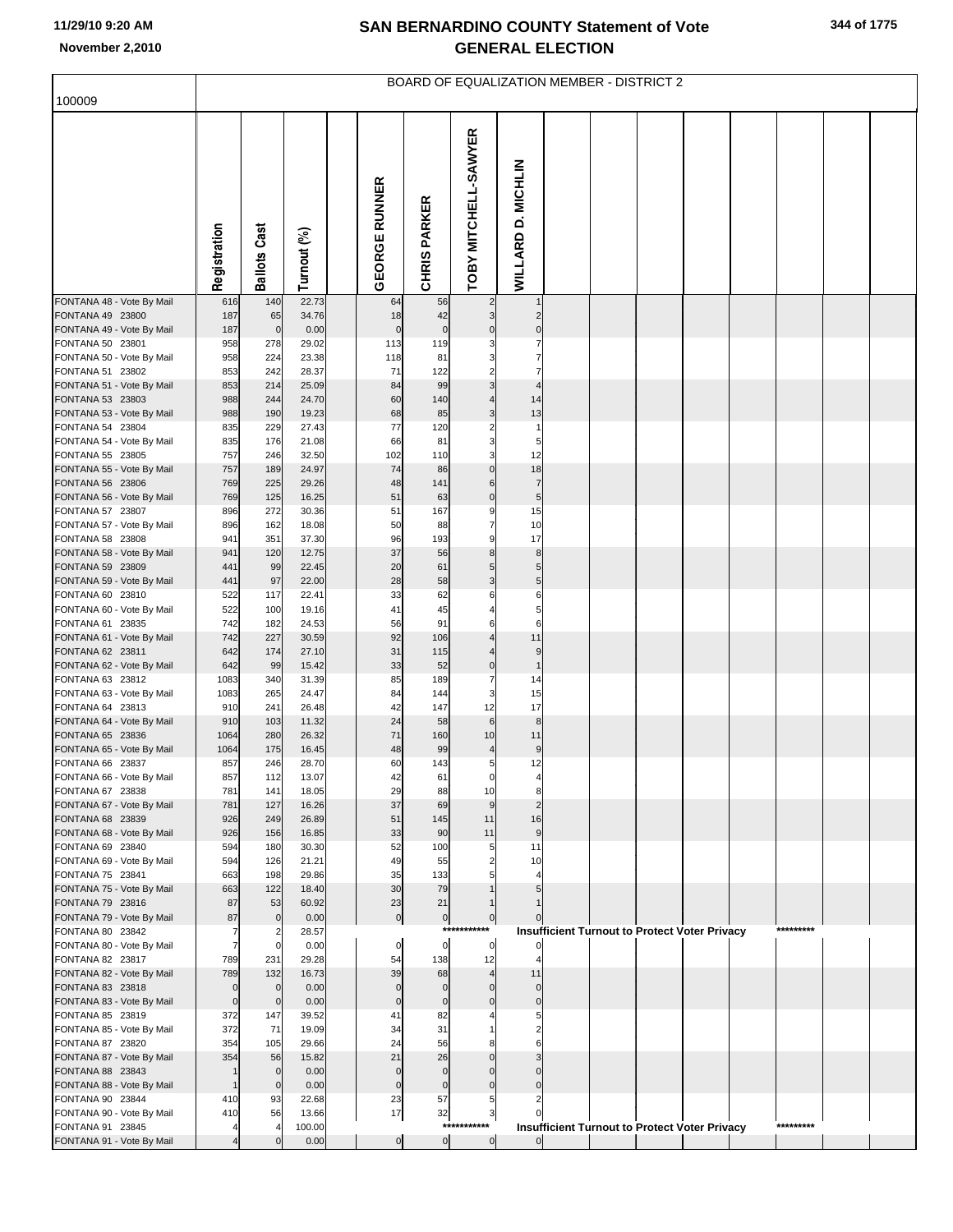| 100009                                                |                       |                      |                |                      |                     |                                    |                               |  | BOARD OF EQUALIZATION MEMBER - DISTRICT 2 |  |  |  |
|-------------------------------------------------------|-----------------------|----------------------|----------------|----------------------|---------------------|------------------------------------|-------------------------------|--|-------------------------------------------|--|--|--|
|                                                       |                       |                      |                |                      |                     |                                    |                               |  |                                           |  |  |  |
|                                                       | Registration          | <b>Ballots Cast</b>  | Turnout (%)    | <b>GEORGE RUNNER</b> | <b>CHRIS PARKER</b> | OBY MITCHELL-SAWYER                | <b>WILLARD D. MICHLIN</b>     |  |                                           |  |  |  |
| FONTANA 93 23821<br>FONTANA 93 - Vote By Mail         | 25<br>25              | 16<br>$\overline{0}$ | 64.00<br>0.00  | 9<br>$\pmb{0}$       | 4<br>$\mathbf 0$    | $\mathbf 0$                        | $\mathbf 0$<br>$\mathbf 0$    |  |                                           |  |  |  |
| FONTANA 94 23822                                      | 921                   | 267                  | 28.99          | 71                   | 154                 | $\overline{7}$                     | 16                            |  |                                           |  |  |  |
| FONTANA 94 - Vote By Mail                             | 921                   | 112                  | 12.16          | 37                   | 51                  | 8                                  | 9                             |  |                                           |  |  |  |
| FONTANA 95 23823<br>FONTANA 95 - Vote By Mail         | 938<br>938            | 228<br>161           | 24.31<br>17.16 | 42<br>56             | 143<br>89           | 6                                  | 9<br>З                        |  |                                           |  |  |  |
| FONTANA 96 23824                                      | 821                   | 187                  | 22.78          | 65                   | 95                  | 3                                  |                               |  |                                           |  |  |  |
| FONTANA 96 - Vote By Mail                             | 821                   | 158                  | 19.24          | 54                   | 78                  | 6                                  | 8                             |  |                                           |  |  |  |
| FONTANA WEST 1 23846                                  | 716<br>716            | 194<br>108           | 27.09<br>15.08 | 38<br>38             | 131<br>60           | $\overline{7}$<br>$\overline{2}$   | 3<br>$\mathbf 0$              |  |                                           |  |  |  |
| FONTANA WEST 1 - Vote By Ma<br>FONTANA WEST 2 23847   | 710                   | 265                  | 37.32          | 50                   | 168                 | 14                                 | 11                            |  |                                           |  |  |  |
| FONTANA WEST 2 - Vote By Ma                           | 710                   | 89                   | 12.54          | 23                   | 57                  | $\overline{4}$                     | 3                             |  |                                           |  |  |  |
| FONTANA WEST 3 23848                                  | 1060                  | 309                  | 29.15          | 66                   | 185                 | 18                                 | 10                            |  |                                           |  |  |  |
| FONTANA WEST 3 - Vote By Ma<br>FONTANA WEST 4 23849   | 1060<br>1020          | 139<br>262           | 13.11<br>25.69 | 30<br>62             | 86<br>153           | 4<br>13                            | $\overline{7}$<br>9           |  |                                           |  |  |  |
| FONTANA WEST 4 - Vote By Ma                           | 1020                  | 123                  | 12.06          | 32                   | 70                  | 3                                  | 6                             |  |                                           |  |  |  |
| FONTANA WEST 5 23850                                  | 891                   | 257                  | 28.84          | 43                   | 177                 | $\overline{7}$                     | 9                             |  |                                           |  |  |  |
| FONTANA WEST 5 - Vote By Ma                           | 891                   | 113                  | 12.68          | 25<br>37             | 75                  | 2                                  |                               |  |                                           |  |  |  |
| FONTANA WEST 6 23851<br>FONTANA WEST 6 - Vote By Ma   | 777<br>777            | 181<br>109           | 23.29<br>14.03 | 34                   | 120<br>57           | 6<br>5                             | $\overline{2}$                |  |                                           |  |  |  |
| FONTANA WEST 9 23852                                  | 711                   | 186                  | 26.16          | 44                   | 107                 | $\bf8$                             | 8                             |  |                                           |  |  |  |
| FONTANA WEST 9 - Vote By Ma                           | 711                   | 83                   | 11.67          | 26                   | 47                  | 3                                  | 3                             |  |                                           |  |  |  |
| FONTANA WEST 10 23853<br>FONTANA WEST 10 - Vote By Ma | 435<br>435            | 173<br>61            | 39.77<br>14.02 | 33<br>13             | 104<br>38           | 11<br>$\overline{4}$               | 11<br>$\overline{\mathbf{c}}$ |  |                                           |  |  |  |
| FONTANA WEST 11 23854                                 | 21                    | 8                    | 38.10          | 3                    | 5                   | $\Omega$                           | $\overline{0}$                |  |                                           |  |  |  |
| FONTANA WEST 11 - Vote By Ma                          | 21                    | $\mathbf{0}$         | 0.00           | $\Omega$             | $\mathbf 0$         | $\Omega$                           | $\overline{0}$                |  |                                           |  |  |  |
| FONTANA WEST 16 23855                                 | $\overline{0}$        | $\mathbf 0$          | 0.00           | $\pmb{0}$            | $\pmb{0}$           | $\mathbf 0$                        | $\pmb{0}$                     |  |                                           |  |  |  |
| FONTANA WEST 16 - Vote By Ma<br>GRAND TERRACE 1 23856 | $\overline{0}$<br>885 | 0<br>247             | 0.00<br>27.91  | $\mathbf 0$<br>78    | $\mathbf 0$<br>112  | 0<br>6                             | 0<br>17                       |  |                                           |  |  |  |
| GRAND TERRACE 1 - Vote By M                           | 885                   | 175                  | 19.77          | 60                   | 74                  | $\overline{7}$                     | 13                            |  |                                           |  |  |  |
| GRAND TERRACE 2 23857                                 | 971                   | 454                  | 46.76          | 234                  | 142                 | 15                                 | 19                            |  |                                           |  |  |  |
| GRAND TERRACE 2 - Vote By M<br>GRAND TERRACE 3 23858  | 971<br>1028           | 296<br>322           | 30.48<br>31.32 | 146<br>148           | 86<br>110           | $\overline{7}$<br>$\boldsymbol{9}$ | 11<br>20                      |  |                                           |  |  |  |
| GRAND TERRACE 3 - Vote By M                           | 1028                  | 324                  | 31.52          | 174                  | 95                  | 4                                  | 15                            |  |                                           |  |  |  |
| GRAND TERRACE 4 23859                                 | 1116                  | 399                  | 35.75          | 143                  | 180                 | 12                                 | 15                            |  |                                           |  |  |  |
| GRAND TERRACE 4 - Vote By M                           | 1116                  | 280                  | 25.09          | 120                  | 101                 | $\overline{7}$                     | 22                            |  |                                           |  |  |  |
| GRAND TERRACE 5 23860<br>GRAND TERRACE 5 - Vote By M  | 898<br>898            | 358<br>261           | 39.87<br>29.06 | 144<br>116           | 129<br>102          | 10<br>2                            | 10<br>11                      |  |                                           |  |  |  |
| GRAND TERRACE 6 23861                                 | 1315                  | 478                  | 36.35          | 215                  | 188                 | 19                                 | 11                            |  |                                           |  |  |  |
| GRAND TERRACE 6 - Vote By M                           | 1315                  | 344                  | 26.16          | 160                  | 128                 | 5                                  | 19                            |  |                                           |  |  |  |
| GRAND TERRACE 7 23862<br>GRAND TERRACE 7 - Vote By M  | 58<br>58              | 28<br>$\mathbf 0$    | 48.28<br>0.00  | 13<br>$\mathbf 0$    | 7<br>$\Omega$       | 0<br>$\Omega$                      | $\overline{c}$<br>$\Omega$    |  |                                           |  |  |  |
| GRAND TERRACE 9 23863                                 | 27                    | 16                   | 59.26          | 11                   | 3                   | $\mathbf 0$                        | $\overline{c}$                |  |                                           |  |  |  |
| GRAND TERRACE 9 - Vote By M                           | 27                    | $\overline{0}$       | 0.00           | $\mathbf 0$          | $\mathbf 0$         | $\mathbf 0$                        | $\mathbf 0$                   |  |                                           |  |  |  |
| MONTCLAIR 1 24003                                     | 1323                  | 403                  | 30.46          | 109                  | 211                 | 15                                 | 6                             |  |                                           |  |  |  |
| MONTCLAIR 1 - Vote By Mail<br>MONTCLAIR 2 24004       | 1323<br>1058          | 223<br>383           | 16.86<br>36.20 | 64<br>109            | 131<br>212          | 3<br>$\boldsymbol{9}$              | 9<br>8                        |  |                                           |  |  |  |
| MONTCLAIR 2 - Vote By Mail                            | 1058                  | 216                  | 20.42          | 75                   | 108                 | 5                                  | 13                            |  |                                           |  |  |  |
| MONTCLAIR 3 24005                                     | 1326                  | 420                  | 31.67          | 107                  | 237                 | 14                                 | 10                            |  |                                           |  |  |  |
| MONTCLAIR 3 - Vote By Mail<br>MONTCLAIR 4 24006       | 1326                  | 307<br>370           | 23.15          | 98<br>115            | 171<br>198          | $\overline{4}$<br>14               | 11                            |  |                                           |  |  |  |
| MONTCLAIR 4 - Vote By Mail                            | 1110<br>1110          | 242                  | 33.33<br>21.80 | 95                   | 110                 | $\overline{7}$                     | 13<br>8                       |  |                                           |  |  |  |
| MONTCLAIR 5 24007                                     | 902                   | 336                  | 37.25          | 87                   | 195                 | 4                                  | 13                            |  |                                           |  |  |  |
| MONTCLAIR 5 - Vote By Mail                            | 902                   | 203                  | 22.51          | 72                   | 103                 | 5                                  | $\overline{7}$                |  |                                           |  |  |  |
| MONTCLAIR 6 24008<br>MONTCLAIR 6 - Vote By Mail       | 902<br>902            | 301<br>171           | 33.37<br>18.96 | 86<br>62             | 159<br>86           | 10<br>$\overline{4}$               | 12<br>8                       |  |                                           |  |  |  |
| MONTCLAIR 7 24009                                     | 918                   | 280                  | 30.50          | 67                   | 154                 | 13                                 | 12                            |  |                                           |  |  |  |
| MONTCLAIR 7 - Vote By Mail                            | 918                   | 120                  | 13.07          | 27                   | 75                  | $\overline{a}$                     | 6                             |  |                                           |  |  |  |
| MONTCLAIR 8 24010                                     | 877                   | 322                  | 36.72          | 94                   | 172                 | 12                                 | 13                            |  |                                           |  |  |  |
| MONTCLAIR 8 - Vote By Mail<br>MONTCLAIR 9 24011       | 877<br>1001           | 142<br>207           | 16.19<br>20.68 | 49<br>39             | 68<br>134           | $\overline{a}$<br>8                | $\mathbf{1}$<br>10            |  |                                           |  |  |  |
|                                                       |                       |                      |                |                      |                     |                                    |                               |  |                                           |  |  |  |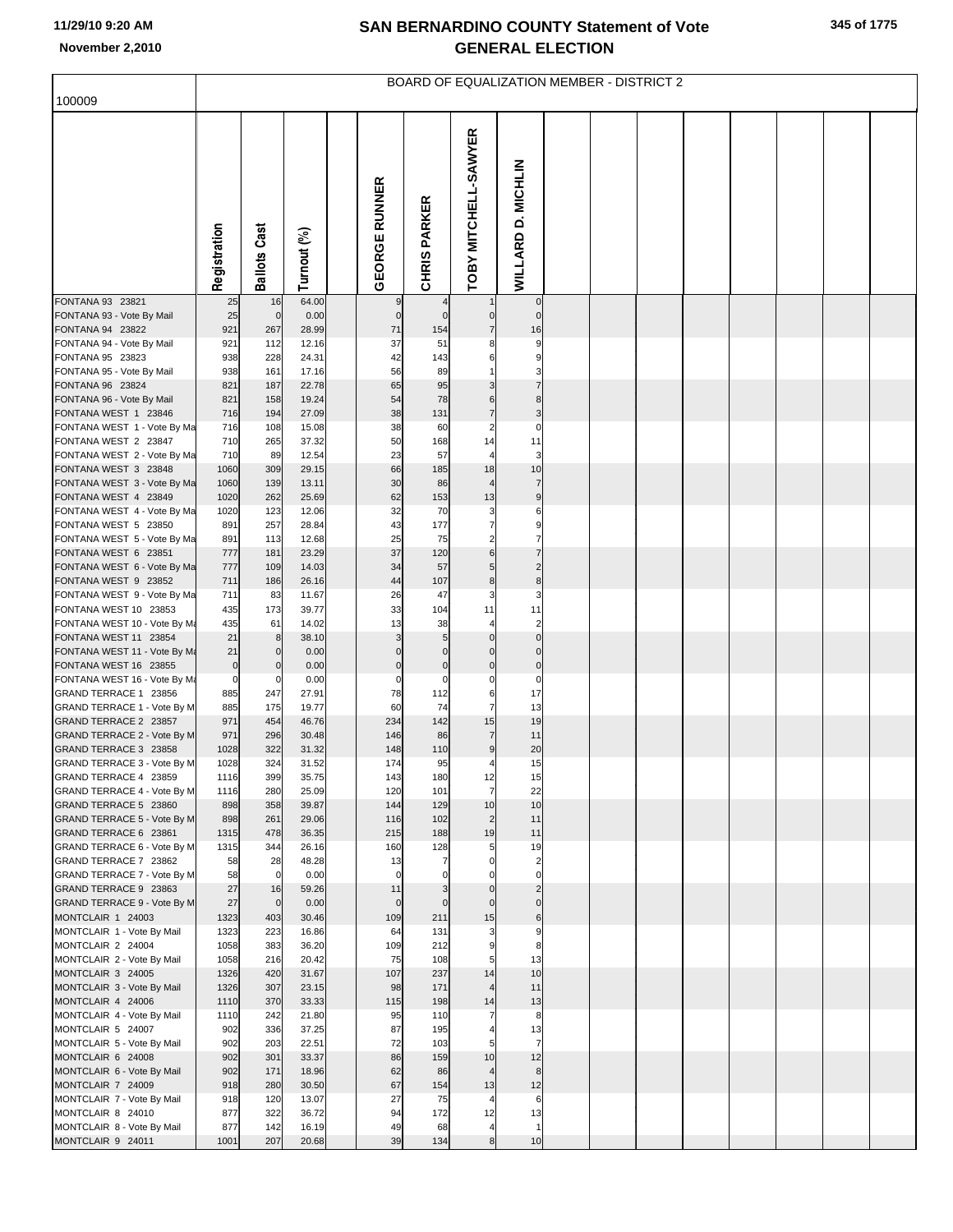| 100009                                                 |                    |                     |                |                      |                     | <b>BOARD OF EQUALIZATION MEMBER - DISTRICT 2</b> |                      |  |  |  |  |
|--------------------------------------------------------|--------------------|---------------------|----------------|----------------------|---------------------|--------------------------------------------------|----------------------|--|--|--|--|
|                                                        |                    |                     |                |                      |                     |                                                  |                      |  |  |  |  |
|                                                        | Registration       | <b>Ballots Cast</b> | Turnout (%)    | <b>GEORGE RUNNER</b> | <b>CHRIS PARKER</b> | TOBY MITCHELL-SAWYER                             | WILLARD D. MICHLIN   |  |  |  |  |
| MONTCLAIR 9 - Vote By Mail                             | 1001               | 146                 | 14.59          | 42                   | 86                  |                                                  | 10                   |  |  |  |  |
| MONTCLAIR 10 24012<br>MONTCLAIR 10 - Vote By Mail      | 504<br>504         | 161<br>86           | 31.94<br>17.06 | 27<br>31             | 103<br>44           | 2<br>3                                           | 8                    |  |  |  |  |
| MONTCLAIR 11 24013                                     | 763                | 257                 | 33.68          | 77                   | 142                 |                                                  |                      |  |  |  |  |
| MONTCLAIR 11 - Vote By Mail                            | 763                | 140                 | 18.35          | 54                   | 63                  | 5                                                |                      |  |  |  |  |
| MONTCLAIR 12 24014                                     | 521                | 180                 | 34.55          | 72                   | 85                  |                                                  |                      |  |  |  |  |
| MONTCLAIR 12 - Vote By Mail<br>MONTCLAIR 13 24015      | 521<br>40          | 124<br>23           | 23.80<br>57.50 | 55<br>$\,6$          | 46<br>14            | 3<br>$\overline{2}$                              |                      |  |  |  |  |
| MONTCLAIR 13 - Vote By Mail                            | 40                 | $\mathbf 0$         | 0.00           | $\pmb{0}$            | $\pmb{0}$           | $\mathbf 0$                                      | $\mathbf 0$          |  |  |  |  |
| MONTCLAIR 14 24016                                     | 626                | 167                 | 26.68          | 70                   | 81                  | 0                                                | 2                    |  |  |  |  |
| MONTCLAIR 14 - Vote By Mail                            | 626                | 158                 | 25.24          | 67                   | 70                  | 3                                                |                      |  |  |  |  |
| MONTCLAIR 15 24017<br>MONTCLAIR 15 - Vote By Mail      | 0                  | $\mathbf 0$         | 0.00           | $\mathbf 0$          | $\mathbf 0$         | C<br>$\mathbf 0$                                 | $\Omega$             |  |  |  |  |
| MONTCLAIR SOUTH 1 24018                                | $\mathbf 0$<br>125 | $\mathbf 0$<br>57   | 0.00<br>45.60  | $\bf 0$<br>13        | $\pmb{0}$<br>39     |                                                  |                      |  |  |  |  |
| MONTCLAIR SOUTH 1 - Vote By                            | 125                | $\overline{0}$      | 0.00           | $\pmb{0}$            | $\pmb{0}$           | $\mathbf 0$                                      | $\mathbf 0$          |  |  |  |  |
| MONTCLAIR SOUTH 2 24019                                | 268                | 94                  | 35.07          | 26                   | 60                  | 3                                                | 0                    |  |  |  |  |
| MONTCLAIR SOUTH 2 - Vote By                            | 268                | 39                  | 14.55          | 12                   | 17                  | $\Omega$                                         | 3                    |  |  |  |  |
| MONTCLAIR SOUTH 3 24020<br>MONTCLAIR SOUTH 3 - Vote By | 412<br>412         | 142<br>63           | 34.47<br>15.29 | 54<br>30             | 65<br>31            |                                                  | $\Omega$             |  |  |  |  |
| MONTCLAIR SOUTH 4 24021                                | 113                | 39                  | 34.51          | 14                   | 18                  |                                                  |                      |  |  |  |  |
| MONTCLAIR SOUTH 4 - Vote By                            | 113                | $\mathbf 0$         | 0.00           | $\mathbf 0$          | $\pmb{0}$           | $\Omega$                                         | $\mathbf 0$          |  |  |  |  |
| MONTCLAIR SOUTH 5 24022                                | 19                 | 9                   | 47.37          |                      | 5                   | 0<br>$\Omega$                                    | $\Omega$<br>$\Omega$ |  |  |  |  |
| MONTCLAIR SOUTH 5 - Vote By<br>MONTCLAIR SOUTH 6 24023 | 19<br>15           | $\mathbf 0$<br>8    | 0.00<br>53.33  |                      | $\mathbf 0$<br>З    |                                                  | C                    |  |  |  |  |
| MONTCLAIR SOUTH 6 - Vote By                            | 15                 | $\mathbf 0$         | 0.00           | $\mathbf 0$          | $\mathbf 0$         | $\Omega$                                         | $\Omega$             |  |  |  |  |
| MONTCLAIR SOUTH 7 24024                                | 172                | 61                  | 35.47          | 9                    | 45                  |                                                  |                      |  |  |  |  |
| MONTCLAIR SOUTH 7 - Vote By<br><b>ONTARIO 1 24033</b>  | 172                | $\mathbf 0$         | 0.00           | $\mathbf 0$          | $\pmb{0}$           | $\mathbf 0$                                      | $\pmb{0}$            |  |  |  |  |
| ONTARIO 1 - Vote By Mail                               | 1130<br>1130       | 349<br>241          | 30.88<br>21.33 | 119<br>105           | 175<br>98           | 8<br>$\overline{7}$                              | 9<br>12              |  |  |  |  |
| ONTARIO 2 24034                                        | 1080               | 438                 | 40.56          | 190                  | 164                 | 8                                                | 22                   |  |  |  |  |
| ONTARIO 2 - Vote By Mail                               | 1080               | 246                 | 22.78          | 134                  | 80                  | 6                                                | 10                   |  |  |  |  |
| ONTARIO 3 24035                                        | 856                | 331                 | 38.67          | 121                  | 152                 | 6                                                | 18                   |  |  |  |  |
| ONTARIO 3 - Vote By Mail<br>ONTARIO 4 24036            | 856<br>1093        | 223<br>354          | 26.05<br>32.39 | 127<br>124           | 61<br>169           | 15                                               | 10<br>15             |  |  |  |  |
| ONTARIO 4 - Vote By Mail                               | 1093               | 258                 | 23.60          | 112                  | 96                  | 6                                                | 7                    |  |  |  |  |
| ONTARIO 5 24037                                        | 1113               | 259                 | 23.27          | 62                   | 143                 | 15                                               | 13                   |  |  |  |  |
| ONTARIO 5 - Vote By Mail                               | 1113               | 235                 | 21.11          | 101                  | 100                 | 10                                               | 10                   |  |  |  |  |
| ONTARIO 6 24038<br>ONTARIO 6 - Vote By Mail            | 806<br>806         | 239<br>145          | 29.65<br>17.99 | 53<br>44             | 139<br>78           | 8<br>$\overline{7}$                              | 14<br>$\,6$          |  |  |  |  |
| ONTARIO 7 24039                                        | 397                | 106                 | 26.70          | 27                   | 62                  |                                                  | 3                    |  |  |  |  |
| ONTARIO 7 - Vote By Mail                               | 397                | 77                  | 19.40          | 18                   | 45                  | 3                                                | 5                    |  |  |  |  |
| ONTARIO 8 24040<br>ONTARIO 8 - Vote By Mail            | 992<br>992         | 244<br>187          | 24.60<br>18.85 | 37<br>48             | 152<br>116          | 13<br>$\overline{2}$                             | 20<br>5              |  |  |  |  |
| ONTARIO 9 24041                                        | 427                | 112                 | 26.23          | 31                   | 57                  | 5                                                | $\overline{4}$       |  |  |  |  |
| ONTARIO 9 - Vote By Mail                               | 427                | 79                  | 18.50          | 29                   | 37                  | $\mathbf{3}$                                     | $\overline{2}$       |  |  |  |  |
| ONTARIO 10 24042                                       | 1140               | 357                 | 31.32          | 96                   | 183                 | 20                                               | 13                   |  |  |  |  |
| ONTARIO 10 - Vote By Mail<br>ONTARIO 11 24043          | 1140<br>798        | 231<br>222          | 20.26<br>27.82 | 85<br>81             | 106<br>113          | $\overline{7}$<br>$\overline{7}$                 | 8<br>8               |  |  |  |  |
| ONTARIO 11 - Vote By Mail                              | 798                | 194                 | 24.31          | 73                   | 95                  | 5 <sub>5</sub>                                   | 11                   |  |  |  |  |
| <b>ONTARIO 12 24044</b>                                | 967                | 293                 | 30.30          | 105                  | 136                 | 10                                               | 13                   |  |  |  |  |
| ONTARIO 12 - Vote By Mail                              | 967                | 246                 | 25.44          | 111                  | 98                  | $\overline{4}$                                   | 10                   |  |  |  |  |
| ONTARIO 13 24045                                       | 908                | 328<br>201          | 36.12          | 114<br>86            | 149                 | $\overline{7}$                                   | 19                   |  |  |  |  |
| ONTARIO 13 - Vote By Mail<br>ONTARIO 14 24046          | 908<br>1156        | 407                 | 22.14<br>35.21 | 157                  | 86<br>164           | 5<br>9                                           | 6<br>18              |  |  |  |  |
| ONTARIO 14 - Vote By Mail                              | 1156               | 269                 | 23.27          | 118                  | 118                 | $\overline{7}$                                   | 12                   |  |  |  |  |
| <b>ONTARIO 15 24047</b>                                | 1196               | 358                 | 29.93          | 83                   | 214                 | 12                                               | $\overline{9}$       |  |  |  |  |
| ONTARIO 15 - Vote By Mail                              | 1196               | 217                 | 18.14          | 72                   | 103                 | 10                                               | 15                   |  |  |  |  |
| ONTARIO 16 24048<br>ONTARIO 16 - Vote By Mail          | 1228<br>1228       | 337<br>229          | 27.44<br>18.65 | 60<br>70             | 210<br>128          | 13<br>8                                          | 11<br>12             |  |  |  |  |
| ONTARIO 17 24049                                       | 1112               | 287                 | 25.81          | 73                   | 153                 | 8                                                | 16                   |  |  |  |  |
| ONTARIO 17 - Vote By Mail                              | 1112               | 181                 | 16.28          | 65                   | 90                  | 9                                                | $\overline{4}$       |  |  |  |  |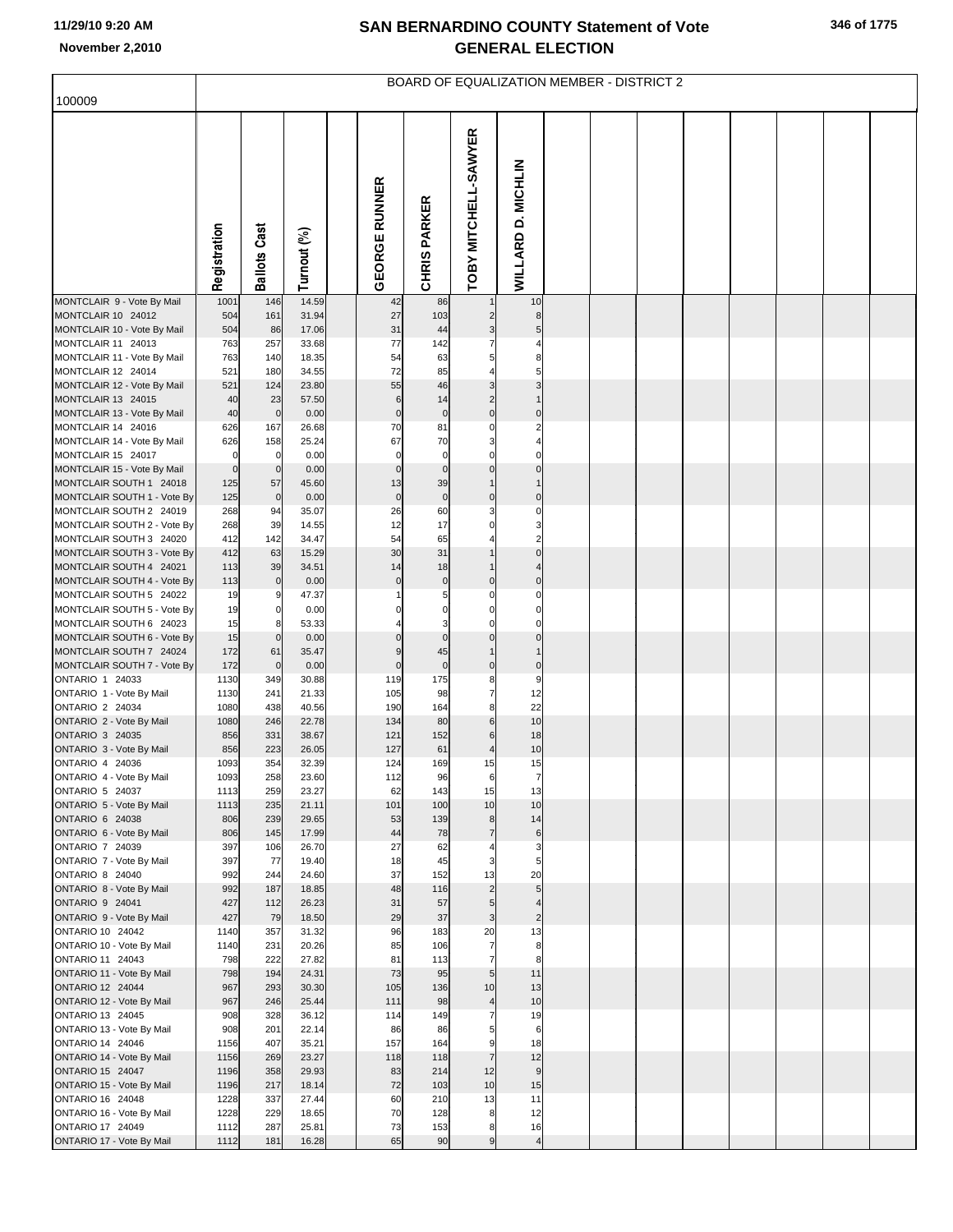| 100009                                               |              |                     |                |                      |                               |                               |                           |  | BOARD OF EQUALIZATION MEMBER - DISTRICT 2 |  |  |  |
|------------------------------------------------------|--------------|---------------------|----------------|----------------------|-------------------------------|-------------------------------|---------------------------|--|-------------------------------------------|--|--|--|
|                                                      |              |                     |                |                      |                               |                               |                           |  |                                           |  |  |  |
|                                                      | Registration | <b>Ballots Cast</b> | Turnout (%)    | <b>GEORGE RUNNER</b> | <b>PARKER</b><br><b>CHRIS</b> | TOBY MITCHELL-SAWYER          | <b>WILLARD D. MICHLIN</b> |  |                                           |  |  |  |
| <b>ONTARIO 18 24050</b>                              | 934          | 295                 | 31.58          | 79                   | 170                           | 5                             | 9                         |  |                                           |  |  |  |
| ONTARIO 18 - Vote By Mail<br>ONTARIO 19 24051        | 934<br>1235  | 227<br>348          | 24.30<br>28.18 | 84<br>103            | 111<br>193                    | $\overline{7}$<br>6           | $\overline{7}$<br>13      |  |                                           |  |  |  |
| ONTARIO 19 - Vote By Mail                            | 1235         | 268                 | 21.70          | 72                   | 143                           | 10                            | 12                        |  |                                           |  |  |  |
| ONTARIO 20 24052                                     | 779          | 210                 | 26.96          | 40                   | 136                           | 3                             | 5                         |  |                                           |  |  |  |
| ONTARIO 20 - Vote By Mail<br>ONTARIO 21 24053        | 779<br>1262  | 147<br>348          | 18.87<br>27.58 | 52<br>64             | 70<br>224                     | 6<br>10                       | 10<br>14                  |  |                                           |  |  |  |
| ONTARIO 21 - Vote By Mail                            | 1262         | 201                 | 15.93          | 62                   | 101                           | 11                            | 5                         |  |                                           |  |  |  |
| ONTARIO 22 24054                                     | 1274         | 392                 | 30.77          | 83                   | 221                           | $\overline{7}$                | 22                        |  |                                           |  |  |  |
| ONTARIO 22 - Vote By Mail                            | 1274         | 238                 | 18.68          | 86                   | 120                           | 1                             | 8                         |  |                                           |  |  |  |
| ONTARIO 23 24055                                     | 558          | 146                 | 26.16          | 48                   | 73                            |                               | 5                         |  |                                           |  |  |  |
| ONTARIO 23 - Vote By Mail<br>ONTARIO 24 24056        | 558<br>1026  | 136<br>289          | 24.37<br>28.17 | 56<br>85             | 62<br>159                     | 5                             | 11                        |  |                                           |  |  |  |
| ONTARIO 24 - Vote By Mail                            | 1026         | 216                 | 21.05          | 89                   | 96                            | 3                             | 8                         |  |                                           |  |  |  |
| <b>ONTARIO 25 24057</b>                              | 1293         | 374                 | 28.92          | 50                   | 228                           | 19                            | 19                        |  |                                           |  |  |  |
| ONTARIO 25 - Vote By Mail                            | 1293         | 164                 | 12.68          | 45                   | 96                            | 9                             | 5                         |  |                                           |  |  |  |
| ONTARIO 26 24058<br>ONTARIO 26 - Vote By Mail        | 966<br>966   | 229<br>140          | 23.71<br>14.49 | 52<br>28             | 144<br>85                     | 9<br>$\overline{7}$           | 4                         |  |                                           |  |  |  |
| ONTARIO 27 24059                                     | 995          | 285                 | 28.64          | 78                   | 160                           | 10                            | 11                        |  |                                           |  |  |  |
| ONTARIO 27 - Vote By Mail                            | 995          | 241                 | 24.22          | 108                  | 96                            | 6                             | 7                         |  |                                           |  |  |  |
| ONTARIO 28 24060                                     | 1352         | 380                 | 28.11          | 104                  | 213                           | 10                            | 9                         |  |                                           |  |  |  |
| ONTARIO 28 - Vote By Mail<br>ONTARIO 29 24061        | 1352<br>1141 | 275<br>258          | 20.34<br>22.61 | 104<br>42            | 137<br>170                    | 6<br>13                       | 4<br>8                    |  |                                           |  |  |  |
| ONTARIO 29 - Vote By Mail                            | 1141         | 189                 | 16.56          | 37                   | 123                           | 14                            | $\overline{7}$            |  |                                           |  |  |  |
| ONTARIO 30 24062                                     | 943          | 245                 | 25.98          | 94                   | 105                           | $\overline{4}$                | 9                         |  |                                           |  |  |  |
| ONTARIO 30 - Vote By Mail                            | 943          | 332                 | 35.21          | 193                  | 81                            | 5                             | 13                        |  |                                           |  |  |  |
| ONTARIO 31 24063<br>ONTARIO 31 - Vote By Mail        | 1086<br>1086 | 267<br>272          | 24.59<br>25.05 | 96<br>119            | 125<br>122                    | $\overline{7}$<br>5           | 8<br>$\overline{7}$       |  |                                           |  |  |  |
| ONTARIO 32 24064                                     | 806          | 223                 | 27.67          | 69                   | 114                           | 10                            | 7                         |  |                                           |  |  |  |
| ONTARIO 32 - Vote By Mail                            | 806          | 157                 | 19.48          | 64                   | 60                            | 5                             | 9                         |  |                                           |  |  |  |
| ONTARIO 33 24065                                     | 1133         | 361                 | 31.86          | 89                   | 213                           | 9                             | 21                        |  |                                           |  |  |  |
| ONTARIO 33 - Vote By Mail<br>ONTARIO 34 24066        | 1133<br>921  | 233<br>240          | 20.56<br>26.06 | 77<br>97             | 116<br>103                    | 5<br>$\overline{\mathcal{L}}$ | 14<br>10                  |  |                                           |  |  |  |
| ONTARIO 34 - Vote By Mail                            | 921          | 175                 | 19.00          | 74                   | 65                            | 5                             | 9                         |  |                                           |  |  |  |
| ONTARIO 35 24067                                     | 880          | 330                 | 37.50          | 88                   | 172                           | 13                            | 14                        |  |                                           |  |  |  |
| ONTARIO 35 - Vote By Mail                            | 880          | 185                 | 21.02          | 78                   | 77                            | $\mathbf{1}$                  | 13                        |  |                                           |  |  |  |
| ONTARIO 36 24068<br>ONTARIO 36 - Vote By Mail        | 635<br>635   | 172<br>105          | 27.09<br>16.54 | 45<br>26             | 97<br>65                      | 5<br>3                        | 9<br>$\mathbf{1}$         |  |                                           |  |  |  |
| ONTARIO 37 24069                                     | 965          | 314                 | 32.54          | 124                  | 144                           | 12                            | 10                        |  |                                           |  |  |  |
| ONTARIO 37 - Vote By Mail                            | 965          | 241                 | 24.97          | 110                  | 84                            | 6                             | 11                        |  |                                           |  |  |  |
| ONTARIO 38 24070                                     | 658          | 197                 | 29.94          | 54                   | 107                           | 5                             |                           |  |                                           |  |  |  |
| ONTARIO 38 - Vote By Mail<br>ONTARIO 39 24071        | 658<br>1136  | 113<br>300          | 17.17<br>26.41 | 44<br>118            | 56<br>141                     | 10                            | 2<br>5 <sub>5</sub>       |  |                                           |  |  |  |
| ONTARIO 39 - Vote By Mail                            | 1136         | 284                 | 25.00          | 150                  | 99                            | $\overline{7}$                | $\overline{7}$            |  |                                           |  |  |  |
| ONTARIO 40 24072                                     | 1044         | 363                 | 34.77          | 161                  | 139                           | 9                             | 13                        |  |                                           |  |  |  |
| ONTARIO 40 - Vote By Mail                            | 1044         | 247                 | 23.66          | 117                  | 90                            | $\overline{7}$                | 10                        |  |                                           |  |  |  |
| ONTARIO 41 24073<br>ONTARIO 41 - Vote By Mail        | 1171<br>1171 | 412<br>275          | 35.18<br>23.48 | 154<br>147           | 186<br>103                    | 9                             | 13<br>10                  |  |                                           |  |  |  |
| <b>ONTARIO 42 24074</b>                              | 1199         | 388                 | 32.36          | 133                  | 183                           | 14                            | 10                        |  |                                           |  |  |  |
| ONTARIO 42 - Vote By Mail                            | 1199         | 291                 | 24.27          | 167                  | 101                           | $\overline{2}$                | 8                         |  |                                           |  |  |  |
| ONTARIO 43 24075                                     | 1172         | 369                 | 31.48          | 123                  | 180                           | 15                            | 16                        |  |                                           |  |  |  |
| ONTARIO 43 - Vote By Mail<br>ONTARIO 44 24076        | 1172<br>926  | 237<br>288          | 20.22<br>31.10 | 90<br>93             | 110<br>139                    | 8<br>$\overline{7}$           | 11<br>10                  |  |                                           |  |  |  |
| ONTARIO 44 - Vote By Mail                            | 926          | 231                 | 24.95          | 104                  | 83                            | 5                             | 6                         |  |                                           |  |  |  |
| <b>ONTARIO 45 24077</b>                              | 1069         | 298                 | 27.88          | 100                  | 157                           | 5                             | $\overline{7}$            |  |                                           |  |  |  |
| ONTARIO 45 - Vote By Mail                            | 1069         | 287                 | 26.85          | 102                  | 134                           | $\overline{7}$                | 10                        |  |                                           |  |  |  |
| <b>ONTARIO 46 24078</b><br>ONTARIO 46 - Vote By Mail | 787<br>787   | 249<br>183          | 31.64<br>23.25 | 94<br>79             | 114<br>78                     | 5                             | 10<br>$\overline{7}$      |  |                                           |  |  |  |
| ONTARIO 47 24079                                     | 730          | 282                 | 38.63          | 98                   | 137                           | 6                             | 8                         |  |                                           |  |  |  |
| ONTARIO 47 - Vote By Mail                            | 730          | 179                 | 24.52          | 75                   | 76                            | 1                             | 10                        |  |                                           |  |  |  |
| ONTARIO 48 24080                                     | 727          | 188                 | 25.86          | 85                   | 80                            |                               | 6                         |  |                                           |  |  |  |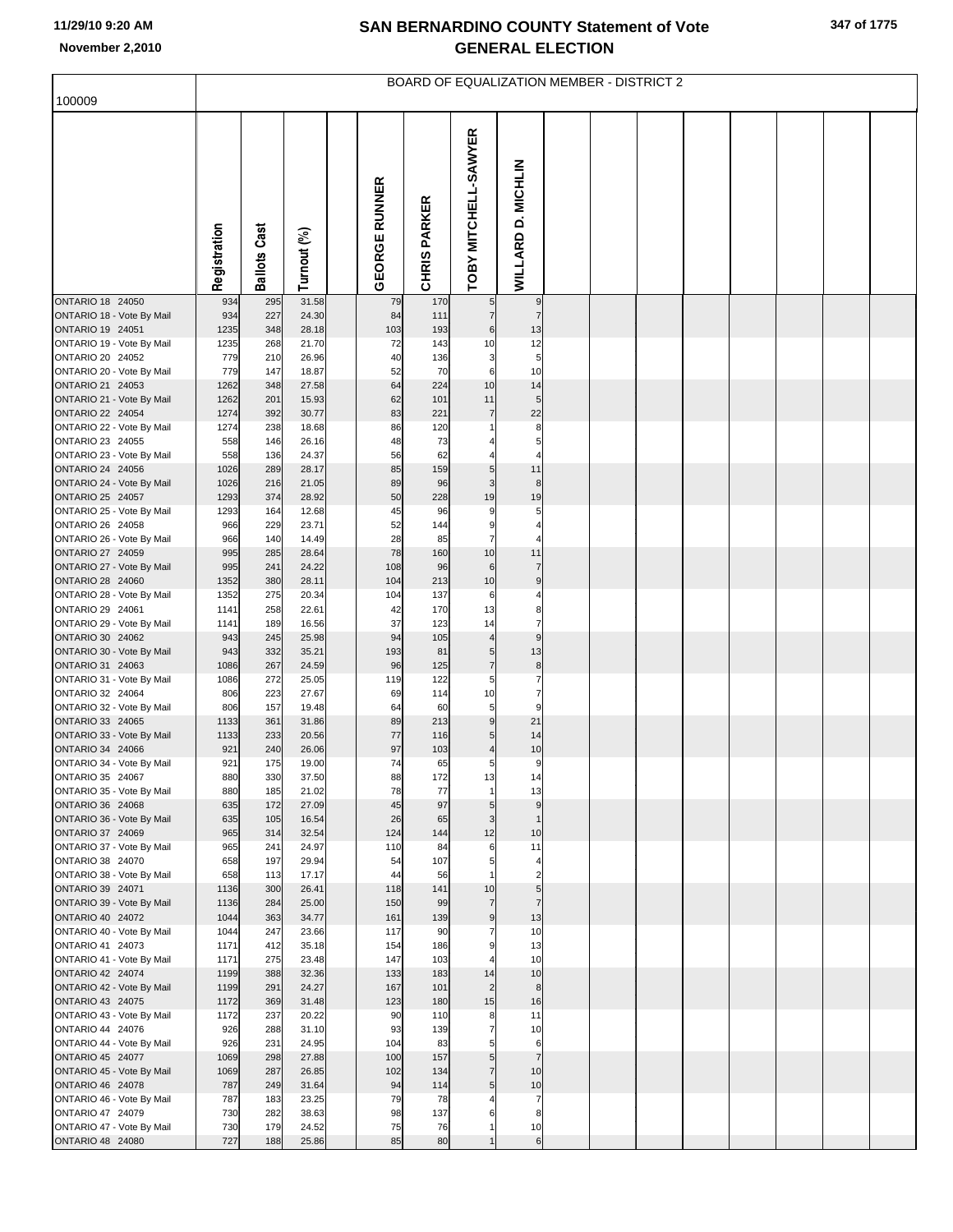| 100009                                              |                            |                      |                |                             |                               |                                  |                                  |  | <b>BOARD OF EQUALIZATION MEMBER - DISTRICT 2</b>     |  |           |  |
|-----------------------------------------------------|----------------------------|----------------------|----------------|-----------------------------|-------------------------------|----------------------------------|----------------------------------|--|------------------------------------------------------|--|-----------|--|
|                                                     |                            |                      |                |                             |                               |                                  |                                  |  |                                                      |  |           |  |
|                                                     | Registration               | <b>Ballots Cast</b>  | Turnout (%)    | <b>GEORGE RUNNER</b>        | <b>CHRIS PARKER</b>           | TOBY MITCHELL-SAWYER             | WILLARD D. MICHLIN               |  |                                                      |  |           |  |
| ONTARIO 48 - Vote By Mail                           | 727                        | 192                  | 26.41          | 86                          | 81                            |                                  | 6                                |  |                                                      |  |           |  |
| ONTARIO 49 24081<br>ONTARIO 49 - Vote By Mail       | 27<br>27                   | 11<br>$\pmb{0}$      | 40.74<br>0.00  | $\overline{7}$<br>$\pmb{0}$ | $\mathbf 0$                   | $\mathbf 0$<br>$\mathbf 0$       | $\mathbf 0$<br>$\Omega$          |  |                                                      |  |           |  |
| ONTARIO 50 24082                                    | 671                        | 179                  | 26.68          | 41                          | 101                           | 10                               |                                  |  |                                                      |  |           |  |
| ONTARIO 50 - Vote By Mail                           | 671                        | 127                  | 18.93          | 46                          | 57                            | 6                                | 6                                |  |                                                      |  |           |  |
| ONTARIO 51 24083<br>ONTARIO 51 - Vote By Mail       | 699                        | 186                  | 26.61          | 75<br>34                    | 83<br>70                      | 3<br>5                           | 7                                |  |                                                      |  |           |  |
| <b>ONTARIO 52 24084</b>                             | 699<br>747                 | 124<br>212           | 17.74<br>28.38 | 93                          | 86                            | 3                                | $\overline{7}$                   |  |                                                      |  |           |  |
| ONTARIO 52 - Vote By Mail                           | 747                        | 249                  | 33.33          | 138                         | 83                            | $\mathbf 0$                      | 14                               |  |                                                      |  |           |  |
| ONTARIO 53 24085                                    | 554                        | 168                  | 30.32          | 57                          | 83                            |                                  | $\,6$                            |  |                                                      |  |           |  |
| ONTARIO 53 - Vote By Mail                           | 554                        | 134                  | 24.19          | 71                          | 39                            |                                  | 6                                |  |                                                      |  |           |  |
| ONTARIO 54 24086<br>ONTARIO 54 - Vote By Mail       | 620<br>620                 | 192<br>174           | 30.97<br>28.06 | 73<br>83                    | 89<br>64                      | 3                                | 10<br>$\bf8$                     |  |                                                      |  |           |  |
| ONTARIO 55 24087                                    | 736                        | 265                  | 36.01          | 64                          | 152                           | 5                                | 12                               |  |                                                      |  |           |  |
| ONTARIO 55 - Vote By Mail                           | 736                        | 159                  | 21.60          | 65                          | 63                            | $\overline{7}$                   | 11                               |  |                                                      |  |           |  |
| ONTARIO 56 24088                                    | 693                        | 137                  | 19.77          | 29                          | 86                            | 8                                | $\overline{c}$                   |  |                                                      |  |           |  |
| ONTARIO 56 - Vote By Mail<br>ONTARIO 57 24089       | 693<br>713                 | 106<br>188           | 15.30<br>26.37 | 37<br>46                    | 59<br>105                     | 3                                | 6<br>8                           |  |                                                      |  |           |  |
| ONTARIO 57 - Vote By Mail                           | 713                        | 150                  | 21.04          | 61                          | 69                            | 4                                | $\overline{4}$                   |  |                                                      |  |           |  |
| ONTARIO 59 24090                                    | 419                        | 145                  | 34.61          | 50                          | 66                            | 3                                | 10                               |  |                                                      |  |           |  |
| ONTARIO 59 - Vote By Mail                           | 419                        | 107                  | 25.54          | 49                          | 47                            | 3                                | $\overline{c}$                   |  |                                                      |  |           |  |
| ONTARIO 61 24091<br>ONTARIO 61 - Vote By Mail       | 137<br>137                 | 47<br>$\mathbf 0$    | 34.31<br>0.00  | $\Omega$                    | 25<br>$\mathbf 0$             | $\Omega$                         | 6<br>0                           |  |                                                      |  |           |  |
| ONTARIO 62 24092                                    | $\mathbf 0$                | 0                    | 0.00           |                             | $\mathbf 0$                   | $\mathbf 0$                      | 0                                |  |                                                      |  |           |  |
| ONTARIO 62 - Vote By Mail                           | $\Omega$                   |                      | 0.00           | $\Omega$                    | $\mathbf 0$                   | $\mathbf 0$                      | $\mathbf 0$                      |  |                                                      |  |           |  |
| ONTARIO 63 24093                                    | $\Omega$                   | $\Omega$             | 0.00           | $\Omega$                    | $\mathbf 0$                   | $\mathbf 0$                      | $\mathbf 0$                      |  |                                                      |  |           |  |
| ONTARIO 63 - Vote By Mail<br>ONTARIO 68 24094       | $\overline{0}$<br>8        | $\Omega$<br>7        | 0.00<br>87.50  | $\mathbf 0$<br>2            | $\mathbf 0$                   | $\mathbf 0$<br>C                 | $\mathbf 0$<br>0                 |  |                                                      |  |           |  |
| ONTARIO 68 - Vote By Mail                           | 8                          | $\mathbf 0$          | 0.00           | $\mathbf 0$                 | $\mathbf 0$                   | $\mathsf{C}$                     | $\Omega$                         |  |                                                      |  |           |  |
| ONTARIO 69 24095                                    | 99                         | 53                   | 53.54          | 28                          | 15                            |                                  |                                  |  |                                                      |  |           |  |
| ONTARIO 69 - Vote By Mail                           | 99                         | $\mathbf 0$          | 0.00           | $\mathbf 0$                 | $\mathbf 0$                   | $\Omega$                         | $\Omega$                         |  |                                                      |  |           |  |
| ONTARIO 70 24096<br>ONTARIO 70 - Vote By Mail       | 654<br>654                 | 215<br>131           | 32.87<br>20.03 | 60<br>45                    | 101<br>66                     | 9                                | 8<br>5                           |  |                                                      |  |           |  |
| ONTARIO 71 24097                                    | 561                        | 131                  | 23.35          | 36                          | 73                            | 9                                | $\overline{2}$                   |  |                                                      |  |           |  |
| ONTARIO 71 - Vote By Mail                           | 561                        | 80                   | 14.26          | 38                          | 28                            | $\overline{2}$                   | 6                                |  |                                                      |  |           |  |
| ONTARIO 72 24098<br>ONTARIO 72 - Vote By Mail       | $\mathbf 0$<br>$\mathbf 0$ | $\mathbf 0$          | 0.00<br>0.00   | $\mathbf 0$                 | $\mathbf 0$<br>$\overline{0}$ | $\mathbf 0$<br>$\pmb{0}$         | $\Omega$                         |  |                                                      |  |           |  |
| ONTARIO 73 24099                                    | 10                         |                      | 40.00          | $\overline{0}$              | $***$                         |                                  |                                  |  | <b>Insufficient Turnout to Protect Voter Privacy</b> |  | ********* |  |
| ONTARIO 73 - Vote By Mail                           | 10                         | $\mathbf 0$          | 0.00           | $\mathbf 0$                 | $\overline{0}$                | $\mathbf 0$                      |                                  |  |                                                      |  |           |  |
| ONTARIO 76 24100                                    | 173                        | 54                   | 31.21          | 19                          | 25                            | $\mathbf 0$                      |                                  |  |                                                      |  |           |  |
| ONTARIO 76 - Vote By Mail<br>ONTARIO 77 24101       | 173<br>115                 | $\overline{0}$<br>64 | 0.00<br>55.65  | $\mathbf 0$<br>48           | $\mathbf 0$<br>6              | $\mathbf 0$                      |                                  |  |                                                      |  |           |  |
| ONTARIO 77 - Vote By Mail                           | 115                        | $\overline{0}$       | 0.00           | $\mathbf{0}$                | $\mathbf 0$                   | $\Omega$                         |                                  |  |                                                      |  |           |  |
| RECHE CANYON 1 23761                                | 137                        | 90                   | 65.69          | 66                          | 15                            |                                  |                                  |  |                                                      |  |           |  |
| RECHE CANYON 1 - Vote By Ma<br>RECHE CANYON 3 23762 | 137<br>27                  | $\overline{0}$       | 0.00<br>59.26  | $\mathbf 0$<br>12           | $\mathbf 0$<br>3              | $\Omega$<br>$\mathsf{C}$         | $\Omega$<br>0                    |  |                                                      |  |           |  |
| RECHE CANYON 3 - Vote By Ma                         | 27                         | 16<br>$\mathbf 0$    | 0.00           | $\mathbf 0$                 | $\mathbf 0$                   | $\Omega$                         | $\Omega$                         |  |                                                      |  |           |  |
| RIALTO 1 24272                                      | 1438                       | 396                  | 27.54          | 127                         | 208                           | $\overline{7}$                   | 17                               |  |                                                      |  |           |  |
| RIALTO 1 - Vote By Mail                             | 1438                       | 381                  | 26.50          | 149                         | 191                           | 5                                | 15                               |  |                                                      |  |           |  |
| RIALTO 2 24273                                      | 234                        | 107                  | 45.73          | 28                          | 71                            | $\overline{2}$<br>$\Omega$       | 3                                |  |                                                      |  |           |  |
| RIALTO 2 - Vote By Mail<br>RIALTO 3 24274           | 234<br>667                 | $\mathbf 0$<br>178   | 0.00<br>26.69  | $\mathbf 0$<br>47           | $\mathbf 0$<br>100            |                                  | $\mathbf 0$<br>7                 |  |                                                      |  |           |  |
| RIALTO 3 - Vote By Mail                             | 667                        | 174                  | 26.09          | 71                          | 85                            |                                  | 5                                |  |                                                      |  |           |  |
| RIALTO 4 24275                                      | 985                        | 313                  | 31.78          | 84                          | 194                           |                                  | 5                                |  |                                                      |  |           |  |
| RIALTO 4 - Vote By Mail                             | 985                        | 216                  | 21.93          | 63                          | 118                           | 12                               | 12                               |  |                                                      |  |           |  |
| RIALTO 5 24276<br>RIALTO 5 - Vote By Mail           | 782<br>782                 | 261<br>174           | 33.38<br>22.25 | 51<br>50                    | 164<br>100                    | $\overline{7}$<br>$\overline{7}$ | $\overline{7}$<br>$\overline{7}$ |  |                                                      |  |           |  |
| RIALTO 6 24277                                      | 649                        | 190                  | 29.28          | 34                          | 136                           | 5                                |                                  |  |                                                      |  |           |  |
| RIALTO 6 - Vote By Mail                             | 649                        | 128                  | 19.72          | 41                          | 66                            | Э                                |                                  |  |                                                      |  |           |  |
| RIALTO 7 24278                                      | 856                        | 236                  | 27.57          | 28                          | 175                           | З                                | 3                                |  |                                                      |  |           |  |
| RIALTO 7 - Vote By Mail                             | 856                        | 186                  | 21.73          | 59                          | 103                           | 6                                | 3                                |  |                                                      |  |           |  |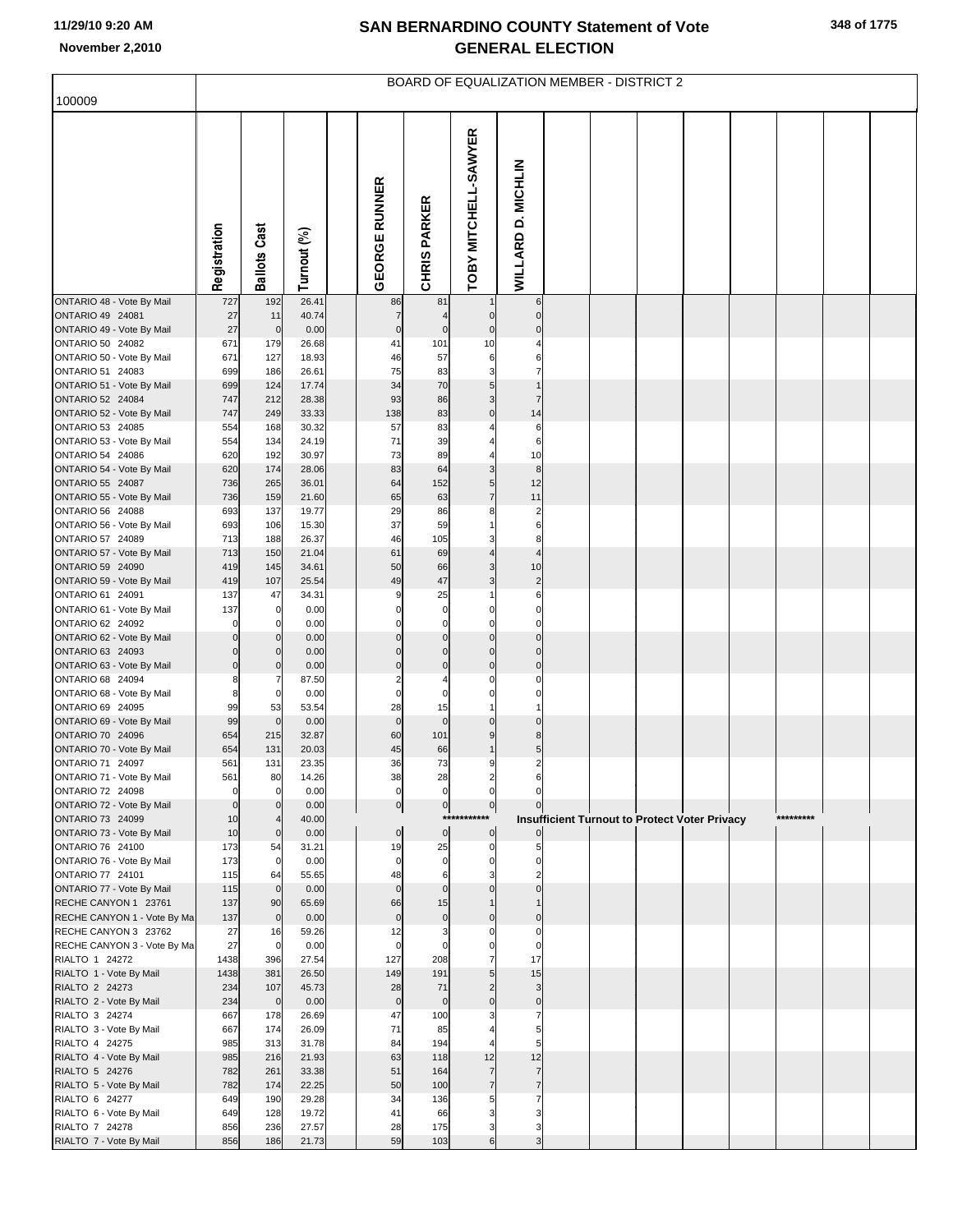|                                             | <b>BOARD OF EQUALIZATION MEMBER - DISTRICT 2</b> |                       |                |  |                      |                     |                         |                      |  |  |                                                      |  |  |           |  |  |
|---------------------------------------------|--------------------------------------------------|-----------------------|----------------|--|----------------------|---------------------|-------------------------|----------------------|--|--|------------------------------------------------------|--|--|-----------|--|--|
| 100009                                      |                                                  |                       |                |  |                      |                     |                         |                      |  |  |                                                      |  |  |           |  |  |
|                                             | Registration                                     | <b>Ballots Cast</b>   | Turnout (%)    |  | <b>GEORGE RUNNER</b> | <b>CHRIS PARKER</b> | TOBY MITCHELL-SAWYER    | WILLARD D. MICHLIN   |  |  |                                                      |  |  |           |  |  |
| RIALTO 8 24279                              | 732                                              | 185                   | 25.27          |  | 28                   | 125                 | $\overline{\mathbf{c}}$ | 18                   |  |  |                                                      |  |  |           |  |  |
| RIALTO 8 - Vote By Mail                     | 732                                              | 176                   | 24.04          |  | 42                   | 118                 | $\mathbf 0$             | 8                    |  |  |                                                      |  |  |           |  |  |
| RIALTO 9 24280<br>RIALTO 9 - Vote By Mail   | 1158<br>1158                                     | 377<br>188            | 32.56<br>16.23 |  | 62<br>41             | 273<br>122          | 10                      | 8<br>7               |  |  |                                                      |  |  |           |  |  |
| RIALTO 10 24281                             | 802                                              | 237                   | 29.55          |  | 63                   | 139                 | 6                       | 7                    |  |  |                                                      |  |  |           |  |  |
| RIALTO 10 - Vote By Mail                    | 802                                              | 123                   | 15.34          |  | 43                   | 63                  |                         | 5                    |  |  |                                                      |  |  |           |  |  |
| RIALTO 11 24282                             | 567                                              | 137                   | 24.16          |  | 29                   | 92                  | 3                       | 4                    |  |  |                                                      |  |  |           |  |  |
| RIALTO 11 - Vote By Mail                    | 567                                              | 23                    | 4.06           |  | 10                   | 9                   | $\mathbf 0$             |                      |  |  |                                                      |  |  |           |  |  |
| RIALTO 12 24283                             | 1011                                             | 343                   | 33.93          |  | 74                   | 223                 | 5                       | 14                   |  |  |                                                      |  |  |           |  |  |
| RIALTO 12 - Vote By Mail<br>RIALTO 13 24284 | 1011<br>1325                                     | 153<br>371            | 15.13<br>28.00 |  | 32<br>63             | 105<br>251          | 5<br>17                 | $\overline{4}$<br>9  |  |  |                                                      |  |  |           |  |  |
| RIALTO 13 - Vote By Mail                    | 1325                                             | 187                   | 14.11          |  | 40                   | 117                 | 9                       | 10                   |  |  |                                                      |  |  |           |  |  |
| RIALTO 14 24285                             | 691                                              | 189                   | 27.35          |  | 43                   | 122                 | 3                       | 6                    |  |  |                                                      |  |  |           |  |  |
| RIALTO 14 - Vote By Mail                    | 691                                              | 138                   | 19.97          |  | 28                   | 81                  | 5                       | $\overline{7}$       |  |  |                                                      |  |  |           |  |  |
| RIALTO 15 24286                             | 1114                                             | 266                   | 23.88          |  | 54                   | 169                 | 5                       | 12                   |  |  |                                                      |  |  |           |  |  |
| RIALTO 15 - Vote By Mail                    | 1114                                             | 162                   | 14.54          |  | 34                   | 104                 |                         | $\overline{7}$       |  |  |                                                      |  |  |           |  |  |
| RIALTO 16 24287                             | 1074<br>1074                                     | 340<br>212            | 31.66<br>19.74 |  | 64<br>71             | 222<br>115          | 9                       | 17<br>$\overline{7}$ |  |  |                                                      |  |  |           |  |  |
| RIALTO 16 - Vote By Mail<br>RIALTO 17 24288 | 973                                              | 277                   | 28.47          |  | 65                   | 176                 |                         | $\overline{7}$       |  |  |                                                      |  |  |           |  |  |
| RIALTO 17 - Vote By Mail                    | 973                                              | 236                   | 24.25          |  | 79                   | 128                 | $\overline{a}$          | 8                    |  |  |                                                      |  |  |           |  |  |
| RIALTO 18 24289                             | 1227                                             | 284                   | 23.15          |  | 58                   | 185                 | 8                       | 9                    |  |  |                                                      |  |  |           |  |  |
| RIALTO 18 - Vote By Mail                    | 1227                                             | 217                   | 17.69          |  | 55                   | 133                 | 6                       | $\overline{a}$       |  |  |                                                      |  |  |           |  |  |
| RIALTO 19 24290                             | 1159                                             | 362                   | 31.23<br>16.91 |  | 82<br>59             | 231                 | 9                       | 11                   |  |  |                                                      |  |  |           |  |  |
| RIALTO 19 - Vote By Mail<br>RIALTO 20 24291 | 1159<br>1308                                     | 196<br>270            | 20.64          |  | 51                   | 107<br>175          | 8                       | 8<br>12              |  |  |                                                      |  |  |           |  |  |
| RIALTO 20 - Vote By Mail                    | 1308                                             | 213                   | 16.28          |  | 64                   | 124                 | 6                       | 9                    |  |  |                                                      |  |  |           |  |  |
| RIALTO 21 24292                             | 1389                                             | 309                   | 22.25          |  | 46                   | 209                 | 13                      | 14                   |  |  |                                                      |  |  |           |  |  |
| RIALTO 21 - Vote By Mail                    | 1389                                             | 265                   | 19.08          |  | 47                   | 178                 | 5                       | 16                   |  |  |                                                      |  |  |           |  |  |
| RIALTO 22 24293                             | 1351                                             | 350                   | 25.91          |  | 62<br>75             | 226                 | 19                      | 11                   |  |  |                                                      |  |  |           |  |  |
| RIALTO 22 - Vote By Mail<br>RIALTO 23 24294 | 1351<br>983                                      | 258<br>239            | 19.10<br>24.31 |  | 41                   | 149<br>151          | 9<br>10                 | 12<br>6              |  |  |                                                      |  |  |           |  |  |
| RIALTO 23 - Vote By Mail                    | 983                                              | 36                    | 3.66           |  | 12                   | 21                  | $\overline{c}$          | $\overline{1}$       |  |  |                                                      |  |  |           |  |  |
| RIALTO 24 24295                             | 857                                              | 338                   | 39.44          |  | 91                   | 187                 | $\boldsymbol{9}$        | 13                   |  |  |                                                      |  |  |           |  |  |
| RIALTO 24 - Vote By Mail                    | 857                                              | 57                    | 6.65           |  | 18                   | 35                  | $\pmb{0}$               | $\mathbf{1}$         |  |  |                                                      |  |  |           |  |  |
| RIALTO 25 24296                             | 939<br>939                                       | 455                   | 48.46<br>16.93 |  | 91<br>48             | 290                 | 18<br>$\overline{4}$    | 16<br>$\overline{7}$ |  |  |                                                      |  |  |           |  |  |
| RIALTO 25 - Vote By Mail<br>RIALTO 26 24297 | 1051                                             | 159<br>233            | 22.17          |  | 52                   | 89<br>151           | $6\phantom{1}$          | 11                   |  |  |                                                      |  |  |           |  |  |
| RIALTO 26 - Vote By Mail                    | 1051                                             | 184                   | 17.51          |  | 46                   | 109                 | 11                      | $\overline{2}$       |  |  |                                                      |  |  |           |  |  |
| RIALTO 27 24298                             | 1313                                             | 393                   | 29.93          |  | 83                   | 250                 | $\boldsymbol{9}$        | 17                   |  |  |                                                      |  |  |           |  |  |
| RIALTO 27 - Vote By Mail                    | 1313                                             | 252                   | 19.19          |  | 74                   | 143<br>$***$        | 5<br>****               | 7                    |  |  |                                                      |  |  |           |  |  |
| RIALTO 28 24299<br>RIALTO 28 - Vote By Mail | 869<br>869                                       | $\overline{1}$<br>167 | 0.12<br>19.22  |  | 39                   | 110                 | 3                       |                      |  |  | <b>Insufficient Turnout to Protect Voter Privacy</b> |  |  | ********* |  |  |
| RIALTO 31 24301                             | 787                                              | 223                   | 28.34          |  | 59                   | 141                 | $\overline{A}$          |                      |  |  |                                                      |  |  |           |  |  |
| RIALTO 31 - Vote By Mail                    | 787                                              | 156                   | 19.82          |  | 64                   | 74                  |                         |                      |  |  |                                                      |  |  |           |  |  |
| RIALTO 32 24302                             | 615                                              | 146                   | 23.74          |  | 29                   | 91                  | 5                       | 6                    |  |  |                                                      |  |  |           |  |  |
| RIALTO 32 - Vote By Mail                    | 615                                              | 82                    | 13.33          |  | 21                   | 47                  | 5                       | 4                    |  |  |                                                      |  |  |           |  |  |
| RIALTO 33 24303<br>RIALTO 33 - Vote By Mail | 672<br>672                                       | 207<br>134            | 30.80<br>19.94 |  | 67<br>45             | 114<br>69           | $\overline{2}$          | 16<br>10             |  |  |                                                      |  |  |           |  |  |
| RIALTO 34 24304                             | 628                                              | 205                   | 32.64          |  | 31                   | 139                 | 6                       | 5                    |  |  |                                                      |  |  |           |  |  |
| RIALTO 34 - Vote By Mail                    | 628                                              | 107                   | 17.04          |  | 34                   | 59                  | 3                       | 5                    |  |  |                                                      |  |  |           |  |  |
| RIALTO 35 24305                             | 527                                              | 173                   | 32.83          |  | 54                   | 88                  | 5                       | 11                   |  |  |                                                      |  |  |           |  |  |
| RIALTO 35 - Vote By Mail                    | 527                                              | 92                    | 17.46          |  | 35                   | 47                  | $\Omega$                | $\overline{4}$       |  |  |                                                      |  |  |           |  |  |
| RIALTO 36 24306                             | 750                                              | 290                   | 38.67          |  | 75<br>60             | 141<br>57           | 8                       | 15<br>$\overline{7}$ |  |  |                                                      |  |  |           |  |  |
| RIALTO 36 - Vote By Mail<br>RIALTO 37 24307 | 750<br>671                                       | 149<br>136            | 19.87<br>20.27 |  | 23                   | 94                  | 3                       | 5                    |  |  |                                                      |  |  |           |  |  |
| RIALTO 37 - Vote By Mail                    | 671                                              | 37                    | 5.51           |  | 10                   | 25                  | $\Omega$                |                      |  |  |                                                      |  |  |           |  |  |
| RIALTO 38 24308                             | 951                                              | 271                   | 28.50          |  | 53                   | 189                 | 5                       | 9                    |  |  |                                                      |  |  |           |  |  |
| RIALTO 38 - Vote By Mail                    | 951                                              | 155                   | 16.30          |  | 38                   | 99                  | 3                       | 5                    |  |  |                                                      |  |  |           |  |  |
| RIALTO 39 24309                             | 0                                                | $\Omega$              | 0.00           |  | $\mathbf 0$          | $\mathbf 0$         | $\Omega$                | $\Omega$             |  |  |                                                      |  |  |           |  |  |
| RIALTO 39 - Vote By Mail<br>RIALTO 42 24310 | 0<br>372                                         | $\Omega$<br>110       | 0.00<br>29.57  |  | $\Omega$<br>21       | 0<br>76             | 0<br>$\overline{c}$     | $\mathbf 0$<br>3     |  |  |                                                      |  |  |           |  |  |
|                                             |                                                  |                       |                |  |                      |                     |                         |                      |  |  |                                                      |  |  |           |  |  |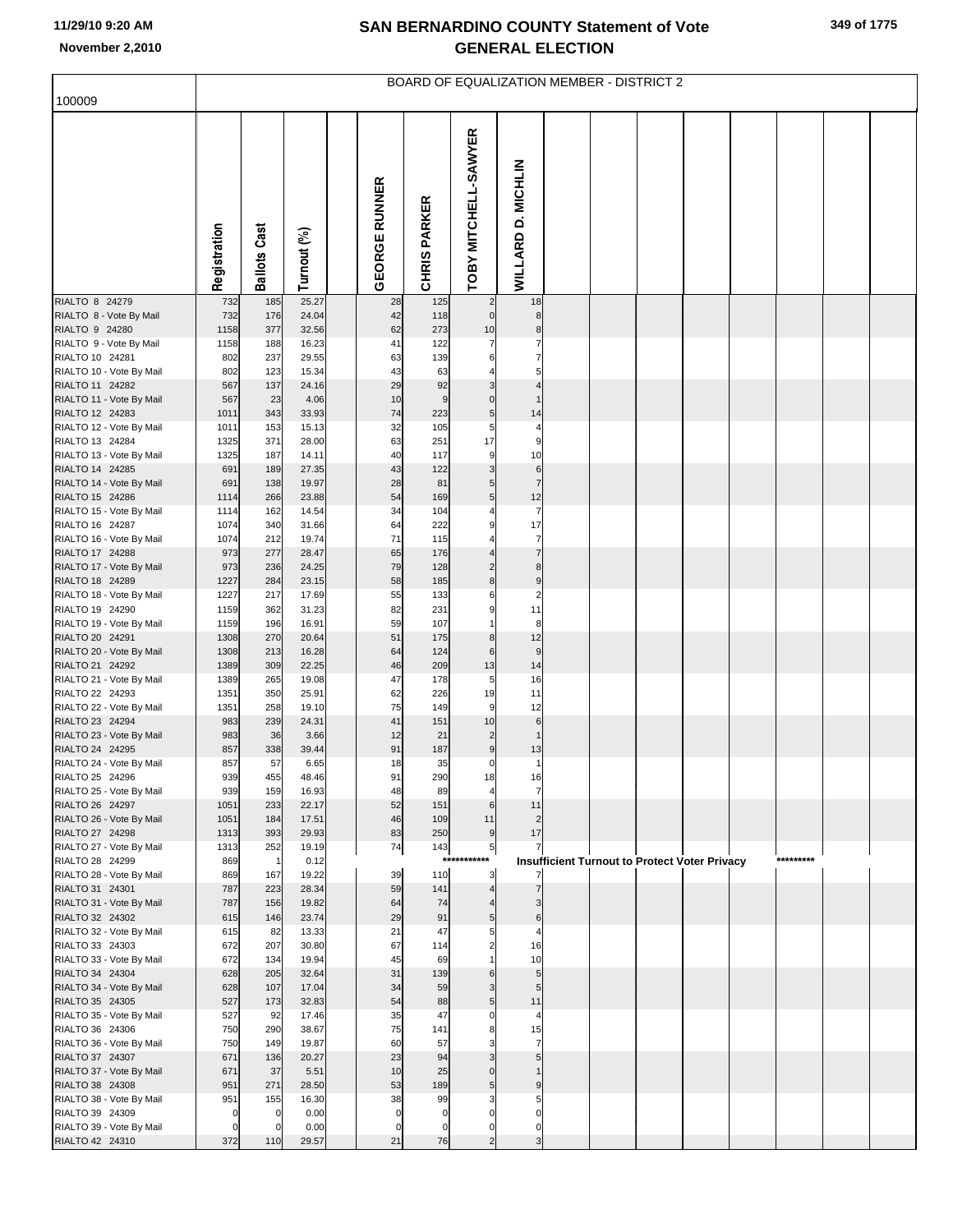|                                                        | BOARD OF EQUALIZATION MEMBER - DISTRICT 2 |              |                |  |                          |                     |                     |                    |  |  |                                                      |  |  |           |  |  |
|--------------------------------------------------------|-------------------------------------------|--------------|----------------|--|--------------------------|---------------------|---------------------|--------------------|--|--|------------------------------------------------------|--|--|-----------|--|--|
| 100009                                                 |                                           |              |                |  |                          |                     |                     |                    |  |  |                                                      |  |  |           |  |  |
|                                                        | Registration                              | Ballots Cast | Turnout (%)    |  | <b>EORGE RUNNER</b><br>O | <b>CHRIS PARKER</b> | OBY MITCHELL-SAWYER | WILLARD D. MICHLIN |  |  |                                                      |  |  |           |  |  |
| RIALTO 42 - Vote By Mail                               | 372                                       | 77           | 20.70          |  | 12                       | 50                  | 5                   | 5                  |  |  |                                                      |  |  |           |  |  |
| RIALTO 43 24311<br>RIALTO 43 - Vote By Mail            | 812<br>812                                | 201<br>133   | 24.75<br>16.38 |  | 53<br>30                 | 121<br>80           | 5                   |                    |  |  |                                                      |  |  |           |  |  |
| RIALTO 47 24312                                        | 434                                       | 123          | 28.34          |  | 27                       | 66                  |                     |                    |  |  |                                                      |  |  |           |  |  |
| RIALTO 47 - Vote By Mail                               | 434                                       | 94           | 21.66          |  | 36                       | 44                  |                     |                    |  |  |                                                      |  |  |           |  |  |
| RIALTO 48 24313                                        |                                           | $\mathbf 0$  | 0.00           |  | $\mathbf 0$              | $\mathsf{C}$        |                     |                    |  |  |                                                      |  |  |           |  |  |
| RIALTO 48 - Vote By Mail                               | $\mathbf 0$                               | $\mathbf 0$  | 0.00           |  | $\mathbf 0$              | $\mathsf{C}$        |                     |                    |  |  |                                                      |  |  |           |  |  |
| RIALTO 51 24314<br>RIALTO 51 - Vote By Mail            | 536<br>536                                | 118<br>183   | 22.01<br>34.14 |  | 38<br>56                 | 61<br>106           | 3                   |                    |  |  |                                                      |  |  |           |  |  |
| RIALTO NORTH 2 24327                                   | 371                                       | 91           | 24.53          |  | 19                       | 61                  |                     |                    |  |  |                                                      |  |  |           |  |  |
| RIALTO NORTH 2 - Vote By Mail                          | 371                                       | 58           | 15.63          |  | 19                       | 27                  |                     |                    |  |  |                                                      |  |  |           |  |  |
| RIALTO NORTH 3 24328                                   | 105                                       | 47           | 44.76          |  | 11                       | 28                  |                     |                    |  |  |                                                      |  |  |           |  |  |
| RIALTO NORTH 3 - Vote By Mail                          | 105                                       | $\mathbf 0$  | 0.00           |  | $\pmb{0}$                | $\pmb{0}$           |                     |                    |  |  |                                                      |  |  |           |  |  |
| RIALTO NORTH 4 24329<br>RIALTO NORTH 4 - Vote By Mail  | 160                                       | 76           | 47.50          |  | 24                       | 41<br>$***$         | $\overline{2}$      |                    |  |  |                                                      |  |  | ********  |  |  |
| SAN BERNARDINO 22 24408                                | 160<br>1017                               | 266          | 0.63<br>26.16  |  | 40                       | 194                 | 8                   |                    |  |  | <b>Insufficient Turnout to Protect Voter Privacy</b> |  |  |           |  |  |
| SAN BERNARDINO 22 - Vote By                            | 1017                                      | 164          | 16.13          |  | 18                       | 128                 | 4                   |                    |  |  |                                                      |  |  |           |  |  |
| SAN BERNARDINO 23 24409                                | 825                                       | 230          | 27.88          |  | 20                       | 164                 |                     |                    |  |  |                                                      |  |  |           |  |  |
| SAN BERNARDINO 23 - Vote By                            | 825                                       | 122          | 14.79          |  | 5                        | 106                 |                     |                    |  |  |                                                      |  |  |           |  |  |
| SAN BERNARDINO 24 24410                                | 1203                                      | 237          | 19.70          |  | 23                       | 186                 |                     |                    |  |  |                                                      |  |  |           |  |  |
| SAN BERNARDINO 24 - Vote By<br>SAN BERNARDINO 25 24411 | 1203<br>949                               | 194<br>232   | 16.13<br>24.45 |  | 20<br>35                 | 148<br>169          | 3                   |                    |  |  |                                                      |  |  |           |  |  |
| SAN BERNARDINO 25 - Vote By                            | 949                                       | 136          | 14.33          |  | 22                       | 99                  |                     |                    |  |  |                                                      |  |  |           |  |  |
| SAN BERNARDINO 28 24414                                | 396                                       | 93           | 23.48          |  | 25                       | 47                  |                     |                    |  |  |                                                      |  |  |           |  |  |
| SAN BERNARDINO 28 - Vote By                            | 396                                       | 59           | 14.90          |  | 17                       | 39                  |                     |                    |  |  |                                                      |  |  |           |  |  |
| SAN BERNARDINO 29 24415                                | 959                                       | 171          | 17.83          |  | 46                       | 101                 | $\overline{7}$      |                    |  |  |                                                      |  |  |           |  |  |
| SAN BERNARDINO 29 - Vote By<br>SAN BERNARDINO 30 24416 | 959<br>768                                | 159<br>172   | 16.58<br>22.40 |  | 31<br>39                 | 104<br>93           | 6<br>3              | 11<br>9            |  |  |                                                      |  |  |           |  |  |
| SAN BERNARDINO 30 - Vote By                            | 768                                       | 178          | 23.18          |  | 45                       | 103                 | 6                   | 11                 |  |  |                                                      |  |  |           |  |  |
| SAN BERNARDINO 31 24417                                | 79                                        | 34           | 43.04          |  | 11                       | 15                  | C                   | 5                  |  |  |                                                      |  |  |           |  |  |
| SAN BERNARDINO 31 - Vote By                            | 79                                        | $\mathbf 0$  | 0.00           |  | $\mathbf 0$              | $\mathbf 0$         |                     |                    |  |  |                                                      |  |  |           |  |  |
| SAN BERNARDINO 32 24418                                | 190                                       | 39           | 20.53          |  | $\overline{\mathbf{r}}$  | 29<br>***           |                     |                    |  |  |                                                      |  |  | ********* |  |  |
| SAN BERNARDINO 32 - Vote By<br>SAN BERNARDINO 34 24420 | 190<br>762                                | 190          | 0.53<br>24.93  |  | 14                       | 150                 | $\mathbf{3}$        |                    |  |  | Insufficient Turnout to Protect Voter Privacy        |  |  |           |  |  |
| SAN BERNARDINO 34 - Vote By                            | 762                                       | 124          | 16.27          |  | 16                       | 98                  | 5                   |                    |  |  |                                                      |  |  |           |  |  |
| SAN BERNARDINO 35 24421                                | 1118                                      | 234          | 20.93          |  | 24                       | 165                 | 10                  |                    |  |  |                                                      |  |  |           |  |  |
| SAN BERNARDINO 35 - Vote By                            | 1118                                      | 156          | 13.95          |  | 24                       | 104                 | $\overline{7}$      |                    |  |  |                                                      |  |  |           |  |  |
| SAN BERNARDINO 36 24422<br>SAN BERNARDINO 36 - Vote By | 988                                       | 158          | 15.99          |  | 19<br>20                 | 108                 | 13                  |                    |  |  |                                                      |  |  |           |  |  |
| SAN BERNARDINO 37 24423                                | 988<br>543                                | 109<br>159   | 11.03<br>29.28 |  | 40                       | 80<br>88            | 3<br>9              |                    |  |  |                                                      |  |  |           |  |  |
| SAN BERNARDINO 37 - Vote By                            | 543                                       | 92           | 16.94          |  | 33                       | 46                  | 3                   |                    |  |  |                                                      |  |  |           |  |  |
| SAN BERNARDINO 38 24424                                | 6                                         |              | 16.67          |  |                          | $***$               |                     |                    |  |  | <b>Insufficient Turnout to Protect Voter Privacy</b> |  |  | ********* |  |  |
| SAN BERNARDINO 38 - Vote By                            | $6\phantom{1}6$                           | $\mathbf 0$  | 0.00           |  | $\mathbf 0$              | $\mathbf 0$         | $\mathbf 0$         |                    |  |  |                                                      |  |  |           |  |  |
| SAN BERNARDINO 39 24425                                | 821                                       | 195          | 23.75          |  | 13                       | 141                 | $\bf 8$             |                    |  |  |                                                      |  |  |           |  |  |
| SAN BERNARDINO 39 - Vote By<br>SAN BERNARDINO 40 24426 | 821<br>1047                               | 102<br>219   | 12.42<br>20.92 |  | 14<br>31                 | 68<br>142           | $\mathbf{3}$<br>10  | 5<br>10            |  |  |                                                      |  |  |           |  |  |
| SAN BERNARDINO 40 - Vote By                            | 1047                                      | 100          | 9.55           |  | 13                       | 69                  | 6                   |                    |  |  |                                                      |  |  |           |  |  |
| SAN BERNARDINO 42 24428                                | 327                                       | 80           | 24.46          |  | 9                        | 61                  | 5                   |                    |  |  |                                                      |  |  |           |  |  |
| SAN BERNARDINO 42 - Vote By                            | 327                                       | 28           | 8.56           |  | 6                        | 14                  |                     |                    |  |  |                                                      |  |  |           |  |  |
| SAN BERNARDINO 43 24429                                | 1011                                      | 258          | 25.52          |  | 31                       | 192                 |                     |                    |  |  |                                                      |  |  |           |  |  |
| SAN BERNARDINO 43 - Vote By<br>SAN BERNARDINO 44 24430 | 1011<br>839                               | 186<br>228   | 18.40<br>27.18 |  | 34<br>22                 | 132<br>172          |                     |                    |  |  |                                                      |  |  |           |  |  |
| SAN BERNARDINO 44 - Vote By                            | 839                                       | 132          | 15.73          |  | 14                       | 104                 |                     |                    |  |  |                                                      |  |  |           |  |  |
| SAN BERNARDINO 45 24431                                | 706                                       | 177          | 25.07          |  | 20                       | 130                 |                     |                    |  |  |                                                      |  |  |           |  |  |
| SAN BERNARDINO 45 - Vote By                            | 706                                       | 100          | 14.16          |  | 6                        | 82                  |                     |                    |  |  |                                                      |  |  |           |  |  |
| SAN BERNARDINO 46 24432                                | 662                                       | 164          | 24.77          |  | 17                       | 121                 |                     |                    |  |  |                                                      |  |  |           |  |  |
| SAN BERNARDINO 46 - Vote By<br>SAN BERNARDINO 47 24433 | 662<br>947                                | 88<br>148    | 13.29<br>15.63 |  | 12<br>29                 | 66<br>85            |                     |                    |  |  |                                                      |  |  |           |  |  |
| SAN BERNARDINO 47 - Vote By                            | 947                                       | 169          | 17.85          |  | 36                       | 108                 |                     |                    |  |  |                                                      |  |  |           |  |  |
| SAN BERNARDINO 49 24435                                | 905                                       | 175          | 19.34          |  | 45                       | 96                  |                     | 10                 |  |  |                                                      |  |  |           |  |  |
| SAN BERNARDINO 49 - Vote By                            | 905                                       | 201          | 22.21          |  | 69                       | 112                 |                     | 6                  |  |  |                                                      |  |  |           |  |  |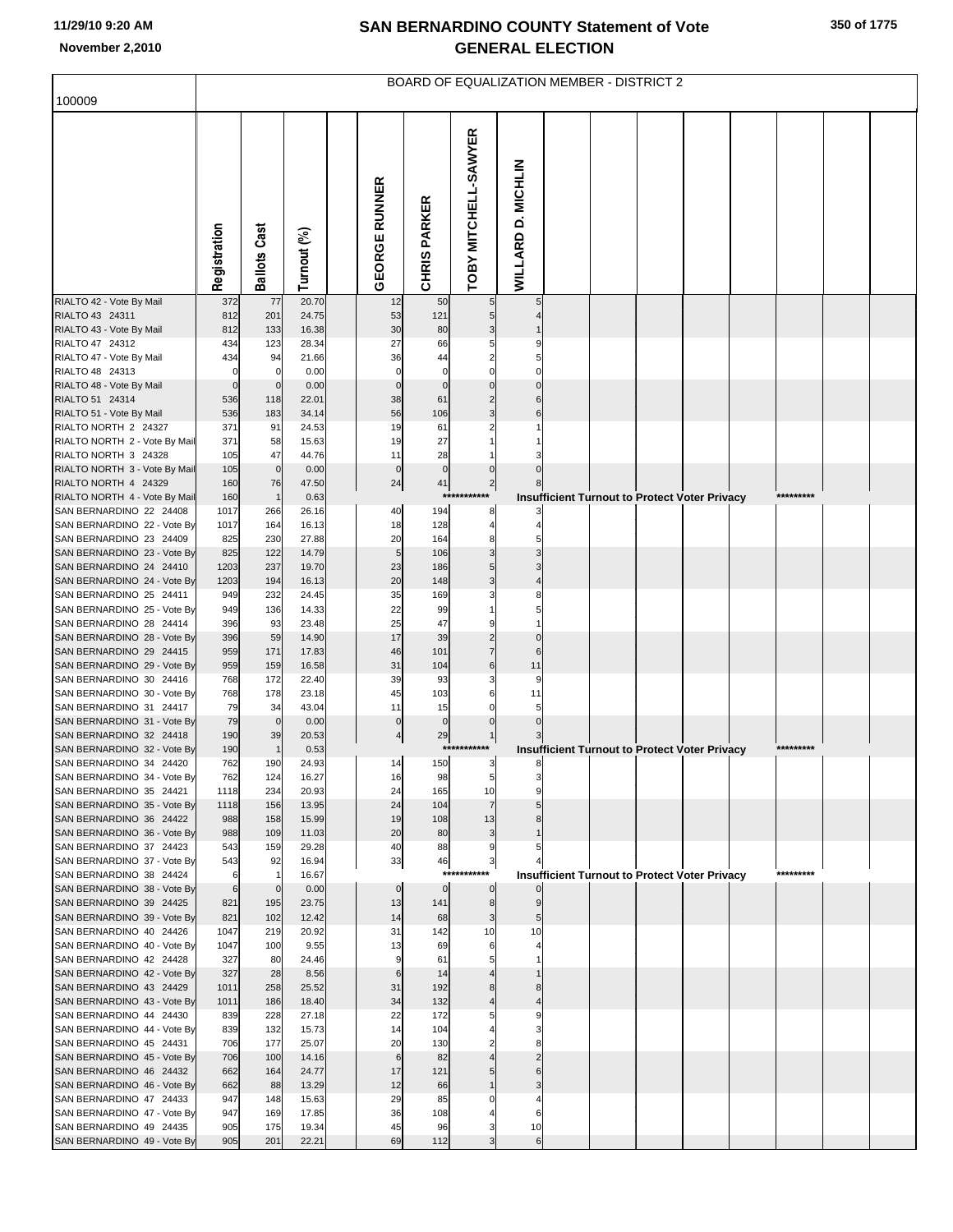|                                                          | <b>BOARD OF EQUALIZATION MEMBER - DISTRICT 2</b> |                     |                |  |                      |                                     |                      |                    |  |  |  |                                                      |  |           |  |  |
|----------------------------------------------------------|--------------------------------------------------|---------------------|----------------|--|----------------------|-------------------------------------|----------------------|--------------------|--|--|--|------------------------------------------------------|--|-----------|--|--|
| 100009                                                   |                                                  |                     |                |  |                      |                                     |                      |                    |  |  |  |                                                      |  |           |  |  |
|                                                          | Registration                                     | <b>Ballots Cast</b> | Turnout (%)    |  | <b>GEORGE RUNNER</b> | <b>PARKER</b><br>CHRIS <sub>I</sub> | TOBY MITCHELL-SAWYER | WILLARD D. MICHLIN |  |  |  |                                                      |  |           |  |  |
| SAN BERNARDINO 50 24436                                  | 1125                                             | 238                 | 21.16          |  | 37                   | 159                                 | 9                    | 13                 |  |  |  |                                                      |  |           |  |  |
| SAN BERNARDINO 50 - Vote By<br>SAN BERNARDINO 51 24437   | 1125<br>1085                                     | 158<br>260          | 14.04<br>23.96 |  | 34<br>50             | 97<br>162                           | 5<br>11              | 12<br>12           |  |  |  |                                                      |  |           |  |  |
| SAN BERNARDINO 51 - Vote By                              | 1085                                             | 183                 | 16.87          |  | 42                   | 117                                 |                      | 10                 |  |  |  |                                                      |  |           |  |  |
| SAN BERNARDINO 52 24438                                  | 936                                              | 268                 | 28.63          |  | 58                   | 182                                 |                      |                    |  |  |  |                                                      |  |           |  |  |
| SAN BERNARDINO 52 - Vote By                              | 936                                              | 139                 | 14.85          |  | 47                   | 72                                  |                      |                    |  |  |  |                                                      |  |           |  |  |
| SAN BERNARDINO 53 24439                                  | 1006                                             | 254                 | 25.25          |  | 61                   | 139                                 | 12                   | 13                 |  |  |  |                                                      |  |           |  |  |
| SAN BERNARDINO 53 - Vote By                              | 1006                                             | 123                 | 12.23          |  | 27                   | 78                                  | 10                   |                    |  |  |  |                                                      |  |           |  |  |
| SAN BERNARDINO 57 24443                                  | 941                                              | 231                 | 24.55          |  | 41                   | 145                                 | $9$                  |                    |  |  |  |                                                      |  |           |  |  |
| SAN BERNARDINO 57 - Vote By<br>SAN BERNARDINO 61 24447   | 941<br>3                                         | 186                 | 19.77<br>33.33 |  | 41                   | 114<br>$***$                        | $\overline{7}$       | 13                 |  |  |  | <b>Insufficient Turnout to Protect Voter Privacy</b> |  |           |  |  |
| SAN BERNARDINO 61 - Vote By                              | 3                                                |                     | 0.00           |  | 0                    | 0                                   | 0                    |                    |  |  |  |                                                      |  |           |  |  |
| SAN BERNARDINO 76 24345                                  | 614                                              | 218                 | 35.50          |  | 92                   | 91                                  | $\overline{2}$       |                    |  |  |  |                                                      |  |           |  |  |
| SAN BERNARDINO 76 - Vote By                              | 614                                              | 171                 | 27.85          |  | 86                   | 58                                  | 3                    | 12                 |  |  |  |                                                      |  |           |  |  |
| SAN BERNARDINO 82 24351                                  | 327                                              | 66                  | 20.18          |  | 23                   | 34                                  | $\overline{2}$       |                    |  |  |  |                                                      |  |           |  |  |
| SAN BERNARDINO 82 - Vote By                              | 327                                              | 35                  | 10.70          |  | 6                    | 19                                  | $\overline{2}$       |                    |  |  |  |                                                      |  |           |  |  |
| SAN BERNARDINO 84 24353                                  | 620                                              | 89                  | 14.35          |  | 23                   | 52                                  |                      |                    |  |  |  |                                                      |  |           |  |  |
| SAN BERNARDINO 84 - Vote By                              | 620                                              | 108                 | 17.42          |  | 35                   | 51                                  |                      |                    |  |  |  |                                                      |  |           |  |  |
| SAN BERNARDINO 85 24354<br>SAN BERNARDINO 85 - Vote By   | 304<br>304                                       | 86<br>115           | 28.29<br>37.83 |  | 44<br>55             | 27<br>43                            |                      |                    |  |  |  |                                                      |  |           |  |  |
| SAN BERNARDINO 105 24374                                 | $\mathbf 0$                                      |                     | 0.00           |  | $\pmb{0}$            | $\mathbf 0$                         | $\Omega$             | $\mathsf{C}$       |  |  |  |                                                      |  |           |  |  |
| SAN BERNARDINO 105 - Vote By                             | $\pmb{0}$                                        |                     | 0.00           |  | C                    |                                     |                      |                    |  |  |  |                                                      |  |           |  |  |
| SAN BERNARDINO 107 24375                                 | 801                                              | 221                 | 27.59          |  | 69                   | 107                                 |                      |                    |  |  |  |                                                      |  |           |  |  |
| SAN BERNARDINO 107 - Vote By                             | 801                                              | 177                 | 22.10          |  | 80                   | 68                                  |                      |                    |  |  |  |                                                      |  |           |  |  |
| SAN BERNARDINO 109 24377                                 | 260                                              | 71                  | 27.31          |  | 26                   | 31                                  | 3                    |                    |  |  |  |                                                      |  |           |  |  |
| SAN BERNARDINO 109 - Vote By<br>SAN BERNARDINO 112 24451 | 260<br>564                                       | 81<br>110           | 31.15<br>19.50 |  | 35<br>15             | 30<br>70                            | 5<br>12              |                    |  |  |  |                                                      |  |           |  |  |
| SAN BERNARDINO 112 - Vote By                             | 564                                              | 76                  | 13.48          |  | 19                   | 48                                  |                      |                    |  |  |  |                                                      |  |           |  |  |
| SAN BERNARDINO 114 24452                                 | 379                                              | 47                  | 12.40          |  | ç                    | 26                                  |                      |                    |  |  |  |                                                      |  |           |  |  |
| SAN BERNARDINO 114 - Vote By                             | 379                                              | 92                  | 24.27          |  | 18                   | 56                                  | 5                    |                    |  |  |  |                                                      |  |           |  |  |
| SAN BERNARDINO 115 24453                                 | 342                                              | 51                  | 14.91          |  | $\overline{7}$       | 34                                  |                      |                    |  |  |  |                                                      |  |           |  |  |
| SAN BERNARDINO 115 - Vote By                             | 342                                              | 39                  | 11.40          |  | 12                   | 16                                  |                      |                    |  |  |  |                                                      |  |           |  |  |
| SAN BERNARDINO 119 24380<br>SAN BERNARDINO 119 - Vote By | 497<br>497                                       | 132<br>55           | 26.56<br>11.07 |  | 30<br>21             | 58<br>30                            | $\overline{2}$       | $\mathbf 0$        |  |  |  |                                                      |  |           |  |  |
| SAN BERNARDINO 121 24456                                 |                                                  |                     | 25.00          |  |                      |                                     | ***********          |                    |  |  |  | <b>Insufficient Turnout to Protect Voter Privacy</b> |  | ********* |  |  |
| SAN BERNARDINO 121 - Vote By                             | $\overline{4}$                                   | 0                   | 0.00           |  | 0                    | 0                                   | 0                    |                    |  |  |  |                                                      |  |           |  |  |
| SAN BERNARDINO 123 24457                                 | 569                                              | 145                 | 25.48          |  | 17                   | 103                                 | 6                    |                    |  |  |  |                                                      |  |           |  |  |
| SAN BERNARDINO 123 - Vote By                             | 569                                              | 77                  | 13.53          |  | 14                   | 54                                  | $\overline{c}$       |                    |  |  |  |                                                      |  |           |  |  |
| SAN BERNARDINO 125 24458                                 | 8                                                |                     | 50.00          |  |                      |                                     | ***********          |                    |  |  |  | <b>Insufficient Turnout to Protect Voter Privacy</b> |  | ********* |  |  |
| SAN BERNARDINO 125 - Vote By<br>SAN BERNARDINO 126 24459 | $\Omega$                                         |                     | 0.00<br>0.00   |  | C                    | 0<br>0                              | $\Omega$             |                    |  |  |  |                                                      |  |           |  |  |
| SAN BERNARDINO 126 - Vote By                             |                                                  |                     | 0.00           |  |                      |                                     |                      |                    |  |  |  |                                                      |  |           |  |  |
| SAN BERNARDINO 128 24460                                 | $\mathbf 0$                                      |                     | 0.00           |  |                      |                                     |                      |                    |  |  |  |                                                      |  |           |  |  |
| SAN BERNARDINO 128 - Vote By                             | $\Omega$                                         |                     | 0.00           |  | $\mathbf 0$          | $\overline{0}$                      | $\mathbf 0$          |                    |  |  |  |                                                      |  |           |  |  |
| SAN BERNARDINO 139 24462                                 | $6\phantom{1}6$                                  |                     | 66.67          |  |                      |                                     | ***********          |                    |  |  |  | <b>Insufficient Turnout to Protect Voter Privacy</b> |  | ********  |  |  |
| SAN BERNARDINO 139 - Vote By<br>SAN BERNARDINO 140 24463 | 6<br>826                                         | 144                 | 0.00<br>17.43  |  | 0<br>27              | 0<br>89                             |                      |                    |  |  |  |                                                      |  |           |  |  |
| SAN BERNARDINO 140 - Vote By                             | 826                                              | 105                 | 12.71          |  | 17                   | 67                                  |                      | 12                 |  |  |  |                                                      |  |           |  |  |
| SAN BERNARDINO 141 24464                                 | 158                                              | 65                  | 41.14          |  | 13                   | 42                                  |                      |                    |  |  |  |                                                      |  |           |  |  |
| SAN BERNARDINO 141 - Vote By                             | 158                                              | 22                  | 13.92          |  | 8                    | 9                                   |                      |                    |  |  |  |                                                      |  |           |  |  |
| SAN BERNARDINO 143 24465                                 | 257                                              | 26                  | 10.12          |  | 5                    | 16                                  |                      |                    |  |  |  |                                                      |  |           |  |  |
| SAN BERNARDINO 143 - Vote By                             | 257                                              | 92                  | 35.80          |  | 28                   | 53                                  |                      |                    |  |  |  |                                                      |  |           |  |  |
| SAN BERNARDINO 150 24467                                 | 348                                              | 159                 | 45.69          |  | 38                   | 93                                  |                      |                    |  |  |  |                                                      |  |           |  |  |
| SAN BERNARDINO 150 - Vote By<br>SAN BERNARDINO 172 24384 | 348<br>14                                        | 51                  | 14.66<br>14.29 |  | 16                   | 28<br>***                           |                      |                    |  |  |  |                                                      |  | ********* |  |  |
| SAN BERNARDINO 172 - Vote By                             | 14                                               | $\mathbf 0$         | 0.00           |  | $\mathbf 0$          | $\mathbf 0$                         | $\mathbf{0}$         |                    |  |  |  | <b>Insufficient Turnout to Protect Voter Privacy</b> |  |           |  |  |
| SAN BERNARDINO 173 24385                                 | 535                                              | 81                  | 15.14          |  | 20                   | 49                                  |                      |                    |  |  |  |                                                      |  |           |  |  |
| SAN BERNARDINO 173 - Vote By                             | 535                                              | 66                  | 12.34          |  | 17                   | 38                                  |                      |                    |  |  |  |                                                      |  |           |  |  |
| SAN BERNARDINO 177 24387                                 |                                                  |                     | 0.00           |  | C                    |                                     |                      |                    |  |  |  |                                                      |  |           |  |  |
| SAN BERNARDINO 177 - Vote By                             | 0                                                |                     | 0.00           |  |                      |                                     |                      |                    |  |  |  |                                                      |  |           |  |  |
| SAN BERNARDINO 180 24388                                 | $\mathbf 0$                                      |                     | 0.00           |  | C                    | $\Omega$                            |                      |                    |  |  |  |                                                      |  |           |  |  |